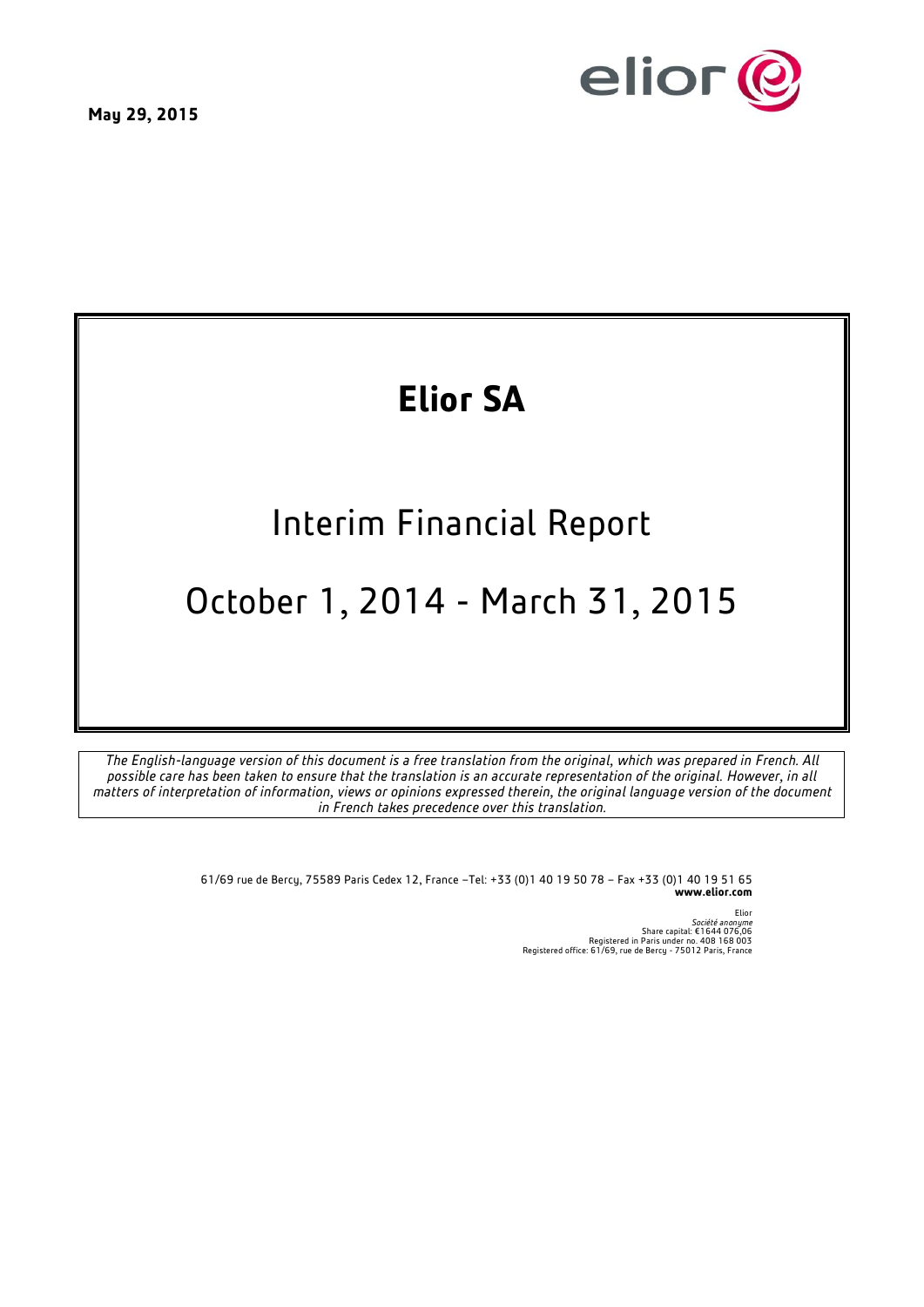## **1.1 ANALYSIS OF THE GROUP'S RESULTS FOR THE SIX-MONTH PERIODS ENDED MARCH 31, 2015 AND MARCH 31, 2014**

| (in $\epsilon$ millions)                                                | Six months ended March 31, |            |  |
|-------------------------------------------------------------------------|----------------------------|------------|--|
|                                                                         | 2015                       | 2014       |  |
| Revenue                                                                 | 2,822.7                    | 2,671.9    |  |
| Purchase of raw materials and consumables                               | (866.9)                    | (808.3)    |  |
| Personnel costs                                                         | (1, 294.3)                 | (1, 241.2) |  |
| Other operating expenses                                                | (420.3)                    | (391.1)    |  |
| Taxes other than on income (*)                                          | (37.3)                     | (36.0)     |  |
| Share of profit of associates                                           | 0.6                        | 0.8        |  |
| <b>EBITDA</b>                                                           | 204.4                      | 196.0      |  |
|                                                                         |                            |            |  |
| Depreciation, amortization and provisions for recurring operating items | (77.7)                     | (69.7)     |  |
| Recurring operating profit including share of profit of associates      | 126.7                      | 126.3      |  |
|                                                                         |                            |            |  |
| Other income and expenses, net                                          | (16.7)                     | (9.4)      |  |
| Operating profit including share of profit of associates                | 110.0                      | 116.9      |  |
|                                                                         |                            |            |  |
| Net financial expense                                                   | (42.2)                     | (76.9)     |  |
| Profit before income tax                                                | 67.9                       | 40.0       |  |
| Income tax                                                              | (30.1)                     | (22.5)     |  |
| <b>Profit for the period</b>                                            | 37.7                       | 17.5       |  |
| Attributable to non-controlling interests                               | (2.5)                      | (3.3)      |  |
|                                                                         |                            |            |  |
| Attributable to owners of the parent                                    | 40.2                       | 20.8       |  |
| Earnings per share (in $\xi$ )                                          | 0.24                       | 0.19       |  |

(\*) The figure for the six months ended March 31, 2014 has been restated compared with the initially reported figure due to the Group's retrospective application of IFRIC 21 (see Note 5 to the condensed interim consolidated financial statements and section 1.1.6 below).

## **1.1.1 Changes in Scope of Consolidation**

The only change in the Group's scope of consolidation in the first half of 2014-2015 (i.e. the six months ended March 31, 2015) was the acquisition of the UK-based contract caterer, Lexington. Lexington generates annual revenue of around £30 million and operates primarily in the Business & Industry market in the City of London. For the six months ended March 31, 2015, Lexington contributed €24.8 million to consolidated revenue and €1.5 million to consolidated EBITDA.

During the first half of 2013-2014, the main changes in the Group's scope of consolidation corresponded to the divestment in December 2013 of non-strategic concession catering operations in Morocco and Argentina, which generated annual revenue of around €20 million. For the six months ended March 31, 2014, these operations contributed €2.9 million to consolidated revenue and €0.4 million to consolidated EBITDA.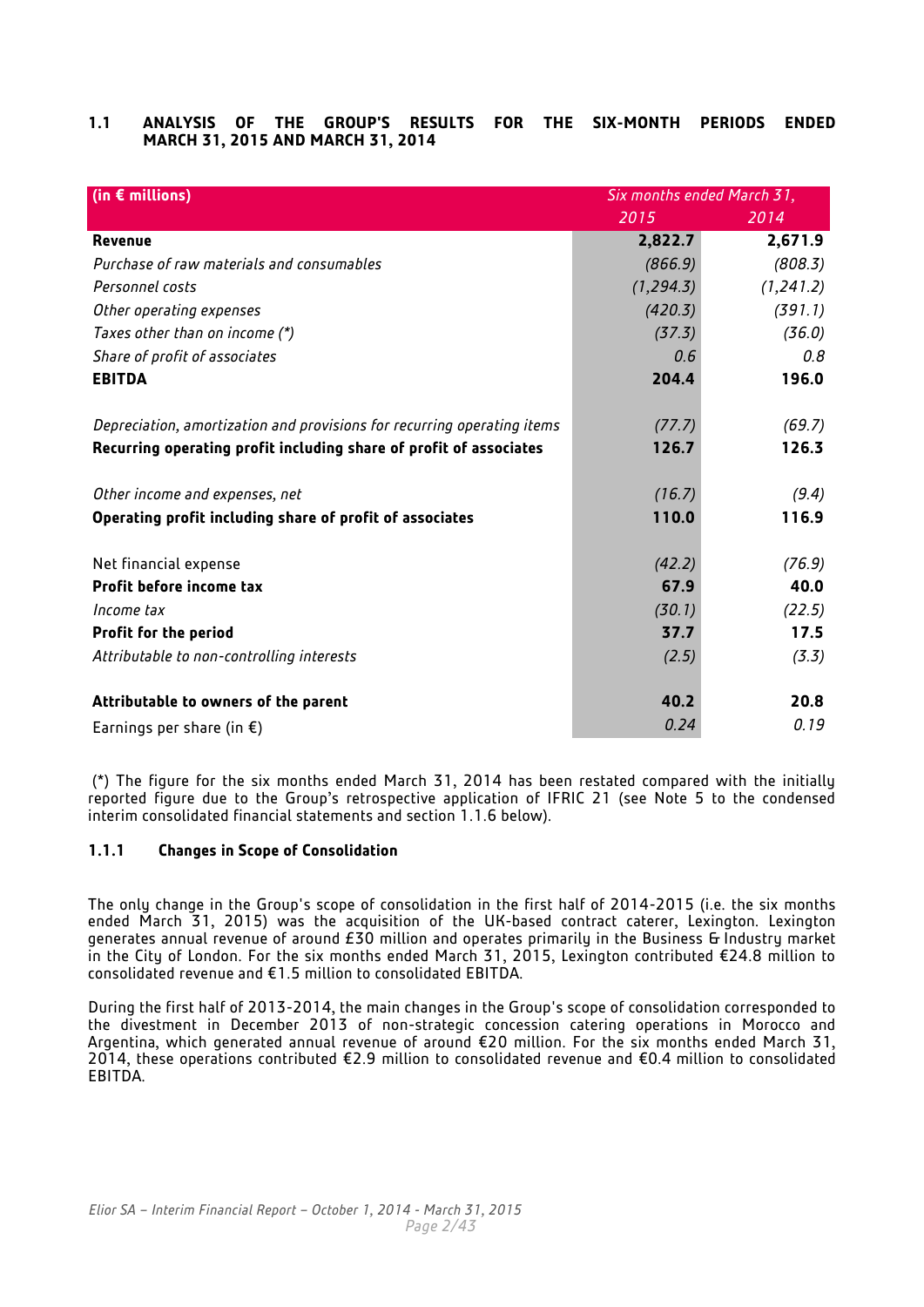## **1.1.2 Revenue**

The following table shows a breakdown of consolidated revenue by geographic region as well as a breakdown of revenue growth between organic growth, changes in scope of consolidation and foreign currency effect for each region and for the Group as a whole.

| IIN MILLIONS OF EUROS    | 6 months<br>2014-2015 | 6 months<br>2013-2014 | <b>Organic</b><br>growth | <b>Calendar</b><br>effect | <b>Changes</b> in<br>scope of<br><b>consolidatio</b> | <b>Currency</b><br>effect | <b>Total</b><br>growth |
|--------------------------|-----------------------|-----------------------|--------------------------|---------------------------|------------------------------------------------------|---------------------------|------------------------|
| France                   | 1437,1                | 425, 1                | 0.6%                     | 0.2%                      | 0.0%                                                 | $0.0\%$                   | 0,8%                   |
| Other European countries | 1 039.6               | 956.5                 | 4.7%                     | 0.0%                      | 2.6%                                                 | 1.4%                      | 8,7%                   |
| Rest of the world        | 346,1                 | 290, 2                | 6,8%                     | 0.0%                      | $-1.4%$                                              | 13.8%                     | 19,3%                  |
| <b>GROUP TOTAL</b>       | 2822.7                | 2671,9                | 2,8%                     | 0,1%                      | 0,8%                                                 | 1,9%                      | 5,6%                   |

Consolidated revenue totaled €2,822.7 million in the first half of 2014-2015. The 5.6% increase on the first half of 2013-2014 reflects solid organic growth of 2.8% over the period. The October 2014 acquisition of Lexington in the United Kingdom added 0.8% to revenue growth, net of the effect of the disposal in 2013 of non-strategic concession catering operations in Argentina and Morocco. Changes in exchange rates had a 1.9% net positive impact, mainly due to the strengthening of the U.S. dollar and sterling against the euro. The portion of revenue generated by international operations in the first six months of 2014-2015 was 49.1% versus 46.7% in first-half 2013-2014.

The following table shows a revenue breakdown between the Group's six main markets and the growth rates by market for the first six months of 2014-2015 and 2013-2014:

| IN MILLIONS OF EUROS                 | 6 months<br>2014-2015 | 6 months<br>2013-2014 | <b>Organic</b><br>growth | Calendar<br>effect | <b>Changes in</b><br>scope of | <b>Currency</b><br>effect | <b>Total</b><br>growth |
|--------------------------------------|-----------------------|-----------------------|--------------------------|--------------------|-------------------------------|---------------------------|------------------------|
| Business & Industry                  | 947,2                 | 876,5                 | 3,1%                     | 0,3%               | 2,8%                          | 1,8%                      | 8,1%                   |
| Education                            | 624,7                 | 613,0                 | 0,3%                     | 0,0%               | 0,0%                          | 1,6%                      | 1,9%                   |
| Healthcare                           | 531,7                 | 500,9                 | 3,3%                     | 0,0%               | 0,0%                          | 2,9%                      | 6,2%                   |
| Contract Catering & Support Services | 2 103.5               | 1 990, 3              | 2,3%                     | 0,1%               | 1,2%                          | 2,0%                      | 5,7%                   |
| Motorways                            | 248,4                 | 232,0                 | 5,1%                     | 0,0%               | 0,0%                          | 1,9%                      | 7,1%                   |
| Airports                             | 291,2                 | 268,4                 | 6,6%                     | 0,0%               | $-1,2%$                       | 3,1%                      | 8,5%                   |
| City Sites & Leisure                 | 179,6                 | 181,1                 | $-0.8%$                  | 0,0%               | $-0.4%$                       | 0,3%                      | $-0,8%$                |
| Concession Catering & Travel Retail  | 719,2                 | 681,5                 | 4,1%                     | 0,0%               | $-0.6%$                       | 2,0%                      | 5,5%                   |
| <b>GROUP TOTAL</b>                   | 2822,7                | 2671,9                | 2,8%                     | 0, 1%              | 0,8%                          | 1,9%                      | 5,6%                   |

1.1.2.1 Contract Catering & Support Services

**Contract Catering & Support Services revenue** was up €113.2 million, or 5.7%, on the first-half 2013- 2014 figure, coming in at €2,103.5 million and representing 75% of total consolidated revenue.

Organic growth was 2.3% over the period, driven by a particularly strong performance in international markets.

Changes in the scope of consolidation pushed up Contract Catering & Support Services revenue by 1.2%, fueled by the acquisition of Lexington which had a €24.8 million positive impact.

Lastly, changes in exchange rates had a positive 2.0% effect.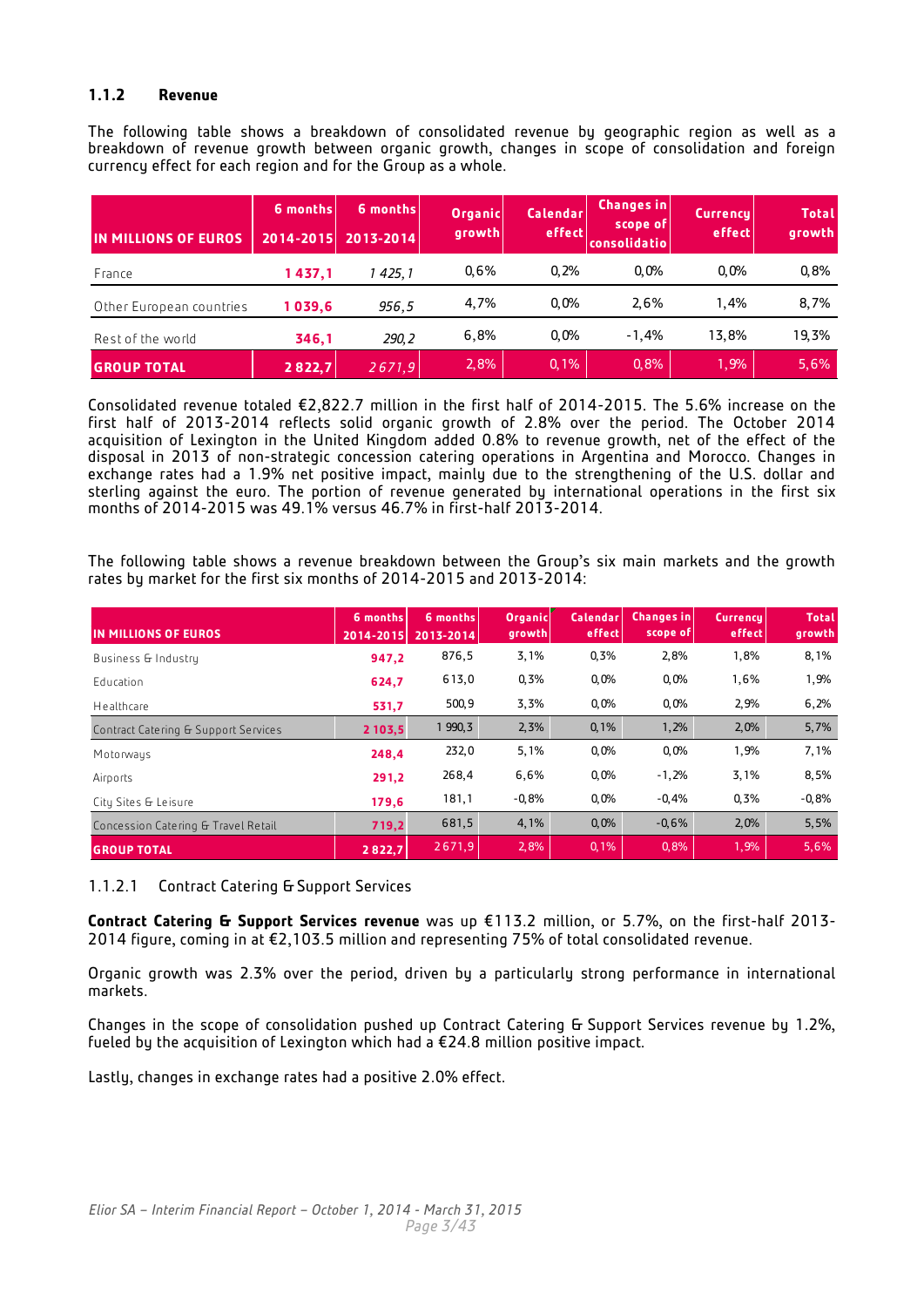**In France,** revenue reached €1,124.1 million, with overall organic growth amounting to 0.7%. The pace of growth accelerated in the second quarter to 1.1% following on from 0.4% in the first quarter.

- In the Business & Industry market, average revenue per meal increased but attendance levels were  $\bullet$ lower.
- Revenue generated in the Education market was up year on year, notably thanks to the contribution of the secondary school catering contract entered into with the Conseil Général des Hauts-de-Seine as well as increased attendance and a higher average customer spend.
- In the Healthcare market, revenue was up on the first half of 2013-2014, led by both the performance of existing sites and the opening of new sites.

**In international markets**, revenue rose 11.6% year on year to €979.4 million. Organic growth was 4.3%, propelled by the United States, the United Kingdom and Spain, while Italy posted a slight contraction. The acquisition of Lexington in the United Kingdom and positive currency effects generated additional revenue growth of 2.8% and 4.6% respectively.

- Organic growth was sustained in the Business & Industry market, fueled by strong revenue levels in Spain, the United States and Italy. Growth slowed in Italy during the second quarter however, due to an unfavorable basis of comparison with the previous fiscal year as a result of the Itinere contract start-up in November 2013. In the United Kingdom, the acquisition of Lexington contributed €24.8 million to revenue.
- In the Education market, the slowdown in business in Italy was partially offset by revenue increases  $\bullet$ in other countries, particularly Spain and the United Kingdom.
- The Healthcare market reported strong growth for the period, driven by robust performances in the  $\bullet$ United States, the United Kingdom and Spain.

## 1.1.2.2 Concession Catering & Travel Retail

**Concession Catering & Travel Retail revenue** advanced by 5.5% year on year to €719.2 million, representing 25% of total consolidated revenue, in a period that is traditionally this business line's low season.

Organic growth was 4.1% overall, with a slight slowdown in the second quarter. Changes in scope of consolidation – corresponding to the sale in December 2013 of the Group's concession catering subsidiaries in Argentina and Morocco – trimmed 0.6% off revenue, while changes in exchange rates, notably for the U.S. dollar, had a positive 2.0% impact.

Revenue generated in **France, Germany, Belgium and Italy** rose 4.9% year on year to €432.5 million, with the increase entirely due to organic growth as there were no changes in scope of consolidation during the period.

- The Motorways market enjoyed strong growth in Italy, propelled by the opening of new motorway  $\bullet$ rest areas, whereas revenue in France remained stable.
- Revenue growth in the Airports market was fueled by a sharp upturn in Italy due in particular to good showings at Rome and Milan Linate airports and the start-up of new contracts at Alghero, Genoa, Lamezia, Pisa and Turin airports. In France, revenue for the period was negatively impacted as from January 2015 by the loss of the contract for Terminal 1 at Nice Airport.
- The City Sites & Leisure market also reported an overall year-on-year revenue increase, thanks to good attendance levels at leisure resorts in France and Germany in both the first and second quarters. Revenue generated in railway stations, however, was adversely affected by the terrorist attacks that took place in France in early January 2015 as well as by the renovation works currently under way at Gare du Nord in Paris.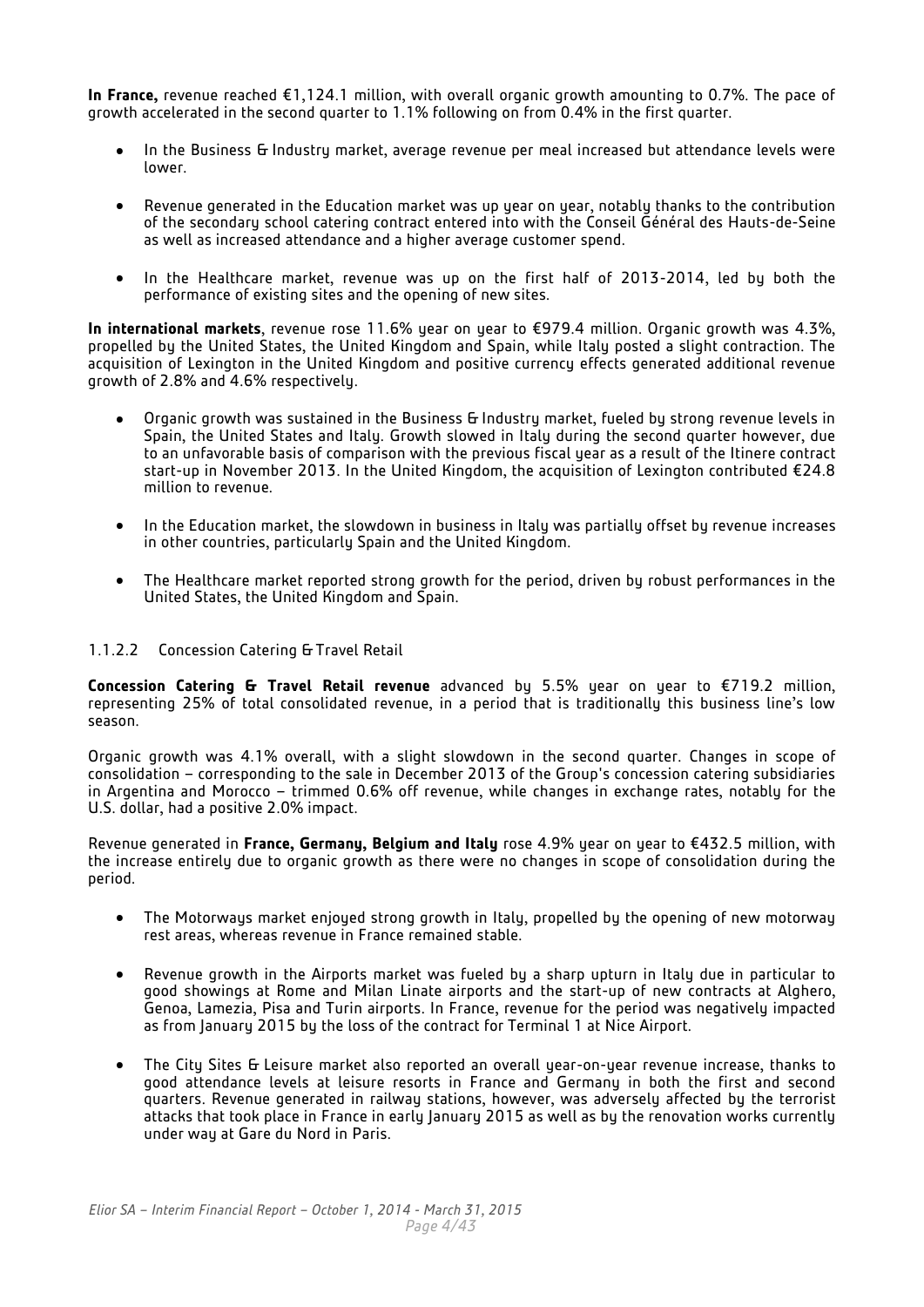**In Spain, Portugal and the Americas**, growth of 6.5% over the period pushed revenue up to €286.6 million. Organic growth came to 3.0%.

- The Motorwaus market felt the positive effects of (i) the ramp-up of rest areas in the United States  $\bullet$ despite the difficult weather conditions in the second quarter, and (ii) a revenue increase in Spain and Portugal, also during the second quarter.
- Revenue in the Airports market was driven by the opening of new points of sale in the United States  $\bullet$ (notably in Los Angeles and Chicago), as well as growth delivered by Spanish airports, particularly Madrid-Barajas where all of the new concepts have now been launched and revenue rose at a faster pace than air traffic volumes during the period.

## **1.1.3 Purchase of Raw Materials and Consumables**

This item increased by €58.6 million, or 7.2%, to €866.9 million for the six months ended March 31, 2015 from €808.3 million in the corresponding prior-year period. The following table sets out purchases of raw materials and consumables by business line and as a percentage of the revenue of each business line.

| (in $\epsilon$ millions and % of revenue)               | Six months ended March 31, |       |         |       |
|---------------------------------------------------------|----------------------------|-------|---------|-------|
|                                                         | 2015                       |       | 2014    |       |
| Purchase of raw materials and consumables               |                            |       |         |       |
| <b>Contract Catering &amp; Support Services</b>         | (663.2)                    | 31.5% | (614.5) | 30.9% |
| Concession Catering & Travel Retail                     | (214.3)                    | 29.8% | (203.9) | 29.9% |
| Headquarters, holding companies and purchasing entities | 10.6                       |       | 10.1    |       |
| <b>Total</b>                                            | (866.9)                    | 30.7% | (808.3) | 30.3% |

## 1.1.3.1 Contract Catering & Support Services

Purchases of raw materials and consumables for the Contract Catering & Support Services business line rose by €48.7 million, or 7.9%, to €663.2 million for the six months ended March 31, 2015 from €614.5 million for the first half of 2013-2014. The acquisition of Lexington in October 2014 accounted for €7.8 million of the year-on-year increase.

As a percentage of revenue, this item edged up to 31.5% from 30.9%, mainly due to international subsidiaries as the ratio remained stable for Contract Catering & Support Services operations in France. In the USA, THS's purchases of raw materials and consumables were 1.0 point higher as a percentage of revenue than in the first six months of 2013-2014 as a result of (i) an increase in food prices that could only be partly passed on to clients, and (ii) changes in its client and contract mix. In Spain, changes in Serunión's client and contract mix drove up its ratio by 0.7 of a point. Conversely, in Italy the ratio was positively affected by (i) the continuing favorable impact of the start-up of the on-board train catering contract in the first quarter of 2013-2014, which, due to the nature of the services provided, involves a different product mix and a much lower raw materials cost ratio than the Group's other contract catering operations, and (ii) more effective management of raw materials costs in the business line's other operations.

## 1.1.3.2 Concession Catering & Travel Retail

Purchases of raw materials and consumables for the Concession Catering & Travel Retail business line increased by €10.4 million, or 5.1 %, to €214.3 million from €203.9 million, primarily due to the opening of new sites and new points of sale in the Airports market in Italy. As a percentage of revenue, this item edged down to 29.8% from 29.9%.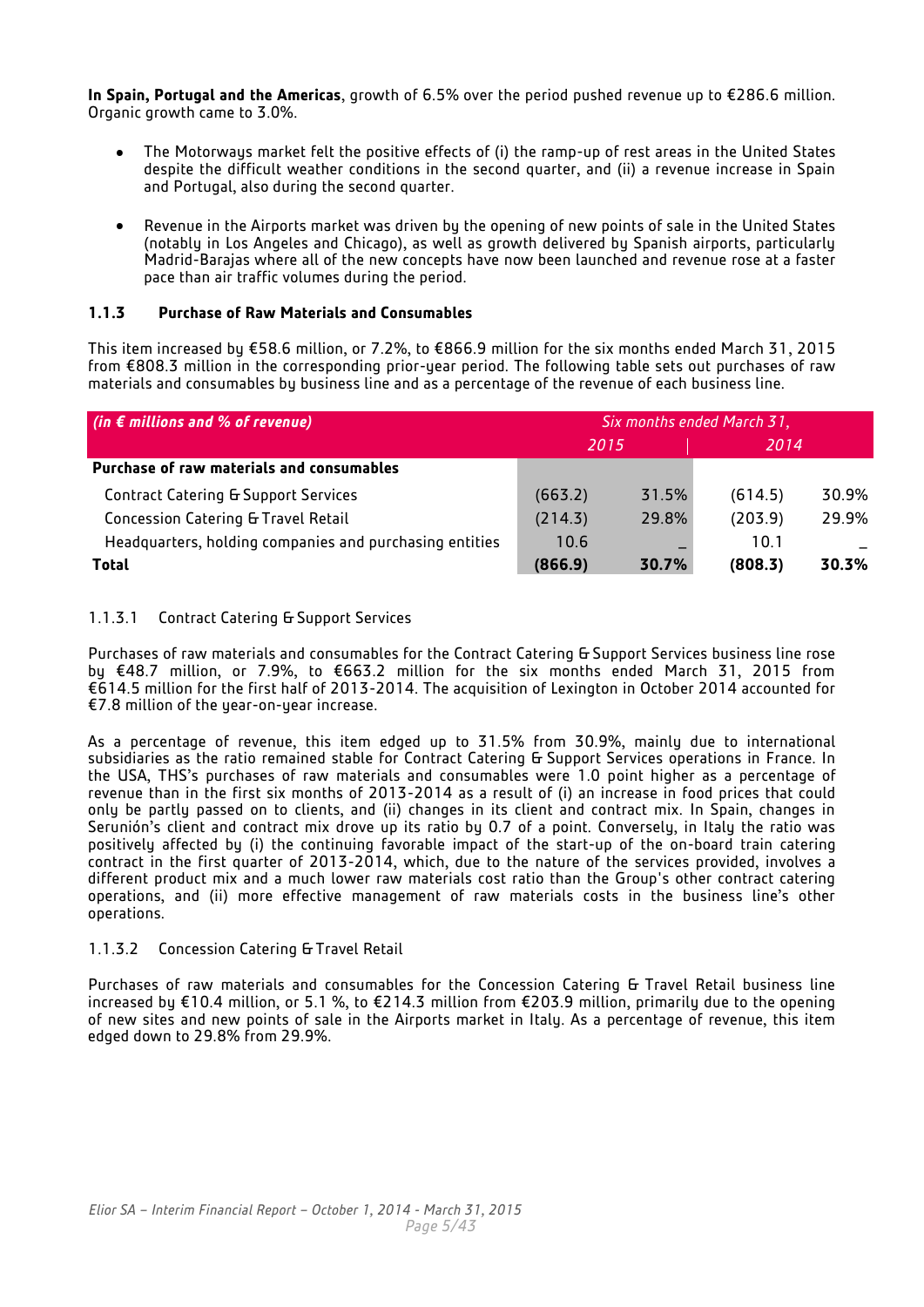## **1.1.4 Personnel Costs**

Consolidated personnel costs increased by €53.1 million, or 4.3%, year on year to €1,294.3 million from €1,241.2 million. As a percentage of revenue they decreased, however, to 45.9% from 46.5%, reflecting the productivity enhancement measures put in place during the period in the Contract Catering business.

The following table sets out personnel costs by business line and as a percentage of the revenue of each business line.

| (in $\epsilon$ millions and % of revenue)                                             | Six months ended March 31, |       |           |       |
|---------------------------------------------------------------------------------------|----------------------------|-------|-----------|-------|
|                                                                                       | 2015                       |       | 2014      |       |
| <b>Personnel costs</b>                                                                |                            |       |           |       |
| <b>Contract Catering &amp; Support Services</b>                                       | (1,008.7)                  | 48.0% | (966.5)   | 48.6% |
| Concession Catering & Travel Retail<br>Headquarters, holding companies and purchasing | (260.7)                    | 36.2% | (253.6)   | 37.2% |
| entities <sup>(1)</sup>                                                               | (25.0)                     |       | (21.1)    |       |
| Total                                                                                 | (1, 294.3)                 | 45.9% | (1.241.2) | 46.5% |

(1) Represents personnel costs associated with headquarters, holding companies and purchasing entities (including the IT department) invoiced to operating entities for management and shared services. As the corresponding invoices do not break down the costs invoiced by nature, they cannot be allocated to the specific operating segments. They are therefore recorded as a credit under "Other operating expenses" within Headquarters, holding companies and purchasing entities.

## 1.1.4.1 Contract Catering & Support Services

Personnel costs for the Contract Catering & Support Services business line rose by €42.2 million, or 4.4%, to €1,008.7 million from €966.5 million. The higher amount for first-half 2014-2015 was mainly attributable to the effect of the acquisition of Lexington during the period (which accounted for €13.3 million of the total year-on-year increase), as well as a rise in personnel costs (in line with revenue growth) for this business line's operations in the United Kingdom and the United States.

As a percentage of revenue, Contract Catering & Support Services personnel costs decreased to 48.0% from 48.6%. All of the business line's international subsidiaries saw a reduction in their personnel costs to revenue ratio, particularly in (i) the United Kingdom, as a result of cost efficiency measures, and (ii) Italy, due to the development of new concepts that are less costly in terms of labor, the impact of productivity enhancement plans and the termination of unprofitable facilities management contracts.

## 1.1.4.2 Concession Catering & Travel Retail

Personnel costs for the Concession Catering & Travel Retail business line rose by  $E$ 7.1 million, or 2.8 %, to €260.7 million from €253.6 million. This year-on-year increase primarily stemmed from higher personnel costs in the Group's Italian Concession Catering & Travel Retail operations due to the opening of new sites and points of sale in the Airports market.

In the Group's other Concession Catering & Travel Retail operations, personnel costs decreased in France, Belgium and Germany (due to productivity gains and cost efficiency measures) although this was offset by an increase in the USA resulting from the brisk business volumes reported there.

As a percentage of revenue, personnel costs for this business line retreated to 36.2% from 37.2%, mainly reflecting a lower ratio of personnel costs to revenue for operations in France, Germany and Belgium thanks to the above-mentioned productivity gains and cost-efficiency measures.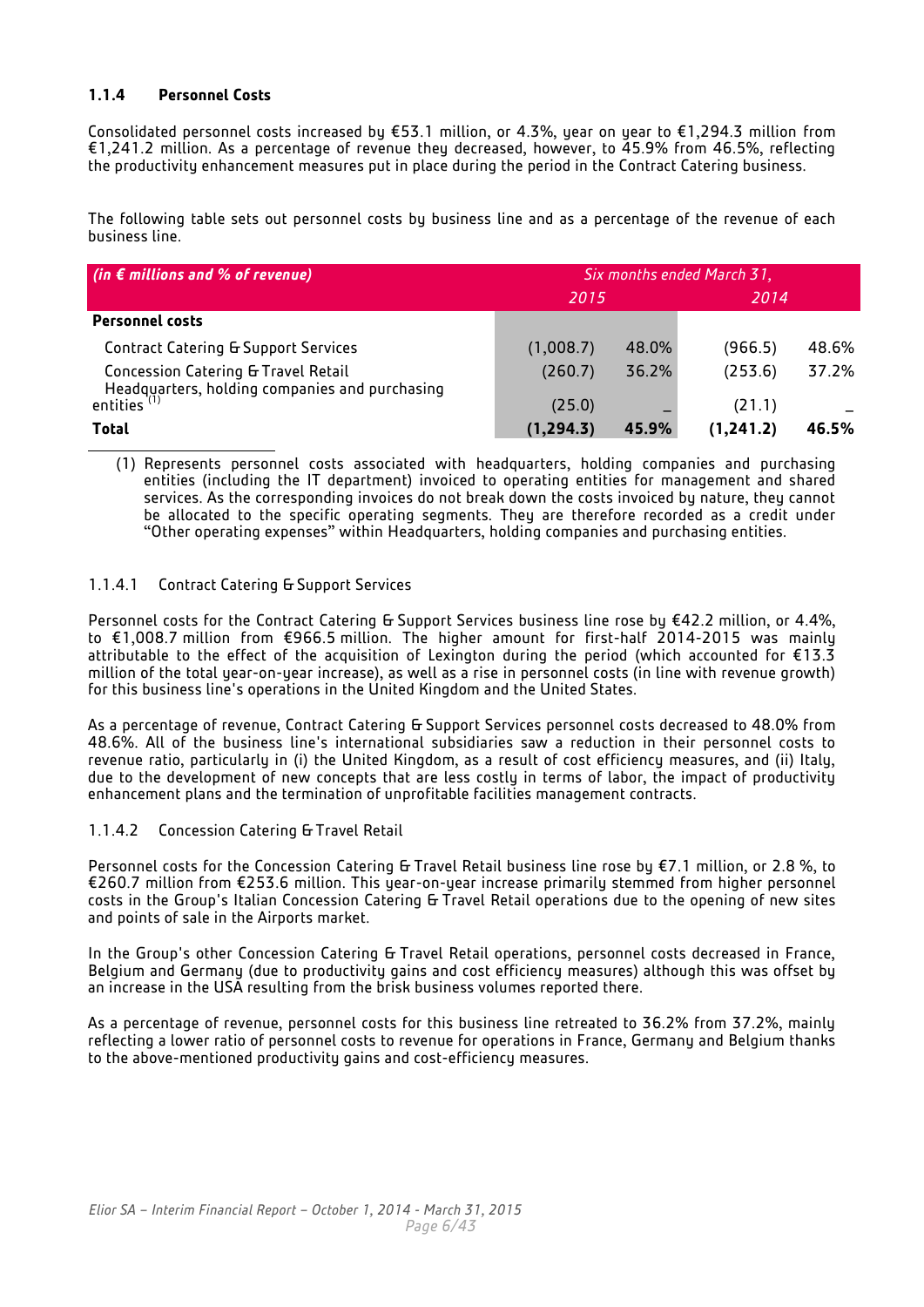## **1.1.5 Other Operating Expenses**

Other operating expenses increased by €29.2 million, or 7.5%, to €420.3 million in the six months ended March 31, 2015 from €391.1 million in the corresponding prior-year period.

The following table sets out other operating expenses by business line and as a percentage of the revenue of each business line.

| $\int$ (in $\epsilon$ millions and % of revenue)                                      | Six months ended March 31, |       |         |       |
|---------------------------------------------------------------------------------------|----------------------------|-------|---------|-------|
|                                                                                       | 2015                       |       | 2014    |       |
| Other operating expenses                                                              |                            |       |         |       |
| <b>Contract Catering &amp; Support Services</b>                                       | (226.1)                    | 10.7% | (210.4) | 10.6% |
| Concession Catering & Travel Retail<br>Headquarters, holding companies and purchasing | (206.0)                    | 28.6% | (188.6) | 27.7% |
| entities (1)                                                                          | 11.8                       |       | 8.0     |       |
| <b>Total</b>                                                                          | (420.3)                    | 14.9% | (391.1) | 14.6% |

 $\overline{1}$  Represents the portion of revenue invoiced to operating entities by headquarters, holding companies and purchasing entities (includes the IT department) for management and shared services. As the corresponding invoices do not break down the costs invoiced by nature, they cannot be allocated to the specific operating segments. They are therefore recorded as a credit under "Other operating expenses" for Headquarters, holding companies and purchasing entities and mainly comprise personnel costs.

## 1.1.5.1 Contract Catering & Support Services

Other operating expenses reported for the Contract Catering & Support Services business line rose by €15.7 million, or 7.5%, to €226.1 million from €210.4 million. The year-on-year increase reflects the acquisition of Lexington (which accounted for €2.1 million of the overall rise) as well as the increased use of subcontracting in Italy as a result of the start-up in November 2013 of the Group's services under on-board train catering contracts. In the United States, THS's operating expenses were €3.0 million higher than in the first six months of 2013-2014, in line with its business development.

As a percentage of revenue, the business line's other operating expenses remained stable year on year.

1.1.5.2 Concession Catering & Travel Retail

Other operating expenses for the Concession Catering & Travel Retail business line increased by €17.4 million, or 9.2%, to €206.0 million from €188.6 million. The increase was mainly attributable to (i) operations in Italy, where the Group took over new sites and opened new points of sale at existing sites, and (ii) the City Sites market in the French Concession Catering business, due to the impacts of an adjustment to roualties payable for previous years in connection with the Louvre Museum contract and the fact that the Paris Motor Show (which takes place every two years) was held during the first half of 2014-2015. As a percentage of revenue, other operating expenses for this business line edged up to 28.6% in the six months ended March 31, 2015 from 27.7% in the same period of 2013-2014.

## **1.1.6 Taxes other than on Income**

The figure that was reported under this item for the six months ended March 31, 2014 has been restated to take into account the Group's retrospective application of IFRIC 21 since October 1, 2014 (see Note 5 to the condensed interim consolidated financial statements). This restatement had a €4.4 million impact at March 31, 2015 but does not affect year-on-year changes in this item between the six-month periods ended March 31, 2015 and March 31, 2014.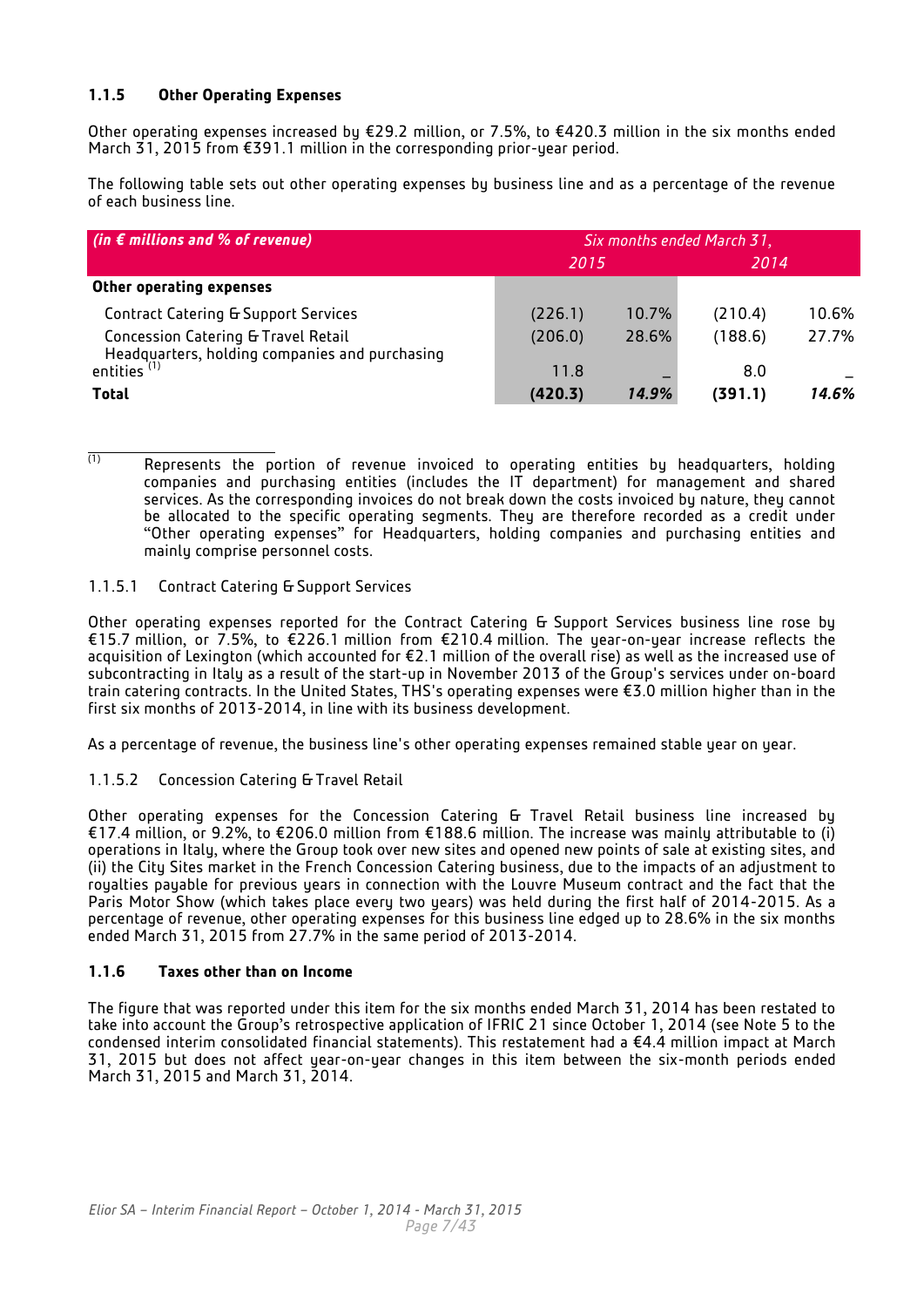Taxes other than on income increased by €1.3 million, or 3.6 %, in the first half of 2014-2015, amounting to €37.3 million versus €36.0 million for the same period of 2013-2014. As a percentage of revenue they remained stable year on year. The following table sets out taxes other than on income by business line and as a percentage of the revenue of each business line.

| (in $\epsilon$ millions and % of revenue)                                             | Six months ended March 31, |         |        |      |  |
|---------------------------------------------------------------------------------------|----------------------------|---------|--------|------|--|
|                                                                                       | 2015                       |         | 2014   |      |  |
| Taxes other than on income                                                            |                            |         |        |      |  |
| <b>Contract Catering &amp; Support Services</b>                                       | (25.7)                     | 1.2%    | (25.1) | 1.3% |  |
| Concession Catering & Travel Retail<br>Headquarters, holding companies and purchasing | (10.1)                     | 1.4%    | (9.8)  | 1.4% |  |
| entities                                                                              | (1.4)                      |         | (1.1)  |      |  |
| <b>Total</b>                                                                          | (37.3)                     | $1.3\%$ | (36.0) | 1.3% |  |

## 1.1.6.1 Contract Catering & Support Services

Taxes other than on income for the Contract Catering & Support Services business line rose by €0.6 million, or 2.4 %, to €25.7 million from €25.1 million.

## 1.1.6.2 Concession Catering & Travel Retail

For the Concession Catering & Travel Retail business line, taxes other than on income increased by €0.3 million to €10.1 million from €9.8 million. As a percentage of revenue, however, they remained stable at 1.4%.

## **1.1.7 EBITDA**

The following table sets out EBITDA by business line and as a percentage of the revenue of each business line.

| (in $\epsilon$ millions and % of revenue)                  | EBITDA<br>Six months<br>ended<br>March 31,<br>2015 | <b>EBITDA</b><br>Six months<br>ended<br>March 31,<br>2014 | Change in<br>EBITDA | EBITDA<br>margin<br>Six months<br>ended<br>March 3 <u>1, </u><br>2015 | EBITDA<br>margin<br>Six months<br>ended<br>March 31,<br>2014 |
|------------------------------------------------------------|----------------------------------------------------|-----------------------------------------------------------|---------------------|-----------------------------------------------------------------------|--------------------------------------------------------------|
| <b>Contract Catering &amp; Support Services</b>            |                                                    |                                                           |                     |                                                                       |                                                              |
| France                                                     | 105.5                                              | 104.7                                                     | 0.8                 | 9.4%                                                                  | 9.4%                                                         |
| Other countries                                            | 74.2                                               | 69.2                                                      | 5.0                 | 7.6%                                                                  | 7.9%                                                         |
| <b>Total Contract Catering &amp; Support Services</b>      | 179.7                                              | 173.9                                                     | 5.8                 | 8.5%                                                                  | 8.7%                                                         |
| <b>Concession Catering &amp; Travel Retail</b>             |                                                    |                                                           |                     |                                                                       |                                                              |
| France, Germany, Belgium, Italy                            | 18.7                                               | 15.9                                                      | 2.8                 | 4.3%                                                                  | 3.9%                                                         |
| Spain, Portugal and the Americas                           | 10.0                                               | 10.4                                                      | (0.4)               | 3.5%                                                                  | 3.9%                                                         |
| <b>Total Concession Catering &amp; Travel Retail</b>       | 28.7                                               | 26.3                                                      | 2.4                 | 4.0%                                                                  | 3.9%                                                         |
| Headquarters, holding companies and purchasing<br>entities | (4.0)                                              | (4.2)                                                     | 0.2                 |                                                                       |                                                              |
| <b>Consolidated total</b>                                  | 204.4                                              | 196.0                                                     | 8.4                 | 7.2%                                                                  | $7.3\%$                                                      |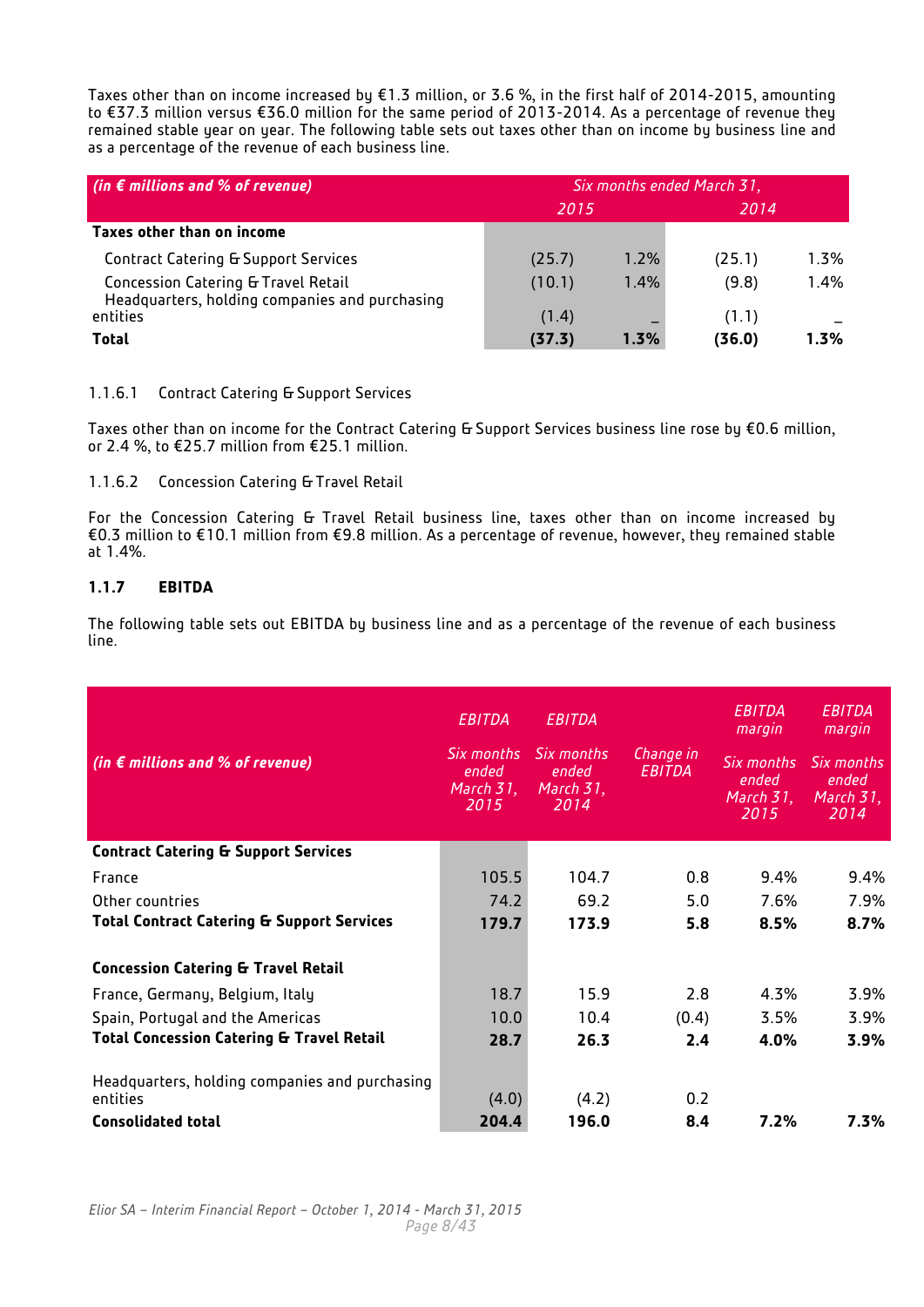Consolidated EBITDA climbed by €8.4 million to €204.4 million in first-half 2014-2015 and represented 7.2% of revenue versus 7.3% for the first six months of 2013-2014. Changes in exchange rates (mainly the USD and GBP) had a positive €4 million impact on EBITDA in absolute value terms during the period, but had a slightly dilutive effect on EBITDA margin.

## 1.1.7.1 Contract Catering & Support Services

EBITDA for the Contract Catering & Support Services business line advanced to €179.7 million from €173.9 million, but its EBITDA margin edged down to 8.5%.

The acquisition of Lexington in October 2014 contributed €1.5 million of the year-on-year rise in absolute value terms.

In France, EBITDA totaled €105.5 million and represented 9.4% of revenue, on a par with the first half of 2013-2014. The strong performance delivered in the Business & Industry market offset slight contractions in the Education and Healthcare markets.

In international operations, Contract Catering & Support Services EBITDA was €5.0 million higher than in the comparable prior-year period, coming in at €74.2 million. As a percentage of revenue, however, it was down on the first half of 2013-2014, representing 7.6% versus 7.9%. International EBITDA for this business line was boosted during the period by revenue growth in the United States and the United Kingdom, and EBITDA margin was temporarily spurred by the integration currently in progress of UK-based Lexington.

## 1.1.7.2 Concession Catering & Travel Retail

Concession Catering & Travel Retail EBITDA rose to €28.7 million (4.0% of revenue) from €26.3 million (3.9% of revenue) in the first six months of 2013-2014.

In France, Germany, Belgium and Italy, the EBITDA figure was €18.7 million (versus €15.9 million for the prior-year period), and represented 4.3% of revenue, up by 40 basis points on first-half 2013-2014. The strong performance turned in by the business line's Italian operations and the City Sites & Leisure market in France more than offset the contraction in profitability experienced in the French Airports market during the period. EBITDA margin in the Motorways market in France was stable year on year.

In Spain, Portugal and the Americas, EBITDA was stable compared with the first half of 2013-2014, coming in at €10.0 million, despite the revenue growth reported for the period.

When analyzing EBITDA margin for the Concession Catering & Travel Retail business line it is important to note that it is significantly affected by seasonal fluctuations, as business volumes are much lower in the first two quarters of the year than in the last two quarters.

## **1.1.8 Depreciation, Amortization and Provisions for Recurring Operating Items**

Consolidated depreciation, amortization and provisions for recurring operating items rose by €8.0 million, or 11.5%, to €77.7 million from €69.7 million.

The following table sets out depreciation, amortization and provisions for recurring operating items by business line and as a percentage of the revenue of each business line.

| (in $\epsilon$ millions and % of revenue)                                             | Six months ended March 31, |      |        |      |
|---------------------------------------------------------------------------------------|----------------------------|------|--------|------|
|                                                                                       | 2015                       |      | 2014   |      |
| Depreciation, amortization and provisions for<br>recurring operating items            |                            |      |        |      |
| <b>Contract Catering &amp; Support Services</b>                                       | (36.2)                     | 1.7% | (32.9) | 1.7% |
| Concession Catering & Travel Retail<br>Headquarters, holding companies and purchasing | (40.6)                     | 5.6% | (36.1) | 5.3% |
| entities                                                                              | (0.8)                      |      | (0.7)  |      |
| Total                                                                                 | (77.7)                     | 2.8% | (69.7) | 2.6% |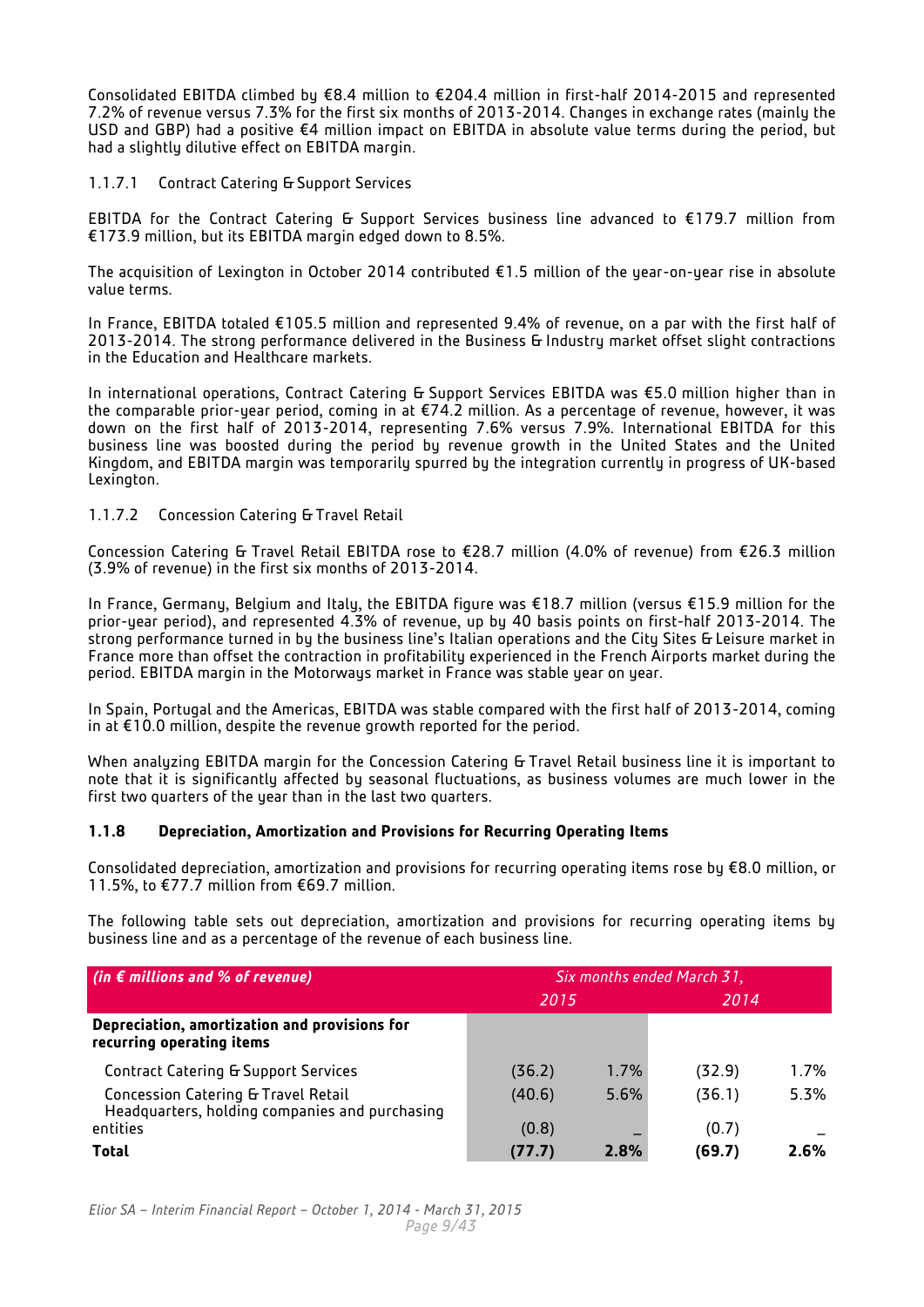## 1.1.8.1 Contract Catering & Support Services

Depreciation, amortization and provisions for recurring operating items reported by the Contract Catering & Support Services business line rose by €3.3 million, or 10.0%, to €36.2 million from €32.9 million. The year-on-year increase mainly stemmed from higher depreciation and amortization expenses in the United States.

## 1.1.8.2 Concession Catering & Travel Retail

Depreciation, amortization and provisions for recurring operating items reported by the Concession Catering & Travel Retail business line increased by €4.5 million, or 12.5 %, to €40.6 million from €36.1 million. The year-on-year rise was primarily due to (i) capital expenditure incurred in 2013-2014 for new contracts in the United States, and (ii) additional depreciation expenses recorded as a result of renovated sites on motorways in France.

## **1.1.9 Other Income and Expenses, Net**

This item represented a net expense of €16.7 million for the six months ended March 31, 2015, chiefly reflecting (i) an aggregate €4.1 million in amortization of intangible assets (brand and customer relationships) recognized on the first-time consolidation of THS in the United States and Lexington in the United Kingdom as part of the purchase price allocation processes (breaking down as €3.1 million for THS and €1.0 million for Lexington), (ii) the expensing of €8.6 million worth of debt issuance costs that were previously capitalized and unamortized, corresponding to the amounts repaid under the Senior Facilities Agreement (SFA) following the refinancing of the Group's senior debt carried out in December 2014, and (iii) the recognition of a  $E3.0$  million provision for restructuring costs.

For the six months ended March 31, 2014, "Other income and expenses, net" represented a net expense of €9.4 million, and primarily included (i) a  $\epsilon$ 2.7 million amortization charge for the period on the intangible assets (customer relationships) recognized as part of the THS purchase price allocation process, (ii) the €2.5 million loss recognized on the divestment of the Group's concession catering operations in Argentina and Morocco, (iii) the discount fee paid on the sale in March 2014 of the 2013 CICE tax receivable, and (iv) costs and fees incurred in connection with the Company's IPO.

## **1.1.10 Net Financial Expense**

Net financial expense decreased by €34.7 million, or 45.1%, in the first six months of 2014-2015 to €42.2 million from €76.9 million in the same period of 2013-2014. The reduction was mainly due to (i) the repayment of a portion of the Group's debt in June 2014 following the IPO and in December 2014 in connection with the senior debt refinancing, (ii) the lower interest margins obtained as a result of the refinancing of the Group's senior debt in December 2014, and (iii) better financial conditions for the Group's securitization programs obtained in the second quarter of 2014-2015.

## **1.1.11 Income Tax**

The Group's income tax expense rose by €7.6 million, or 34.1%, to €30.1 million from €22.5 million, representing an effective tax rate of 30% (or 44% including the impact of the French CVAE tax). The yearon-year increase primarily reflects the higher level of taxable profit in the first half of 2014-2015 compared with the equivalent period of 2013-2014.

## **1.1.12 Attributable Profit for the Period and Earnings per Share**

As a result of the above-described factors – particularly the lower finance costs – and despite higher nonrecurring expenses, profit for the period attributable to owners of the parent almost doubled in the six months ended March 31, 2015, amounting to €40.2 million versus €20.8 million for the comparable prioryear period.

Earnings per share – calculated based on the fully-diluted weighted average number of Elior shares outstanding during the period – amounted to €0.24, representing 1.26 times the first-half 2013-2014 figure of €0.19.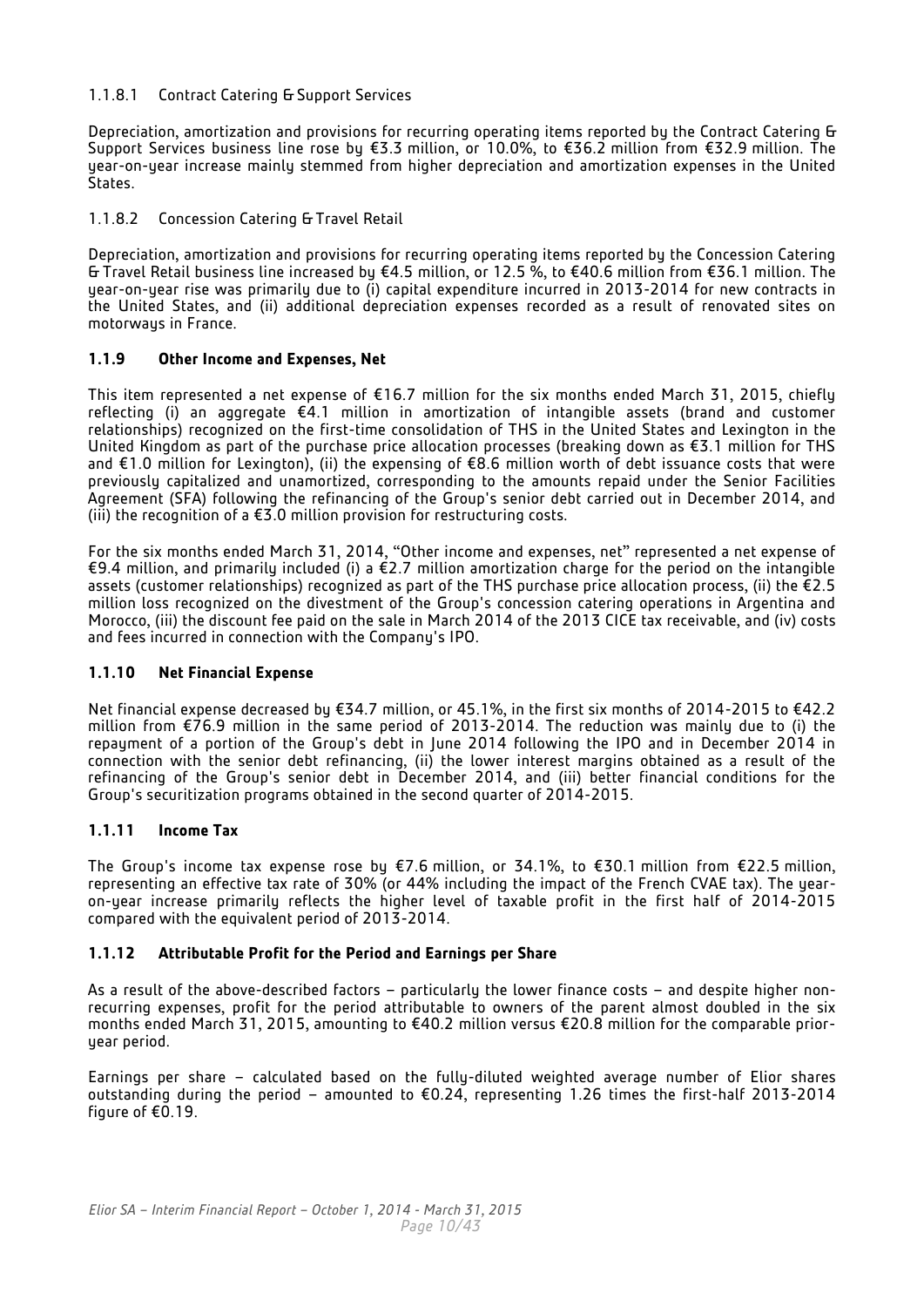## **1.2 CONSOLIDATED CASH FLOWS FOR THE SIX-MONTH PERIODS ENDED MARCH 31, 2015 AND MARCH 31, 2014**

The following table provides a summary of the Group's cash flows for the six-month periods ended March 31, 2015 and March 31, 2014.

| (in $\epsilon$ millions)                                                              | Six months ended March 31, |         |  |  |
|---------------------------------------------------------------------------------------|----------------------------|---------|--|--|
|                                                                                       | 2015                       | 2014    |  |  |
| Net cash from/(used in) operating activities                                          | (12.9)                     | 11.3    |  |  |
| Net cash used in investing activities                                                 | (110.1)                    | (100.0) |  |  |
| Net cash from financing activities                                                    | 110.3                      | 150.0   |  |  |
| Effect of exchange rate and other changes<br>Net increase/(decrease) in cash and cash | (45.6)                     | (2.8)   |  |  |
| equivalents                                                                           | (58.3)                     | 58.6    |  |  |

## **1.2.1 Cash Flows from Operating Activities**

The following table sets out the components of consolidated net cash from/(used in) operating activities for the six-month periods ended March 31, 2015 and March 31, 2014.

| (in $\epsilon$ millions)                             | Six months ended March 31, |        |  |  |
|------------------------------------------------------|----------------------------|--------|--|--|
|                                                      | 2015                       | 2014   |  |  |
| EBITDA                                               | 204.4                      | 196.0  |  |  |
| Change in working capital                            | (121.7)                    | (86.8) |  |  |
| Interest paid                                        | (38.9)                     | (74.1) |  |  |
| Tax paid                                             | (9.9)                      | 0.1    |  |  |
| Other (including dividends received from associates) | (46.8)                     | (24.0) |  |  |
| Net cash from/(used in) operating activities         | (12.9)                     | 11.3   |  |  |

Operating activities generated a net cash outflow of €12.9 million in the six months ended March 31, 2015 versus a net cash inflow of €11.3 million in the first half of 2013-2014.

## 1.2.1.1 Change in working capital

Change in working capital resulted in a higher cash outflow in the six months ended March 31, 2015 (€121.7 million) than in the same period of 2013-2014 (€86.8 million). This increase primarily reflects the customary seasonality of the Group's working capital, but is also attributable to (i) an unfavorable basis of comparison with first-half 2013-2014 as during that period non-recurring non-recourse sales of receivables in an amount of €17.0 million were carried out in Spain following a one-off decision by the Spanish government to reduce its payment terms, and (ii) slightly longer client payment terms in certain subsidiaries (in the USA, United Kingdom and Italy).

## 1.2.1.2 Tax paid

Tax paid includes corporate income tax paid in all of the geographic regions in which the Group operates. It also includes the Italian IRAP tax (*Imposta Regionale Sulle Attività Produttive*) and the French CVAE tax.

This item represented a net cash outflow of €9.9 million in the six months ended March 31, 2015 versus a net cash inflow of €0.1 million in first-half 2013-2014. This negative swing mainly stemmed from the payment during first-half 2014-2015 of taxes on asset sales carried out during the previous fiscal year, as well as from an unfavorable basis of comparison due to a tax refund received in France in the first six months of 2013-2014.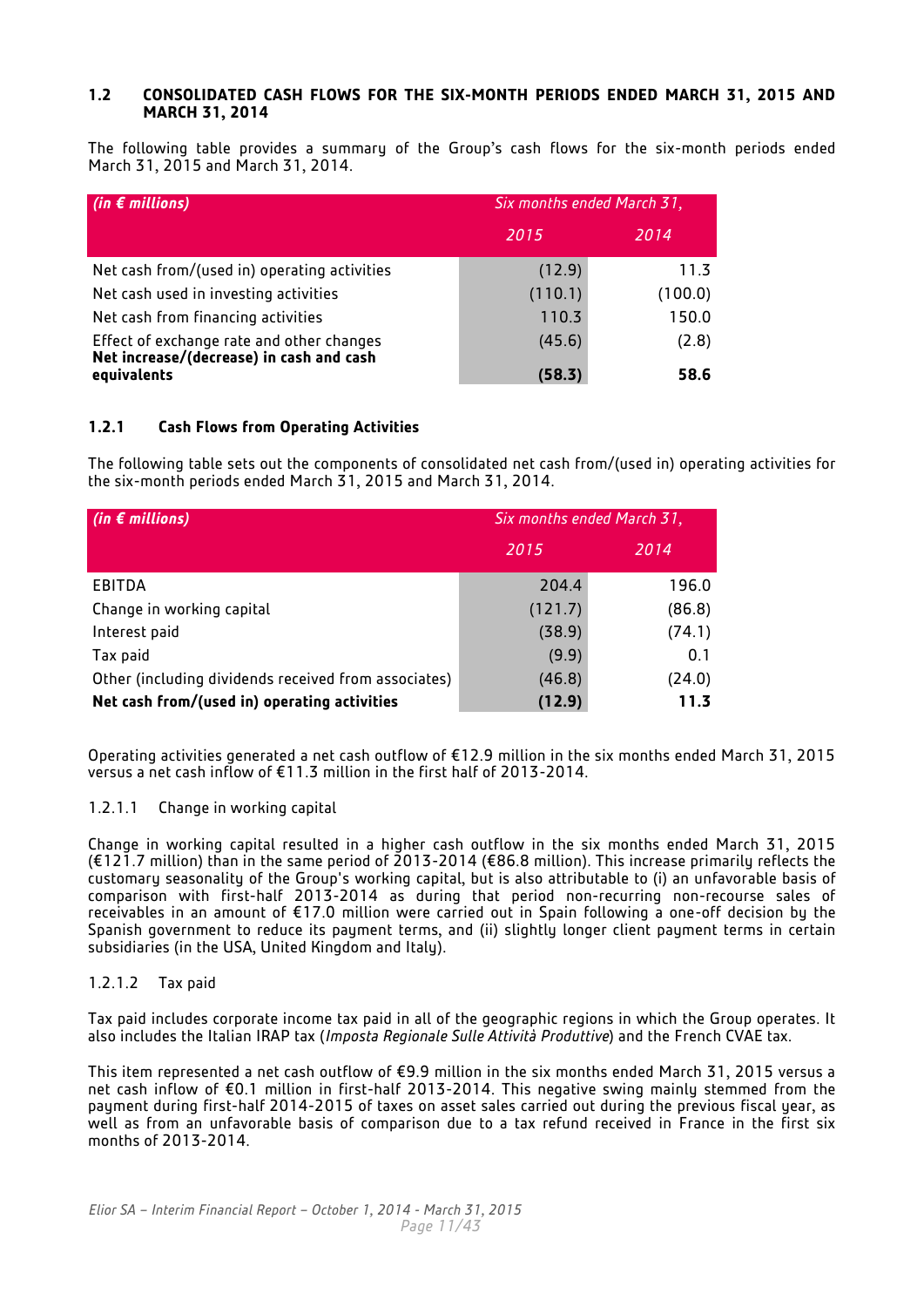## 1.2.1.3 Other cash flows from operating activities

Other cash flows from operating activities primarily relate to (i) non-recurring income and expenses recorded under "Other income and expenses, net" in the consolidated income statement, and (ii) payments made in connection with fair value adjustments recognized in accordance with IFRS as part of the purchase price allocation process for acquisitions of subsidiaries carried out in prior periods. For the six-month periods ended March 31, 2015 and 2014, other cash flows from operating activities represented net cash outflows of €46.8 million and €24.0 million respectively. The figure for the six months ended March 31, 2015 primarily includes (i) €22.5 million in costs related to Elior's IPO in June 2014, (ii) approximately €15.6 million in restructuring costs, which were principally incurred by Áreas and Serunión in Spain and by Elior Italy, and were provisioned at September 30, 2014, and (iii) expenses related to recent acquisitions (Lexington).

## **1.2.2 Cash Flows from Investing Activities**

The following table sets out the components of consolidated net cash used in investing activities for the sixmonth periods ended March 31, 2015 and March 31, 2014.

| (in $\epsilon$ millions)                                                                      | Six months ended March 31, |         |  |
|-----------------------------------------------------------------------------------------------|----------------------------|---------|--|
|                                                                                               | 2015                       | 2014    |  |
| Purchases of and proceeds from sale of property, plant and<br>equipment and intangible assets | (90.2)                     | (95.6)  |  |
| Purchases of and proceeds from sale of non-current financial assets                           | (0.7)                      | (2.6)   |  |
| Acquisition/sale of shares in consolidated companies                                          | (19.3)                     | (1.8)   |  |
| Net cash used in investing activities                                                         | (110.1)                    | (100.0) |  |

## 1.2.2.1 Capital expenditure

Total consolidated cash used for purchases of property, plant and equipment and intangible assets (net of proceeds from sales) decreased year on year to €90.2 million from €95.6 million.

The figure for Contract Catering & Support Services came to  $E$ 47.1 million for the six months ended March 31, 2015 and €37.0 million for the first half of 2013-2014, representing 2.2% and 1.9% of the business line's revenue respectively. The year-on-year increase reflects the capital outlay incurred for new contracts, particularly in the Business & Industry and Education markets in France, as well as in Spain and the United States.

For Concession Catering & Travel Retail, net cash used for capital expenditure totaled €39.6 million for the six months ended March 31, 2015 and  $$56.0$  million for the corresponding prior-year period, representing 5.5% and 8.2% of the business line's revenue respectively. These figures reflect a significantly lower level of capital outlay during first-half 2014-2015 following the completion of capital expenditure programs for U.S. motorways, although this effect was partially offset by capital spending for five new airport sites in Italy.

Net cash used for capital expenditure by Headquarters, holding companies and purchasing entities increased to €3.5 million from €2.7 million, and primarily corresponded to purchases of software and hardware.

1.2.2.2 Purchases of and proceeds from sale of non-current financial assets

This item corresponded to a net cash outflow of €0.7 million in the six months ended March 31, 2015.

The consolidated net cash outflow of €2.6 million recorded under this item for the first half of 2013-2014 mainly reflected an increase in loans and deposits.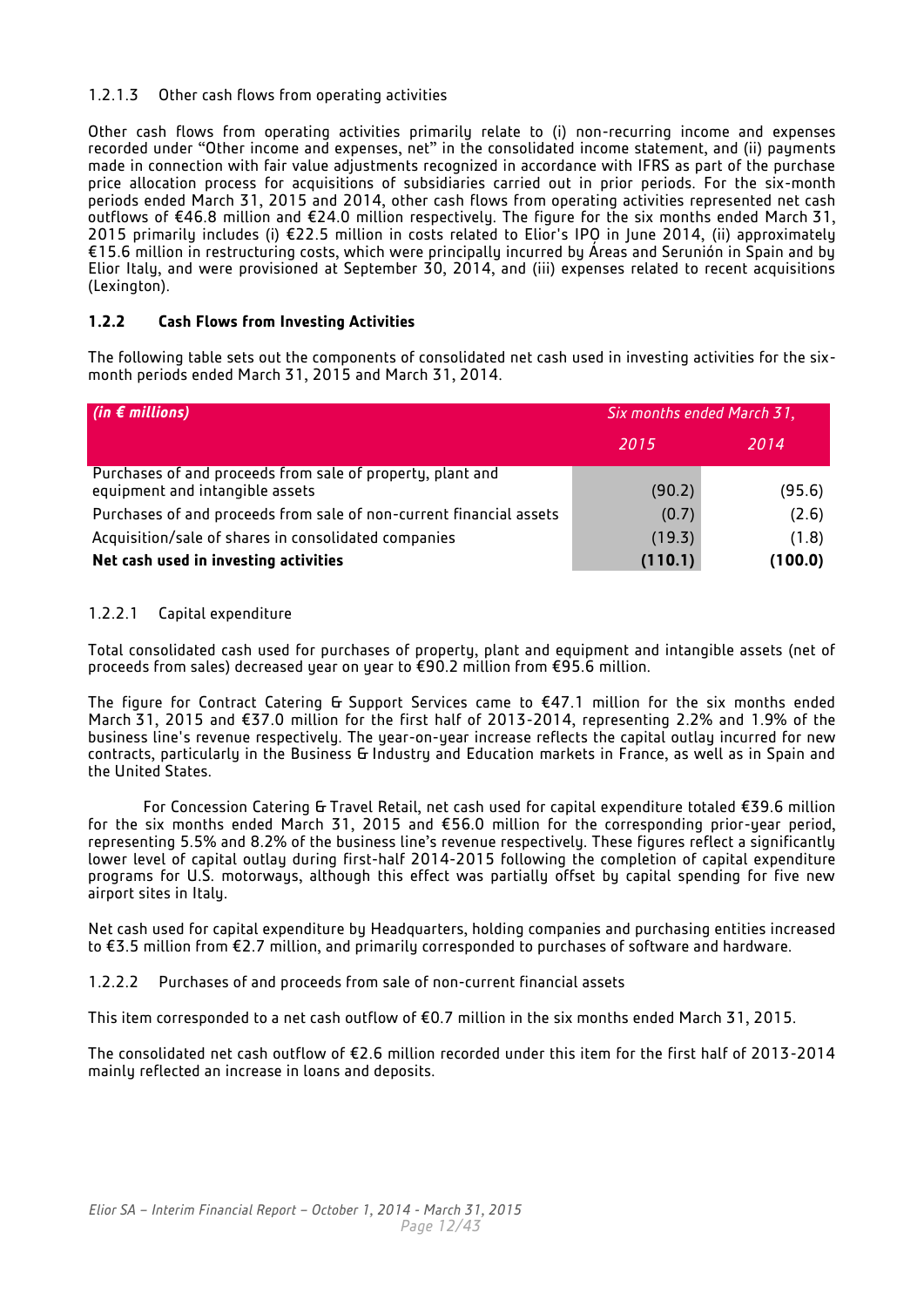## 1.2.2.3 Acquisition/sale of shares in consolidated companies

For the six months ended March 31, 2015, acquisitions and sales of shares in consolidated companies represented a net cash outflow of €19.3 million, mostly corresponding to the consideration paid for the Lexington shares acquired in October 2014.

For the six months ended March 31, 2014, this item represented a net cash outflow of €1.8 million and concerned (i) the payment of acquisition-related liabilities (additional purchase price consideration payable by THS to certain former shareholders of THS subsidiaries), partially offset by (ii) proceeds received during the period from the sale of the Group's subsidiaries in Argentina and Morocco.

## **1.2.3 Cash Flows from Financing Activities**

The following table sets out the components of consolidated net cash from financing activities for the sixmonth periods ended March 31, 2015 and March 31, 2014.

| (in $\epsilon$ millions)                                              | Six months ended March 31, |        |  |
|-----------------------------------------------------------------------|----------------------------|--------|--|
|                                                                       | 2015                       | 2014   |  |
| Movements in share capital of the parent and in shareholder loans     | 0.2                        | 0.0    |  |
| Dividends paid to non-controlling interests in consolidated companies | (8.2)                      | (0.4)  |  |
| Proceeds from borrowings                                              | 1,083.0                    | 186.4  |  |
| Repayments of borrowings                                              | (964.7)                    | (35.9) |  |
| Net cash from financing activities                                    | 110.3                      | 150.0  |  |

Net cash from financing activities totaled €110.3 million and €150.0 million in the six-month periods ended March 31, 2015 and 2014 respectively.

1.2.3.1 Movements in share capital of the parent and in shareholder loans

The €0.2 million recorded under this item for the first half of 2014-2015 represents the amounts received for capital increases carried out on exercise of Elior stock options.

There were no movements in the parent company's share capital during the six months ended March 31, 2014.

1.2.3.2 Dividends paid to non-controlling interests in consolidated companies

This item represented net cash outflows of €8.2 million and €0.4 million for the six-month periods ended March 31, 2015 and 2014 respectively, and corresponded to dividends paid to non-controlling shareholders of Áreas in Spain and MyChef in Italy.

## 1.2.3.3 Proceeds from borrowings

Consolidated cash inflows from proceeds from borrowings totaled €1,083.0 million and €186.4 million in the six-month periods ended March 31, 2015 and 2014 respectively.

In the first half of 2014-2015, this item primarily corresponded to (i) a €950 million bank loan drawn down by Elior SA and Elior Participations SCA in connection with the refinancing of their syndicated bank loans on December 10, 2014 (fifth amendment of the SFA), (ii) €56.6 million from new securitized receivables, and (iii) a €19.1 million bank loan drawn down by Áreas to fund the capital outlay for its U.S. concession operations.

In the six months ended March 31, 2014, this item primarily corresponded to (i) €124.4 million from new securitized receivables, primarily due to the inclusion of Serunión and then Elior Italy in the securitization program and including €34.6 million in cash received on the sale of the CICE tax receivable for 2013, and (ii) a €57.9 million bank loan drawn down by Áreas to refinance its borrowings and fund its capital expenditure in the United States.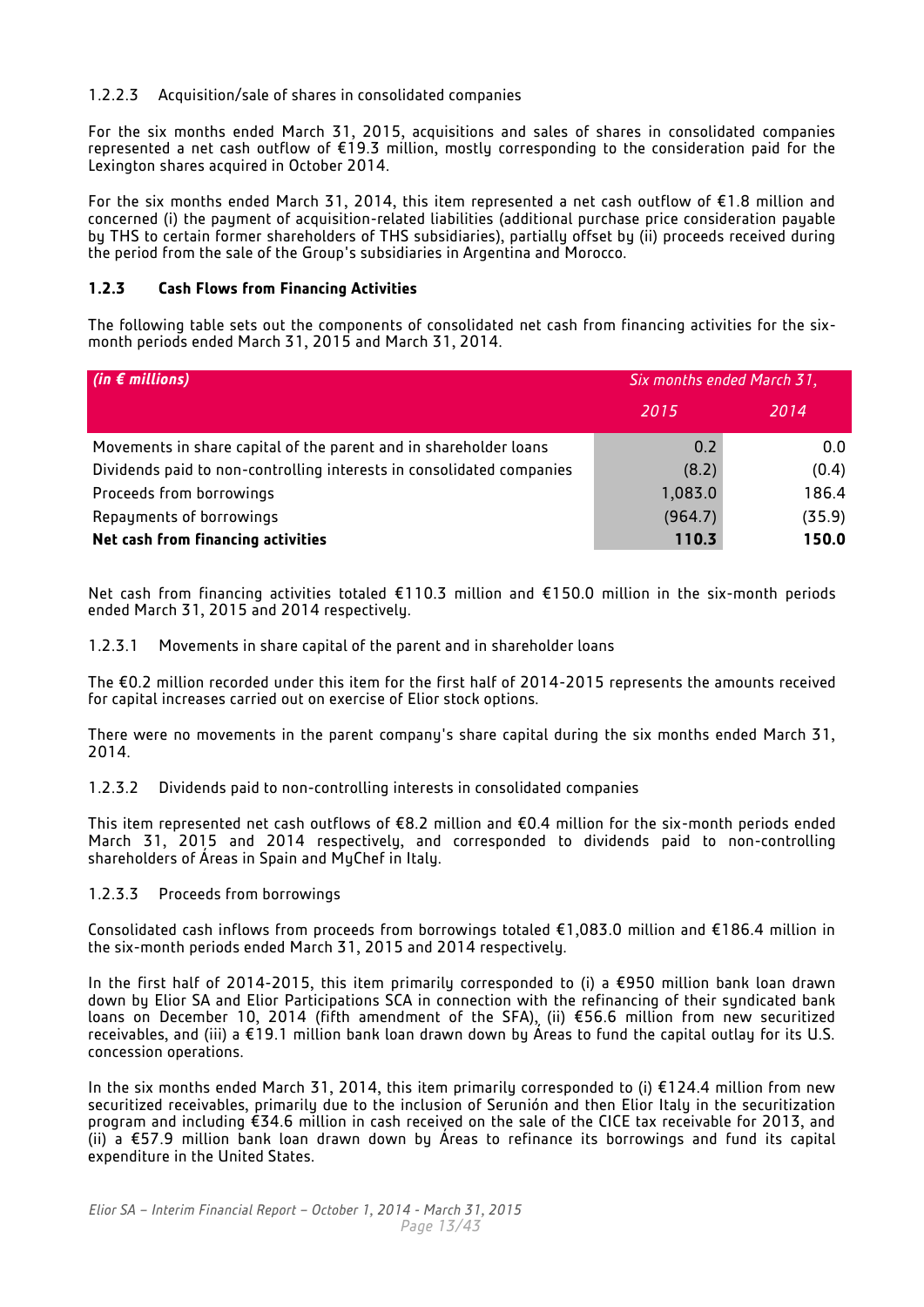## 1.2.3.4 Repayments of borrowings

Repayments of borrowings led to net cash outflows of €964.7 million and €35.9 million in the six-month periods ended March 31, 2015 and 2014 respectively.

In the first half of 2014-2015 this item primarily related to (i) early repayment in an amount of €956.3 million made by Elior SA and Elior Participations SCA for their two syndicated bank loans (at the time of the fifth amendment of the SFA, as referred to above), (ii) the repayment of €2.4 million in finance lease liabilities, and (iii) €6.0 million in repayments of various other bank borrowings.

In the six months ended March 31, 2014, these repayments mainly concerned finance lease liabilities and various bank borrowings of subsidiaries (notably **Ár**eas).

#### **1.2.4 Effect of Exchange Rate and Other Changes**

In the six months ended March 31, 2015, fluctuations in exchange rates and other changes had a negative €45.6 million cash impact. Out of this total, €30.5 million related to currency effects on consolidated cash and cash equivalents and hedges of net investments in foreign operations, and €15.1 million concerned bank fees paid in connection with the Group's debt refinancing in December 2014 (5th amendment of the SFA).

In the first half of 2013-2014, fluctuations in exchange rates and other changes had a negative €2.8 million cash impact, primarily reflecting the combined impact of (i) cash amounts received by Áreas USA for the Florida Turnpike short-term financial receivable recorded in accordance with IFRIC 12, (ii) favorable currency effects on consolidated cash and cash equivalents, and (iii) bank fees paid in connection with the Group's debt repricing.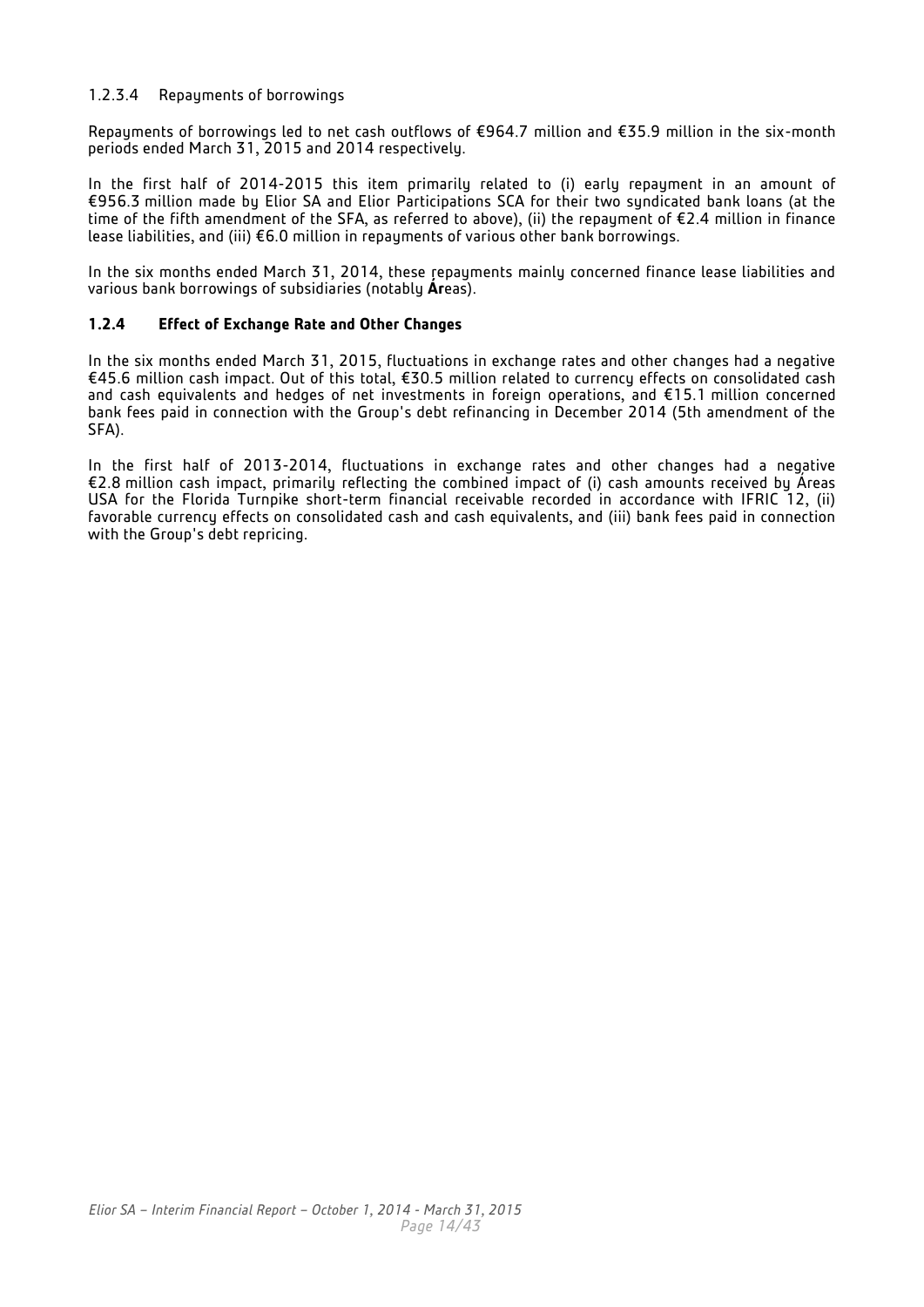## **1.3 CONSOLIDATED BALANCE SHEET**

| (in $\epsilon$ millions)                       |       | At March 31, | (in $\epsilon$ millions)                                            | At March 31, |       |  |
|------------------------------------------------|-------|--------------|---------------------------------------------------------------------|--------------|-------|--|
|                                                | 2015  | 2014         |                                                                     | 2015         | 2014  |  |
| Non-current assets<br>Current assets excluding | 3,477 | 3,347        | Equity                                                              | 1,252        | 608   |  |
| cash and cash equivalents                      | 1,235 | 1,168        | Non-controlling interests                                           | 32           | 64    |  |
| Cash and cash equivalents                      | 159   | 231          | Non-current liabilities                                             | 2,026        | 2,579 |  |
| <b>Total assets</b>                            | 4,871 | 4,746        | Current liabilities                                                 | 1,561        | 1,494 |  |
|                                                |       |              | <b>Total equity and liabilities</b>                                 | 4,871        | 4,746 |  |
|                                                |       |              | Net working capital<br>requirement                                  | (93)         | (80)  |  |
|                                                |       |              | Gross debt<br>Net debt as defined in the                            | 1,729        | 2,482 |  |
|                                                |       |              | <b>SFA</b><br>SFA leverage ratio (net<br>debt as defined in the SFA | 1,586        | 2,273 |  |
|                                                |       |              | / EBITDA) $(*)$                                                     | 3.47         | 5.25  |  |

(\*) Pro forma, adjusted to exclude acquisitions/divestments of consolidated companies carried out during the previous 12 months.

At March 31, 2015, the Group's gross debt totaled €1,729 million compared with €2,482 million one year earlier, and mainly included (i) euro-denominated borrowings amounting to €950 million under the SFA and €227 million in debt carried by Elior SA and Elior Participations SCA in relation to the Senior Secured Notes issued by Elior Finance & Co. SCA, and (ii) U.S. dollar-denominated borrowings comprising \$144 million (€134 million) worth of debt under a senior loan set up by THS in the United States. The remainder of the Group's gross debt at March 31, 2015 was made up of €232 million in liabilities related to trade receivables securitized by French, Italian and Spanish subsidiaries, as well as €12 million in finance lease liabilities and €160 million in bank loans taken out by Áreas.

At March 31, 2015 and for the six months then ended, the average interest rate – including the lending margin but excluding the effect of interest rate hedges – on Elior's debt related to the SFA and Senior Secured Notes (which represent the majority of the Group's total debt) was 3.0% (compared with 3.8% for the first quarter of the fiscal year).

Cash and cash equivalents recognized in the balance sheet amounted to €159 million at March 31, 2015. At the same date, cash and cash equivalents presented in the cash flow statement, i.e. net of bank overdrafts and short-term accrued interest, totaled €130 million.

At March 31, 2015, consolidated net debt (as defined in the SFA) stood at €1,586 million. This amount represented 3.47 times consolidated EBITDA (excluding acquisitions/divestments of consolidated companies), versus 5.25 times at March 31, 2014 and 3.09 times at September 30, 2014. The Group's leverage ratios are affected by the seasonal fluctuations inherent in its operations which mean that its working capital position is traditionally better in the second half of the fiscal year than in the first.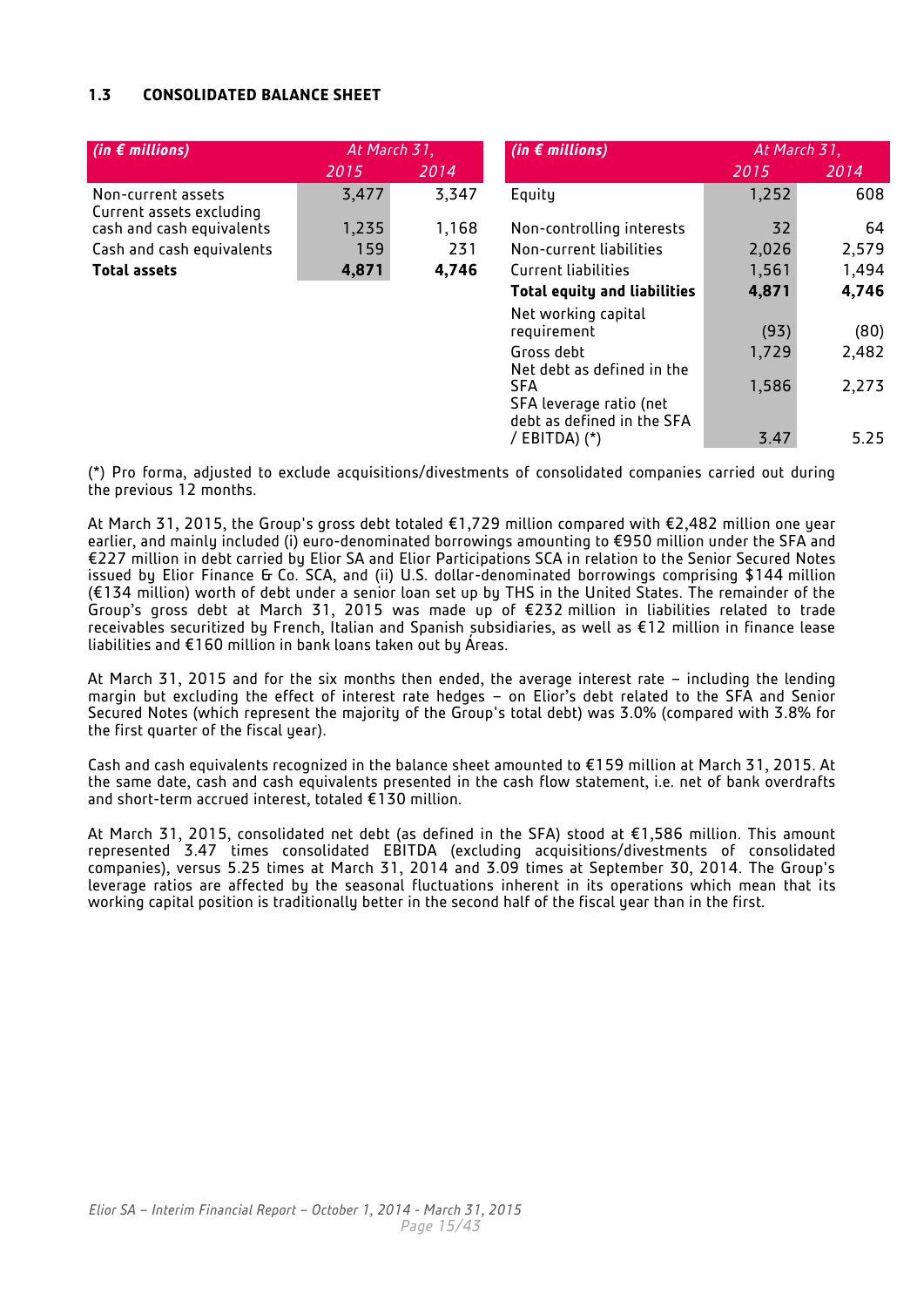## **1.4 EVENTS AFTER THE REPORTING DATE**

#### **a. Planned acquisition of the residual 38.45% minority interest in Áreas**

On April 30, 2015, Elior announced that it had signed a memorandum of understanding with Corporación Empresarial Emesa ("Emesa") to acquire the 38.45% minority interest held by Emesa in Elior's Spanish subsidiary, Áreas. This agreement provides for Elior's stake in Áreas to be increased to 100% and for Emesa to become a significant shareholder of Elior.

The acquisition price will be settled by way of a €46 million cash payment and the allocation to Emesa of 9 million Elior shares (including a maximum of 2 million existing shares). On completion of the transaction, all of the existing agreements between Áreas' shareholders will be terminated. As a result of this agreement, the €160 million concerning Áreas that was recognized under liabilities relating to share acquisitions in the consolidated balance sheet at December 31, 2014 was increased to €190 million at March 31, 2015.

## **b. Dividend payment by Elior on April 10, 2015**

The dividend for the fiscal year ended September 30, 2014 – which corresponded to €32.9 million (€0.20 per share) and was approved by the Company's shareholders at the March 10, 2015 Annual General Meeting – was paid on April 10, 2015. This amount was recorded under "Other current liabilities" in the balance sheet at March 31, 2015.

#### **c. Sale on May 7, 2015 of 16.4 million Elior shares by investment funds managed by Charterhouse Capital Partners and Chequers Partenaires**

On May 7, 2015, investment funds managed by Charterhouse Capital Partners and Chequers Partenaires announced that they had sold 16.4 million Elior shares (representing around 10% of the Company's capital) through an expedited private placement. Together, these funds held 41.25% of Elior's capital at end-March 2015.

## **d. Repayment and refinancing on May 22, 2015 of the THS acquisition debt**

With a view to refinancing the THS acquisition debt, on May 22, 2015 the Group signed a sixth amendment to the SFA, which provides for (i) Elior S.A. to issue bonds representing a principal amount of around USD 100 million as part of a private placement to be taken up by an investor, (ii) a new Facility I loan to be set up under the SFA, representing a principal amount of USD 50 million, and (iii) a new Uncommitted Revolving Facility to be put in place under the SFA, representing a principal amount of USD 150 million.

Elior S.A.'s bond issue – representing a maximum principal amount of USD 100 million – will pay interest based on the six-month USD Libor plus a margin of 2.15% per annum at the time of issue, which may subsequently be increased to a maximum of 2.60% per annum. The bonds will have a 7-year maturity and will not be covered by any collateral or personal guarantees.

The new Facility I loan will have the same 5-year maturity as the previous facility. Interest payable on the loan will be based on the USD Libor plus a margin of 1.70% per annum at inception, which may subsequently vary depending on the leverage ratio and the amount drawn down under the loan, but may not exceed 1.95% per annum. This loan will be subject to all the other terms and conditions of the SFA.

The new Uncommitted Revolving Facility will also have the same 5-year maturity as the previous facility. If it is drawn down, the interest payable will be based on the USD Libor plus a margin of 1.30% per annum at the time the facility is set up, which may subsequently vary depending on the leverage ratio and the amount drawn down, but may not exceed 1.95% per annum. This facility will be subject to all the other terms and conditions of the SFA.

These new financing arrangements will notably permit the repayment of the debt taken out by THS in 2013 (with no recourse against Elior) when it was acquired by Elior, which will be replaced by an intra-group loan. Once this debt has been repaid, the entities making up the THS group will be considered as Elior SA subsidiaries for the purposes of the SFA.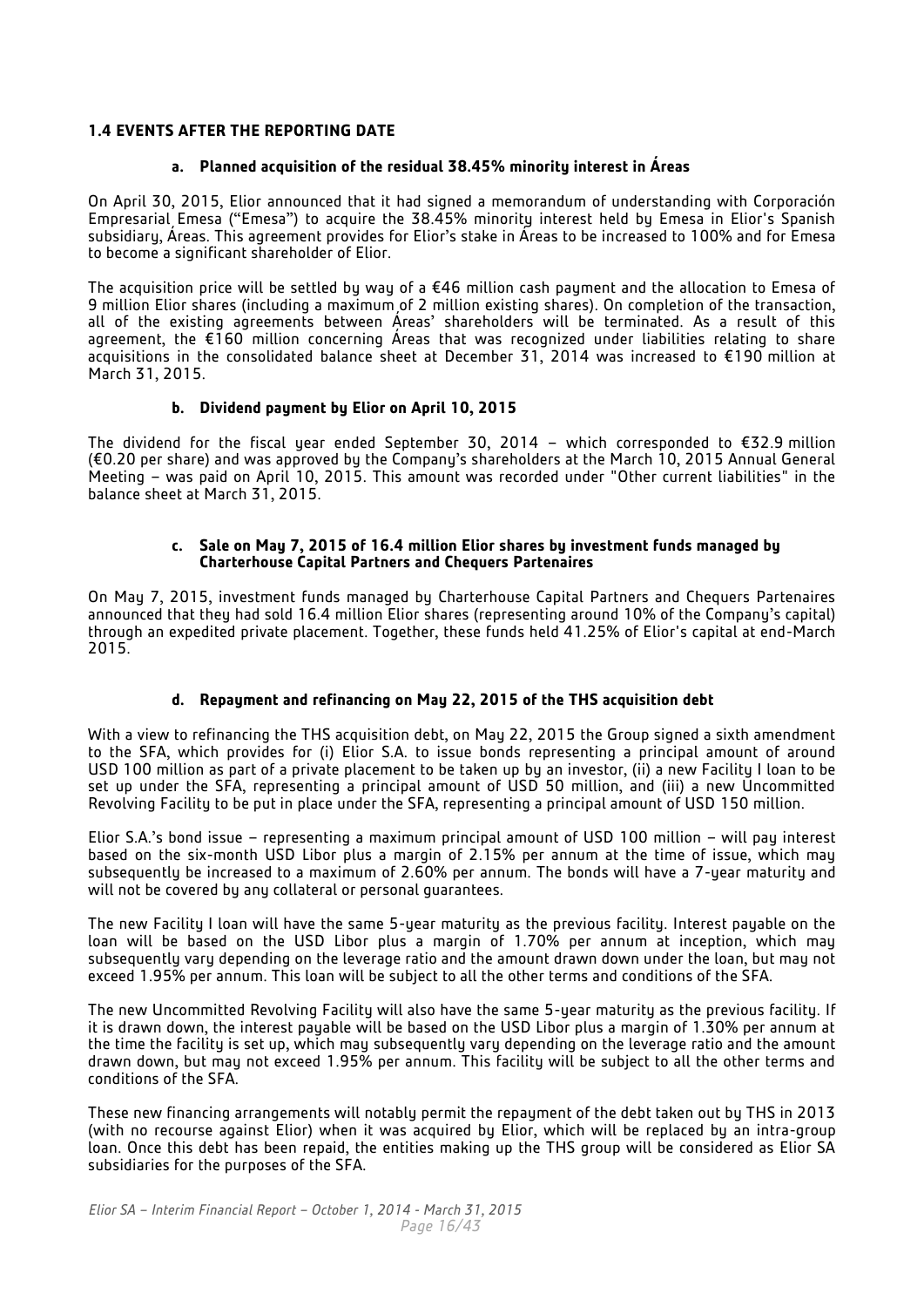## **Elior SA**

Condensed Interim Consolidated Financial Statements *For the Six-Month Periods Ended March 31, 2015 and 2014*

*The English-language version of this document is a free translation from the original, which was prepared in French. All possible care has been taken to ensure that the translation is an accurate representation of the original. However, in all matters of interpretation of information, views or opinions expressed therein, the original language version of the document in French takes precedence over this translation.*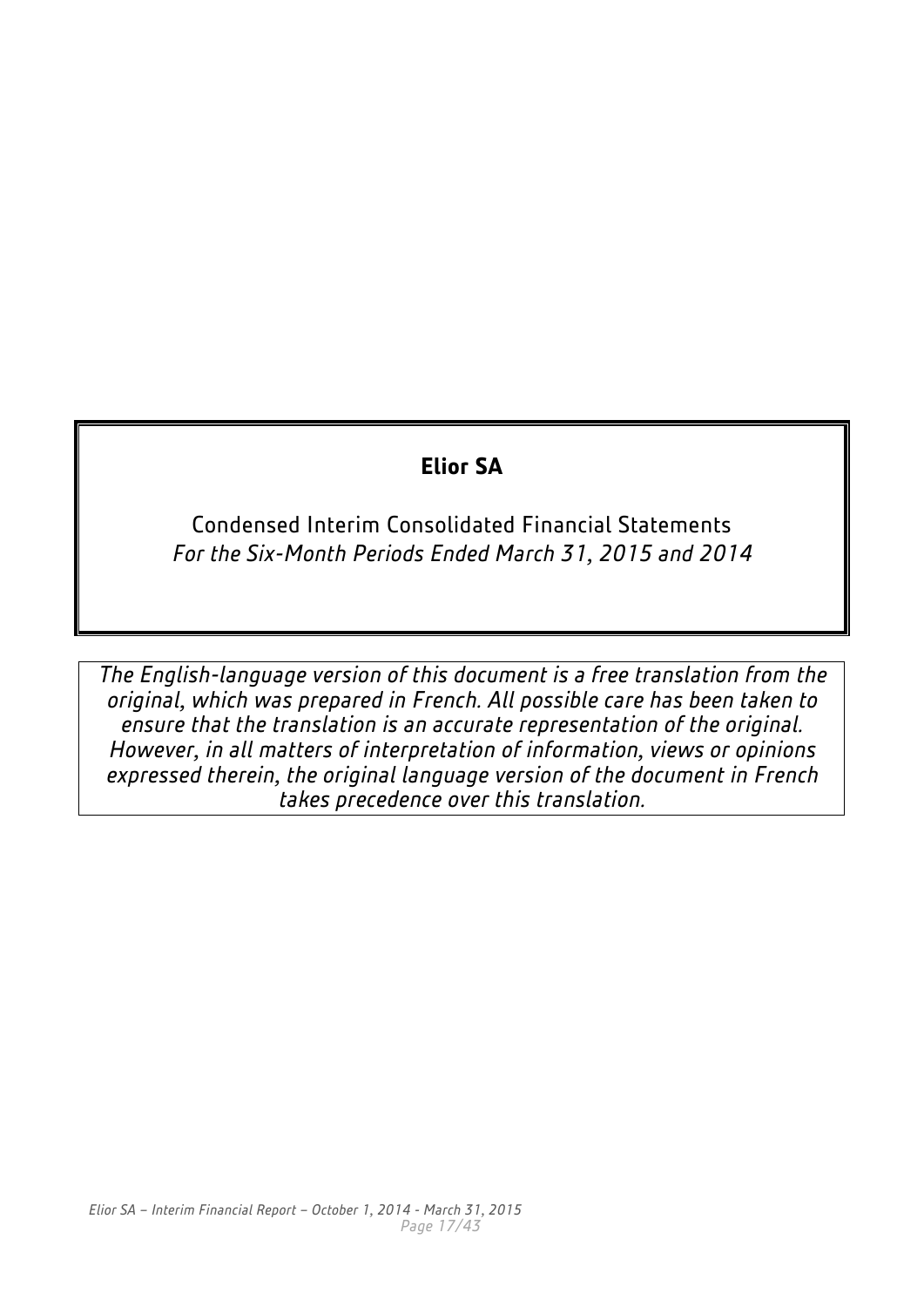| 1.            |  |
|---------------|--|
| a.            |  |
| b.            |  |
| 2.            |  |
| a.            |  |
| $\mathbf b$ . |  |
| 3.            |  |
| 4.            |  |
|               |  |
| 1.            |  |
| 2.            |  |
| 3.            |  |
| 4.            |  |
| 5.            |  |
| 6.            |  |
| 7.            |  |
| 8.            |  |
| 9.            |  |
| 10.           |  |
| 11.           |  |
| 12.           |  |
| 13.           |  |
| 14.           |  |
| 15.           |  |
| 16.           |  |
| 17.           |  |
| 18.           |  |
| 19.           |  |
| 20.           |  |
|               |  |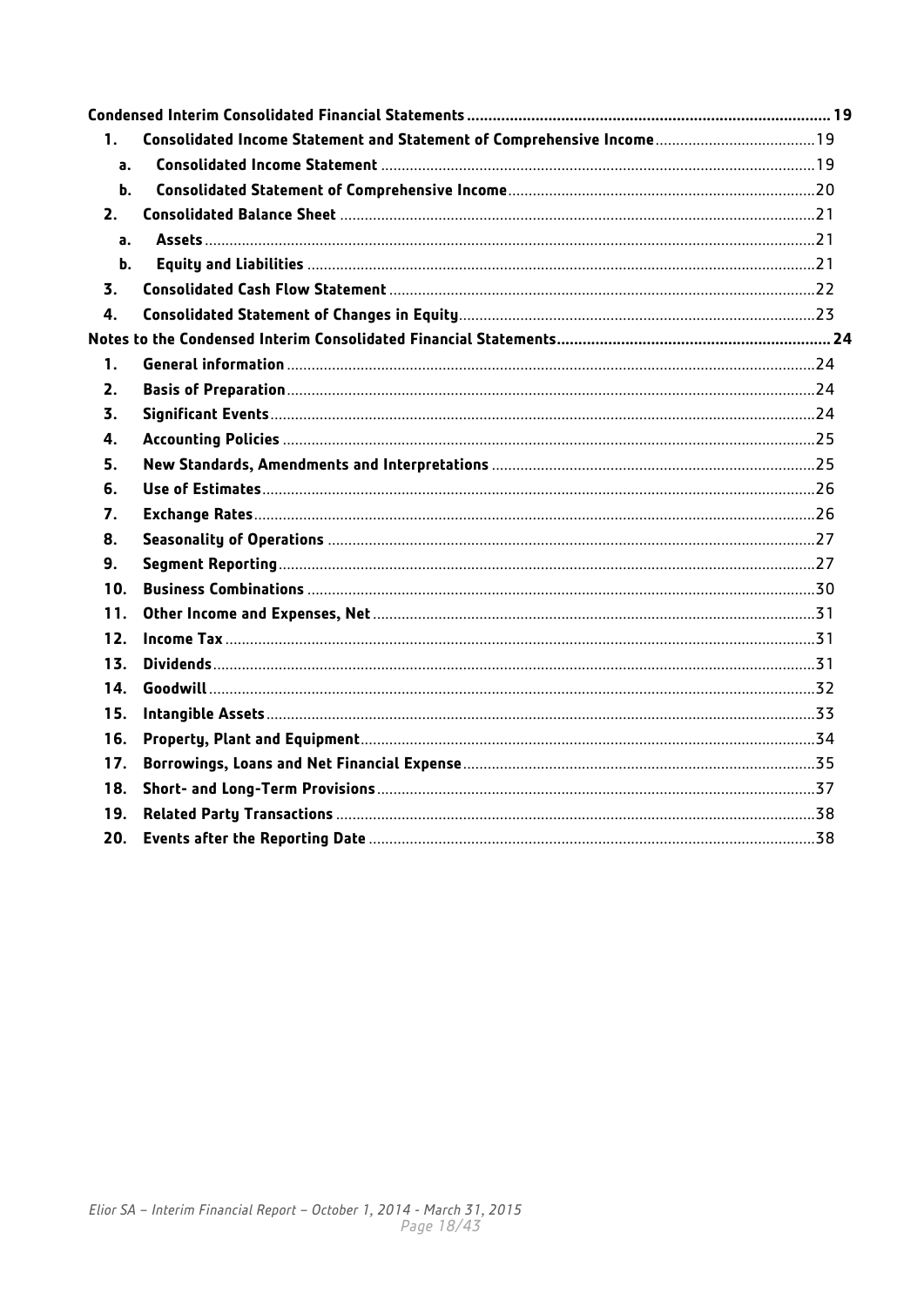## <span id="page-18-1"></span><span id="page-18-0"></span>**1. Consolidated Income Statement and Statement of Comprehensive Income**

## **a. Consolidated Income Statement**

<span id="page-18-2"></span>

| (in $\epsilon$ millions)                                                   | <b>Note</b> | Six months<br>ended March<br>31, 2015<br><b>Unaudited</b> | Six months<br>ended March<br>31, 2014<br><b>Unaudited</b> |
|----------------------------------------------------------------------------|-------------|-----------------------------------------------------------|-----------------------------------------------------------|
| Revenue                                                                    | 9.a         | 2,822.7                                                   | 2,671.9                                                   |
| Purchase of raw materials and consumables                                  |             | (866.9)                                                   | (808.3)                                                   |
| Personnel costs                                                            |             | (1, 294.3)                                                | (1,241.2)                                                 |
| Other operating expenses                                                   |             | (420.3)                                                   | (391.1)                                                   |
| Taxes other than on income (*)                                             |             | (37.3)                                                    | (36.0)                                                    |
| Depreciation, amortization and provisions for recurring<br>operating items |             | (77.7)                                                    | (69.7)                                                    |
| <b>Recurring operating profit</b>                                          |             | 126.2                                                     | 125.5                                                     |
| Share of profit of associates                                              |             | 0.6                                                       | 0.8                                                       |
| Recurring operating profit including share of profit of<br>associates      | 9.a         | 126.7                                                     | 126.3                                                     |
| Other income and expenses, net                                             | 11          | (16.7)                                                    | (9.4)                                                     |
| Operating profit including share of profit of associates                   |             | 110.0                                                     | 116.9                                                     |
| <b>Financial expenses</b>                                                  | 17          | (43.4)                                                    | (79.6)                                                    |
| Financial income                                                           | 17          | 1.2                                                       | 2.7                                                       |
| Profit before income tax                                                   |             | 67.9                                                      | 40.0                                                      |
| Income tax                                                                 | 12          | (30.1)                                                    | (22.5)                                                    |
| <b>Profit for the period</b>                                               |             | 37.7                                                      | 17.5                                                      |
| Attributable to non-controlling interests                                  |             | (2.5)                                                     | (3.3)                                                     |
| Attributable to owners of the parent                                       |             | 40.2                                                      | 20.8                                                      |
| Basic earnings per share (in $\xi$ )                                       |             | 0.24                                                      | 0.19                                                      |
| Diluted earnings per share (in $\epsilon$ )                                |             | 0.24                                                      | 0.19                                                      |

(\*) The figure for the six months ended March 31, 2014 has been restated compared with the initially reported figure due to the Group's retrospective application of IFRIC 21 (see Note 5 to these consolidated financial statements).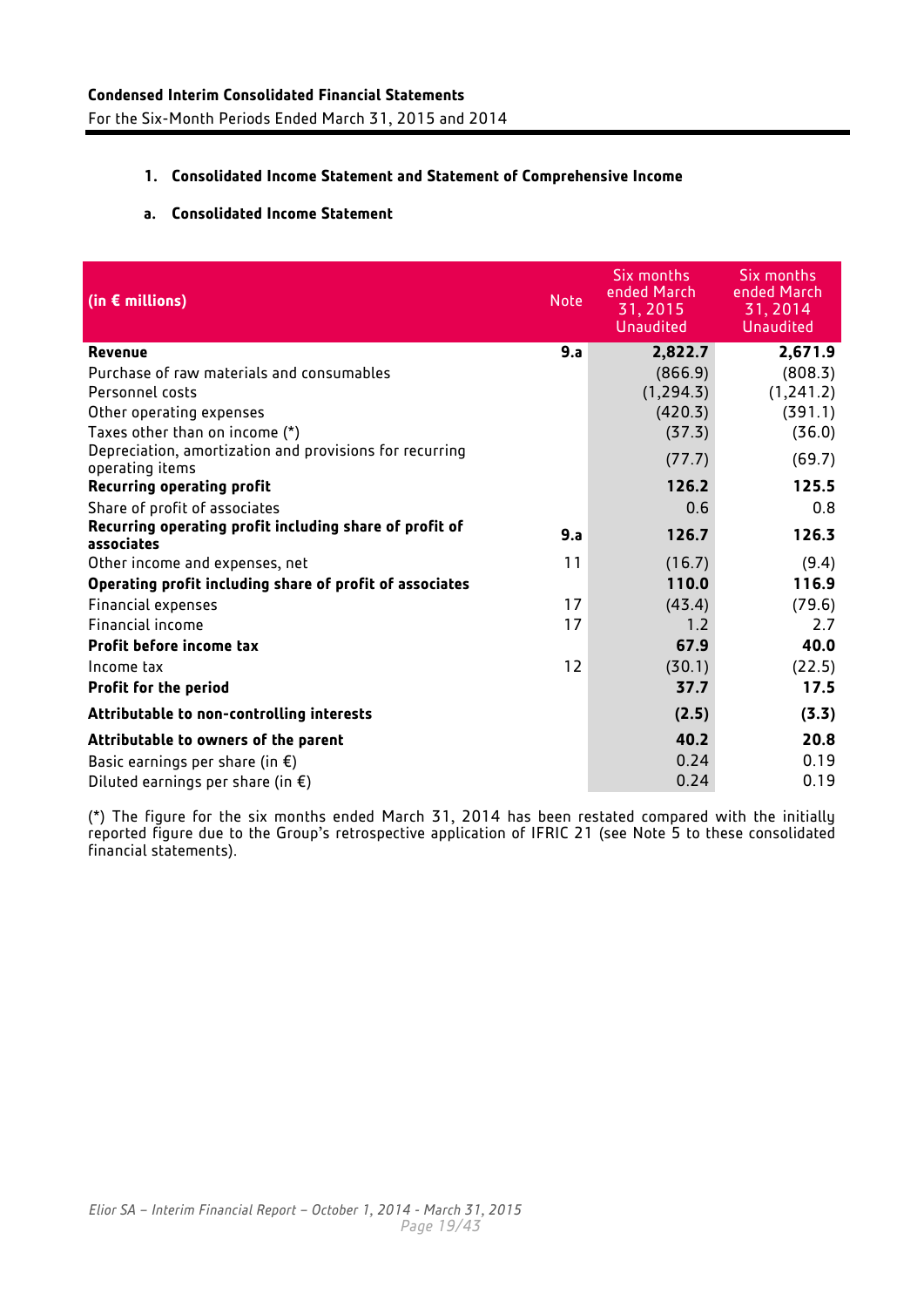## <span id="page-19-0"></span>**b. Consolidated Statement of Comprehensive Income**

| (in $\epsilon$ millions)                                              | Six months ended<br>March 31, 2015<br><b>Unaudited</b> | Six months ended<br>March 31, 2014<br><b>Unaudited</b> |
|-----------------------------------------------------------------------|--------------------------------------------------------|--------------------------------------------------------|
| <b>Profit for the period</b>                                          | 37.7                                                   | 17.5                                                   |
| Items that will not be reclassified subsequently to profit or<br>loss |                                                        |                                                        |
| Post-employment benefit obligations                                   |                                                        | 0.2                                                    |
| Items that may be reclassified subsequently to profit or loss         |                                                        |                                                        |
| Financial instruments                                                 | 5.4                                                    | 1.7                                                    |
| Currency translation differences<br>Income tax                        | (12.6)                                                 | (1.0)                                                  |
| Total other comprehensive income/(expense) for the period             | (1.9)<br>(9.0)                                         | (0.6)<br>0.3                                           |
| Total comprehensive income for the period<br>Attributable to:         | 28.7                                                   | 17.7                                                   |
| - Owners of the parent<br>- Non-controlling interests                 | 28.0<br>0.7                                            | 22.0<br>(4.2)                                          |
|                                                                       |                                                        |                                                        |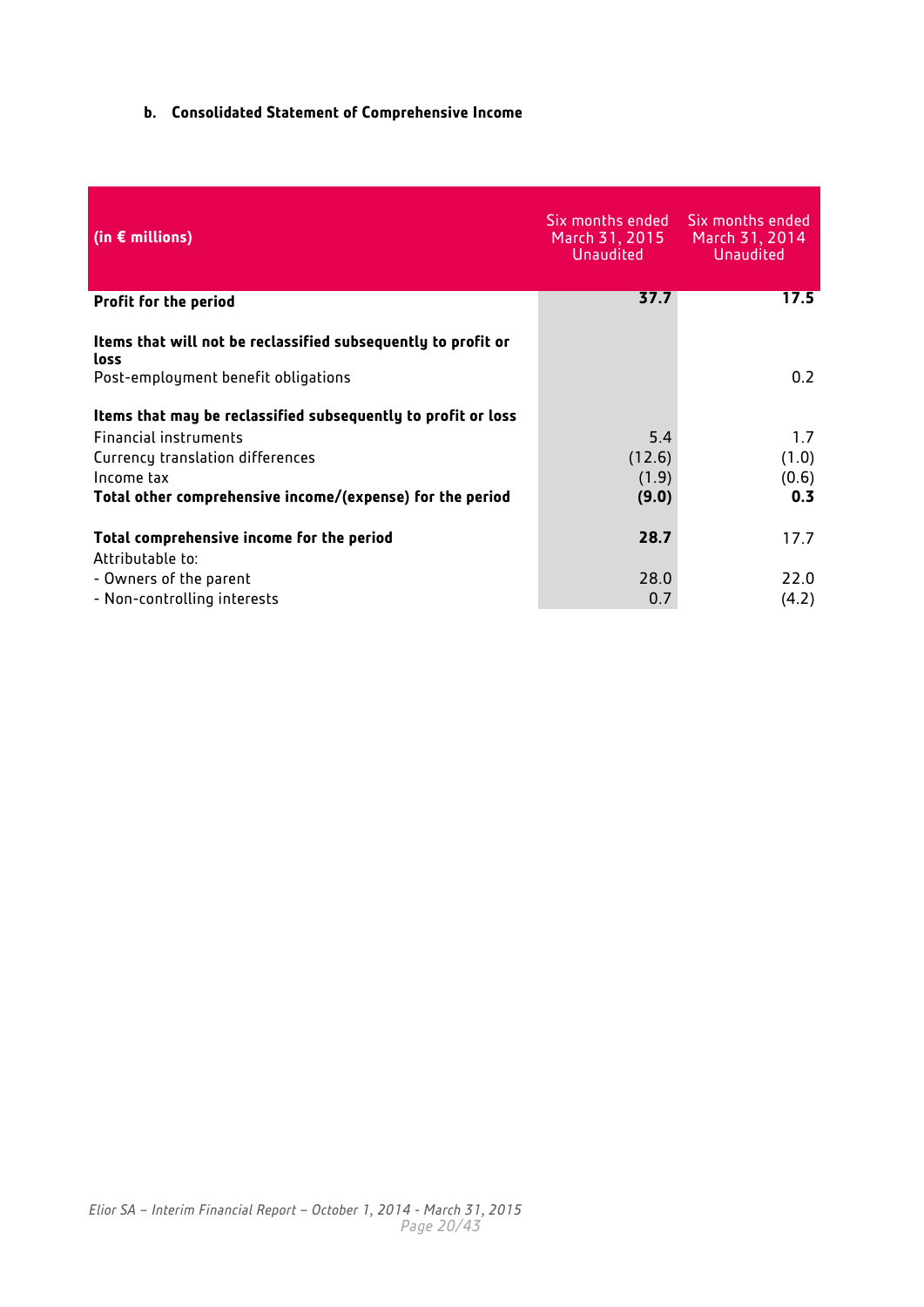## <span id="page-20-0"></span>**2. Consolidated Balance Sheet**

## **a. Assets**

<span id="page-20-1"></span>

| (in $\epsilon$ millions)                              | <b>Note</b> | At March 31,<br>2015<br><b>Unaudited</b> | At September 30,<br>2014<br>Audited | At March 31,<br>2014<br>Unaudited |
|-------------------------------------------------------|-------------|------------------------------------------|-------------------------------------|-----------------------------------|
| Goodwill                                              | 14          | 2,374.5                                  | 2,360.2                             | 2,357.2                           |
| Intangible assets                                     | 15          | 305.4                                    | 260.2                               | 227.4                             |
| Property, plant and equipment                         | 16          | 513.6                                    | 498.4                               | 498.4                             |
| Non-current financial assets                          |             | 32.9                                     | 31.8                                | 37.8                              |
| Investments in associates                             |             | 2.4                                      | 1.9                                 | 6.9                               |
| Fair value of derivative financial instruments<br>(*) |             | 0.0                                      | 0.0                                 | 0.4                               |
| Deferred tax assets                                   |             | 248.0                                    | 249.2                               | 219.1                             |
| Non-current assets                                    |             | 3,476.8                                  | 3,401.7                             | 3,347.2                           |
| Inventories                                           |             | 96.5                                     | 94.5                                | 93.8                              |
| Trade and other receivables                           |             | 1,047.5                                  | 907.8                               | 1,005.5                           |
| Current income tax assets                             |             | 24.8                                     | 15.8                                | 13.9                              |
| Other current assets                                  |             | 59.1                                     | 49.0                                | 49.4                              |
| Short-term financial receivables (*)                  |             | 6.9                                      | 5.9                                 | 5.2                               |
| Cash and cash equivalents (*)                         |             | 158.8                                    | 220.2                               | 230.6                             |
| <b>Current assets</b>                                 |             | 1,393.7                                  | 1,293.2                             | 1,398.5                           |
| <b>Total assets</b>                                   |             | 4,870.5                                  | 4,694.9                             | 4,745.7                           |

#### <span id="page-20-2"></span>*(\*) Included in the calculation of net debt*

**b. Equity and Liabilities**

| (in $\epsilon$ millions)                                                                     | <b>Note</b> | At March 31,<br>2015<br><b>Unaudited</b> | At September 30,<br>2014<br>Audited | At March 31,<br>2014<br><b>Unaudited</b> |
|----------------------------------------------------------------------------------------------|-------------|------------------------------------------|-------------------------------------|------------------------------------------|
| Share capital                                                                                |             | 1.6                                      | 1.6                                 | 1.1                                      |
| Reserves and retained earnings                                                               |             | 1,250.1                                  | 1,280.2                             | 607.2                                    |
| Non-controlling interests                                                                    |             | 31.9                                     | 45.0                                | 64.0                                     |
| <b>Total equity</b>                                                                          | 4           | 1,283.7                                  | 1,326.8                             | 672.3                                    |
| Long-term debt (*)                                                                           | 17          | 1,616.4                                  | 1,498.5                             | 2,366.0                                  |
| Fair value of derivative financial instruments (*)                                           |             | 20.6                                     | 27.3                                | 24.2                                     |
| Non-current liabilities relating to share<br>acquisitions                                    | 20          | 212.3                                    | 178.2                               | 39.1                                     |
| Deferred tax liabilities                                                                     |             | 55.2                                     | 49.9                                | 40.0                                     |
| Provisions for pension and other post-<br>employment benefit obligations                     | 18          | 106.3                                    | 106.2                               | 97.9                                     |
| Long-term provisions                                                                         | 18          | 14.8                                     | 10.5                                | 12.4                                     |
| <b>Non-current liabilities</b>                                                               |             | 2,025.6                                  | 1,870.5                             | 2,579.5                                  |
| Trade and other payables                                                                     |             | 671.0                                    | 687.0                               | 653.0                                    |
| Due to suppliers of non-current assets                                                       |             | 20.9                                     | 24.6                                | 24.4                                     |
| Accrued taxes and payroll costs                                                              |             | 565.4                                    | 553.6                               | 549.6                                    |
| Current income tax liabilities                                                               |             | 56.1                                     | 26.7                                | 20.6                                     |
| Short-term debt (*)                                                                          | 17          | 112.5                                    | 90.0                                | 115.8                                    |
| Current liabilities relating to share acquisitions                                           |             | 10.1                                     | 8.1                                 | 18.9                                     |
| Short-term provisions                                                                        | 18          | 68.5                                     | 84.8                                | 91.4                                     |
| Other current liabilities                                                                    |             | 56.7                                     | 22.9                                | 20.3                                     |
| <b>Current liabilities</b>                                                                   |             | 1,561.2                                  | 1,497.6                             | 1,494.0                                  |
| <b>Total liabilities</b>                                                                     |             | 3,586.8                                  | 3,368.1                             | 4,073.4                                  |
| <b>Total equity and liabilities</b>                                                          |             | 4,870.5                                  | 4,694.9                             | 4,745.7                                  |
| (*) Included in the calculation of net debt                                                  |             | 1,583.7                                  | 1,389.6                             | 2,269.6                                  |
| Net debt excluding fair value of derivative financial<br>instruments and debt issuance costs |             | 1,586.0                                  | 1,380.4                             | 2,273.4                                  |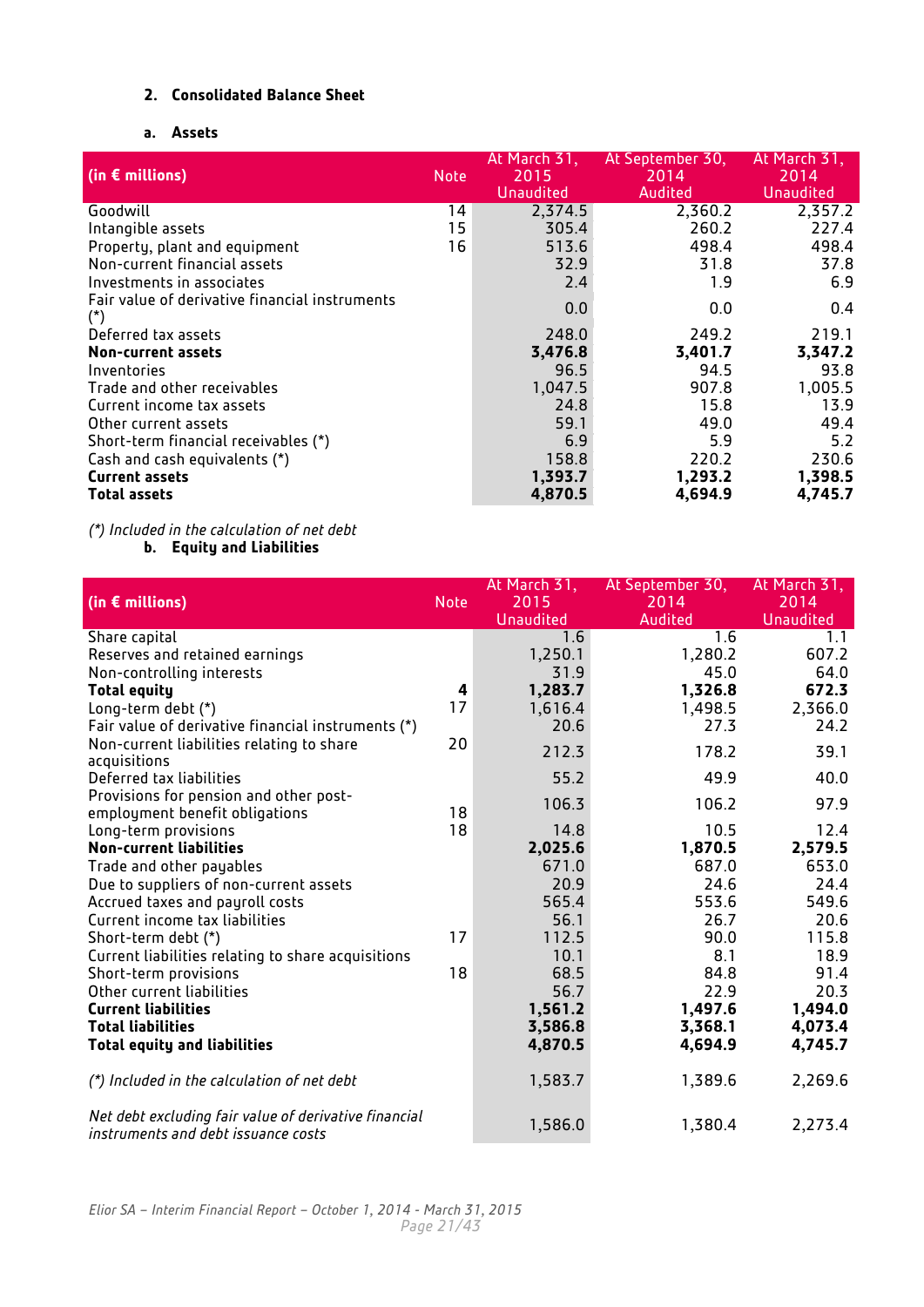## **3. Consolidated Cash Flow Statement**

<span id="page-21-0"></span>

| (in $\epsilon$ millions)                                                               | Six months ended<br>March 31, 2015<br><b>Unaudited</b> | Six months ended<br>March 31, 2014<br><b>Unaudited</b> |
|----------------------------------------------------------------------------------------|--------------------------------------------------------|--------------------------------------------------------|
| Cash flows from operating activities                                                   |                                                        |                                                        |
| Recurring operating profit including share of profit of<br>associates                  | 126.7                                                  | 126.3                                                  |
| Amortization and depreciation                                                          | 74.9                                                   | 67.3                                                   |
| Provisions                                                                             | 2.8                                                    | 2.4                                                    |
| <b>EBITDA</b>                                                                          | 204.4                                                  | 196.0                                                  |
| Change in working capital                                                              | (121.7)                                                | (86.8)                                                 |
| Interest paid                                                                          | (38.9)                                                 | (74.1)                                                 |
| Tax paid                                                                               | (9.9)                                                  | 0.1                                                    |
| Other cash movements                                                                   | (46.8)                                                 | (24.0)                                                 |
| Net cash from/(used in) operating activities                                           | (12.9)                                                 | 11.3                                                   |
| Cash flows from investing activities                                                   |                                                        |                                                        |
| Purchases of property, plant and equipment and intangible                              |                                                        |                                                        |
| assets                                                                                 | (94.6)                                                 | (101.3)                                                |
| Proceeds from sale of property, plant and equipment and<br>intangible assets           | 4.4                                                    | 5.7                                                    |
| Purchases of non-current financial assets                                              | (0.7)                                                  | (3.0)                                                  |
| Proceeds from sale of non-current financial assets                                     | 0.0                                                    | 0.4                                                    |
| Acquisition/sale of shares in consolidated companies, net of<br>cash acquired/divested | (19.3)                                                 | (1.8)                                                  |
| Net cash used in investing activities                                                  | (110.1)                                                | (100.0)                                                |
| <b>Cash flows from financing activities</b>                                            |                                                        |                                                        |
| Movements in share capital of the parent and in shareholder<br>loans                   | 0.2                                                    | 0.0                                                    |
| Dividends paid to non-controlling interests                                            | (8.2)                                                  | (0.4)                                                  |
| Proceeds from borrowings                                                               | 1,083.0                                                | 186.4                                                  |
| Repayments of borrowings                                                               | (964.7)                                                | (35.9)                                                 |
| Net cash from financing activities                                                     | 110.3                                                  | 150.0                                                  |
| Effect of exchange rate and other changes                                              | (45.6)                                                 | (2.8)                                                  |
| Net increase/(decrease) in cash and cash equivalents                                   | (58.3)                                                 | 58.6                                                   |
| Cash and cash equivalents at beginning of period                                       | 188.8                                                  | 130.1                                                  |
| Cash and cash equivalents at end of period                                             | 130.5                                                  | 188.7                                                  |

Bank overdrafts repayable on demand and current accounts held for treasury management purposes are an integral part of the Group's cash management and are therefore deducted from cash in the cash flow statement whereas they are classified as short-term debt in the balance sheet. These items represent the sole difference between the cash and cash equivalents figure presented under assets in the balance sheet and the amount presented in the cash flow statement under "Cash and cash equivalents at end of period".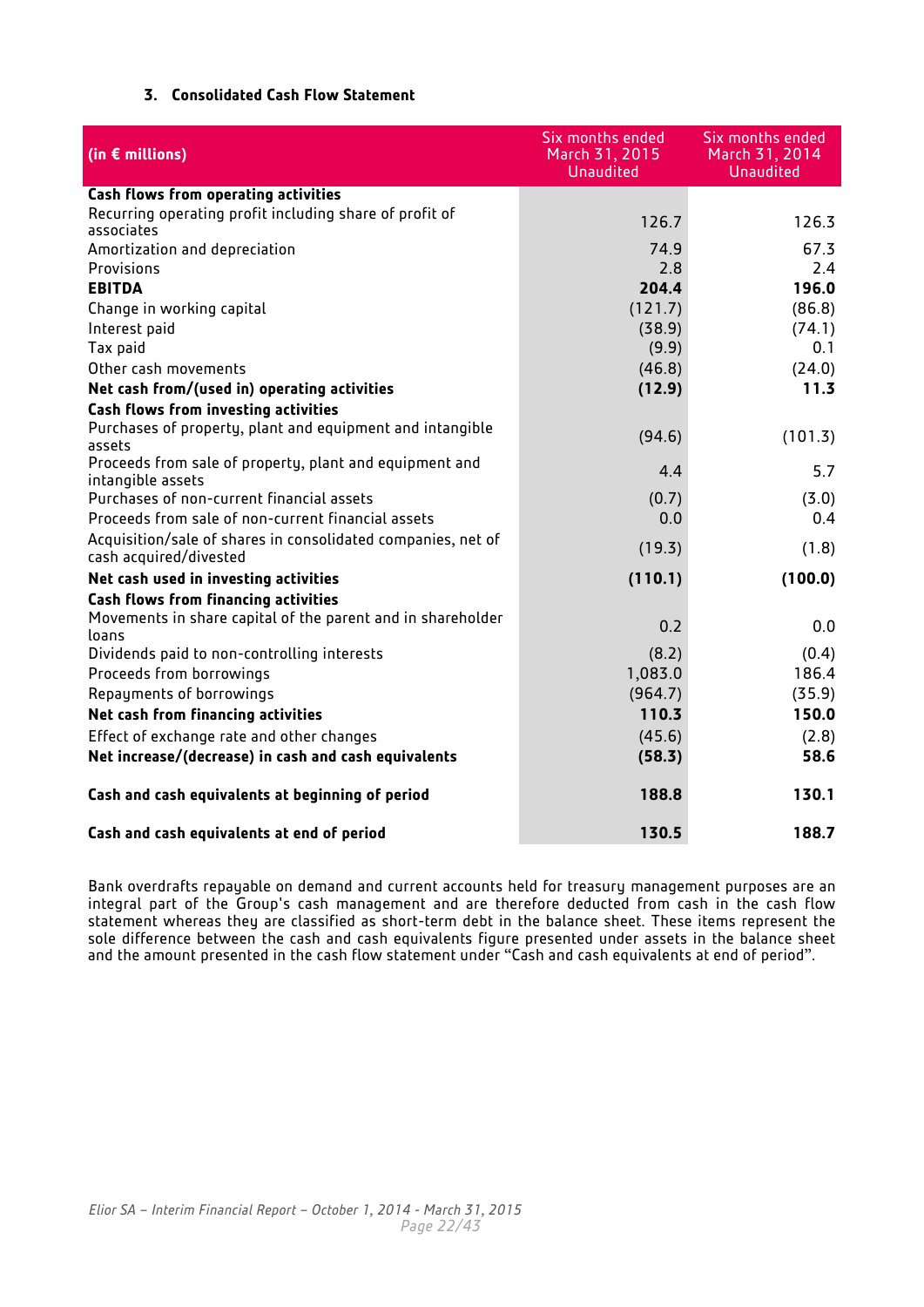<span id="page-22-0"></span>

| (in $\epsilon$ millions)                                       | <b>Number of</b><br><b>shares</b> | <b>Share</b><br>capital | <b>Additional</b><br>paid-in<br>capital<br>and other<br><b>reserves</b> | <b>Profit for</b><br>the period<br>attributable<br>to owners<br>of the<br>parent | <b>Translation</b><br><b>reserve</b> | <b>Equity</b><br>attributable<br>to owners<br>of the<br>parent | Non-<br>controlling<br><b>interests</b> | <b>Total</b><br>equity |
|----------------------------------------------------------------|-----------------------------------|-------------------------|-------------------------------------------------------------------------|----------------------------------------------------------------------------------|--------------------------------------|----------------------------------------------------------------|-----------------------------------------|------------------------|
| <b>Balance at</b><br>September 30,<br>2013 (1)                 | 108,820,358                       | 1.1                     | 570.6                                                                   | 8.7                                                                              | 6.3                                  | 586.6                                                          | 68.4                                    | 655.0                  |
| Profit for the period                                          |                                   |                         |                                                                         | 20.8                                                                             |                                      | 20.8                                                           | (3.3)                                   | 17.5                   |
| Post-employment<br>benefit obligations<br>Changes in fair      |                                   |                         | 0.2                                                                     |                                                                                  |                                      | 0.2                                                            |                                         | 0.2                    |
| value of financial<br>instruments<br>Currency                  |                                   |                         | 1.1                                                                     |                                                                                  |                                      | 1.1                                                            | 0.0                                     | 1.1                    |
| translation<br>differences<br>Comprehensive                    |                                   |                         |                                                                         |                                                                                  | (0.1)                                | (0.1)                                                          | (0.9)                                   | (1.0)                  |
| income for the<br>period                                       |                                   |                         | 1.3                                                                     | 20.8                                                                             | (0.1)                                | 22.0                                                           | (4.2)                                   | 17.7                   |
| Appropriation of<br>prior-period profit                        |                                   |                         | 8.7                                                                     | (8.7)                                                                            |                                      |                                                                |                                         |                        |
| Dividends paid                                                 |                                   |                         | (0.3)                                                                   |                                                                                  |                                      | (0.3)                                                          | (0.1)                                   | (0.4)                  |
| Other movements                                                |                                   |                         | (0.1)                                                                   |                                                                                  |                                      | (0.1)                                                          | 0.0                                     | (0.1)                  |
| <b>Balance at March</b><br>31, 2014                            | 108,820,358                       | 1.1                     | 580.2                                                                   | 20.8                                                                             | 6.2                                  | 608.3                                                          | 64.0                                    | 672.3                  |
| <b>Balance at</b><br>September 30,<br>2014                     | 164,370,556                       | 1.6                     | 1,234.8                                                                 | 47.8                                                                             | (2.4)                                | 1,281.8                                                        |                                         | 45.0 1,326.8           |
| Profit for the period<br>Changes in fair<br>value of financial |                                   |                         |                                                                         | 40.2                                                                             |                                      | 40.2                                                           | (2.5)                                   | 37.7                   |
| instruments<br>Currency                                        |                                   |                         | 3.6                                                                     |                                                                                  |                                      | 3.6                                                            |                                         | 3.6                    |
| translation<br>differences<br>Comprehensive                    |                                   |                         |                                                                         |                                                                                  | (15.8)                               | (15.8)                                                         | 3.2                                     | (12.6)                 |
| income for the<br>period<br>Appropriation of                   |                                   |                         | 3.6                                                                     | 40.2                                                                             | (15.8)                               | 28.0                                                           | 0.7                                     | 28.7                   |
| prior-period profit                                            |                                   |                         | 47.8                                                                    | (47.8)                                                                           |                                      | 0.0                                                            |                                         | 0.0                    |
| Capital increase                                               | 37,050                            |                         | 0.2                                                                     |                                                                                  |                                      | 0.2                                                            |                                         | 0.2                    |
| Dividends paid<br>Other movements                              |                                   |                         | (33.4)                                                                  |                                                                                  |                                      | (33.4)                                                         | (7.6)                                   | (41.1)                 |
| (2)                                                            |                                   |                         | (24.8)                                                                  |                                                                                  |                                      | (24.8)                                                         | (6.1)                                   | (30.9)                 |
| <b>Balance at March</b><br>31, 2015                            | 164,407,606                       | 1.6                     | 1,228.1                                                                 | 40.2                                                                             | (18.2)                               | 1,251.8                                                        |                                         | 31.9 1,283.7           |

## **4. Consolidated Statement of Changes in Equity**

(1) Including the impact of the application of IFRIC 21 (see Note 5 to these consolidated financial statements), representing a positive amount of €6.0 million before tax (€4.2 million after tax).

(2) "Other movements" for the year ended March 31, 2015 concern the remeasurement of liabilities relating to share acquisitions with respect to the 38.45% of Áreas' capital that Elior does not yet own (see Note 20 a).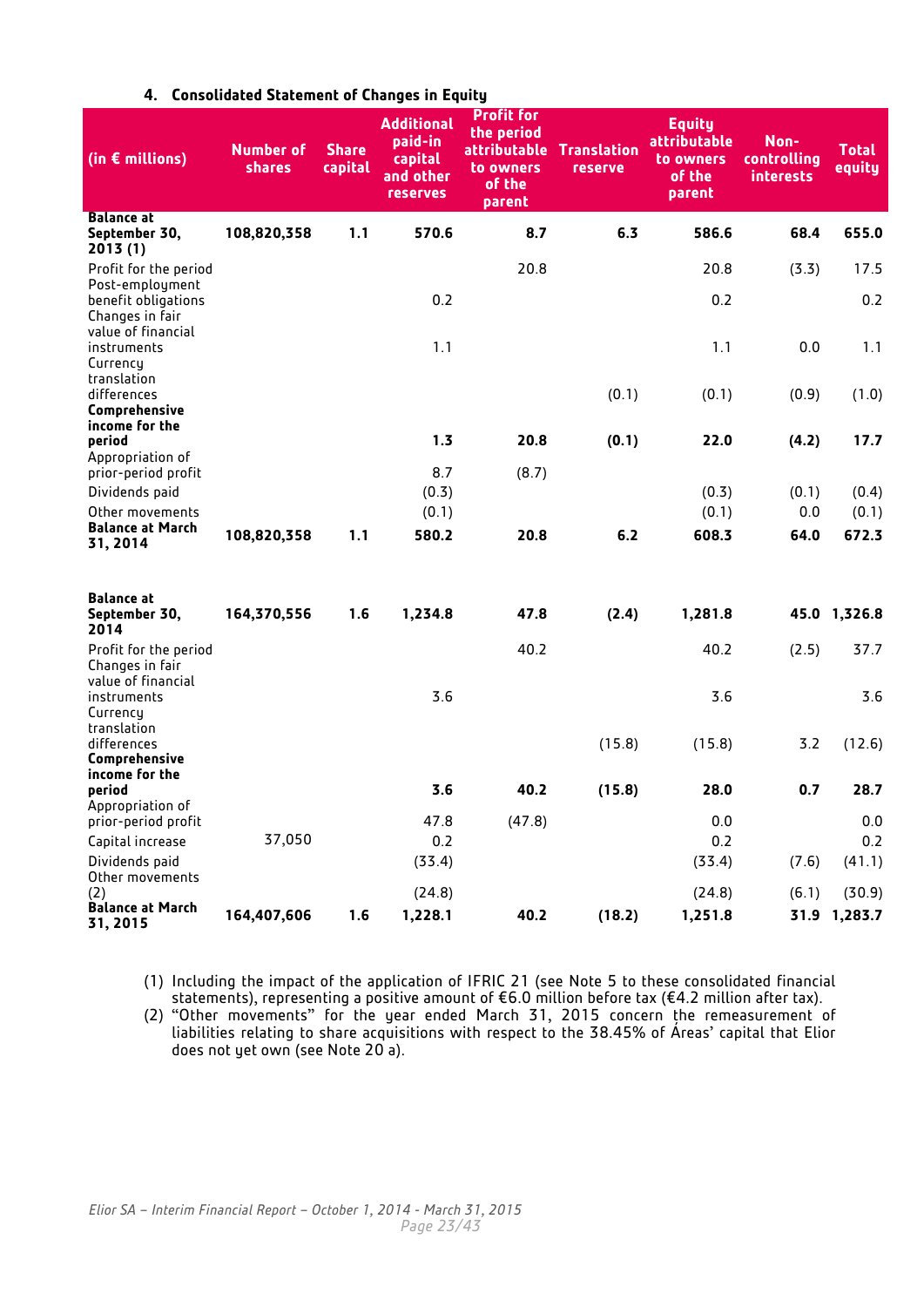## <span id="page-23-0"></span>**Notes to the Condensed Interim Consolidated Financial Statements**

## **1. General information**

<span id="page-23-1"></span>Elior S.A. (formerly Holding Bercy Investissement SCA) is a French joint stock corporation (*société anonyme*) registered and domiciled in France. Its headquarters are located at 61-69 rue de Bercy, Paris, France. At March 31, 2015, Elior was 41.25%-held by investment funds managed by Charterhouse Capital Partners and Chequers Partenaires, 20.08%-held by Bagatelle Investissement et Management – "BIM" (which is wholly owned by Robert Zolade) and 38.67%-held by private and public investors following Elior's admission to trading on Euronext Paris on June 11, 2014.

The Elior Group is a major player in Europe's contracted food and support services industry. It operates its businesses of Contract Catering & Support Services and Concession Catering & Travel Retail through companies based in 13 countries – mainly in the Eurozone, the United Kingdom, Latin America and the USA.

## **2. Basis of Preparation**

<span id="page-23-2"></span>The condensed interim consolidated financial statements for the six-month period ended March 31, 2015 have been prepared in accordance with IAS 34. These financial statements do not include all the information and disclosures required in accordance with IFRS for annual financial statements and should therefore be read in conjunction with the Group's annual consolidated financial statements for the fiscal year ended September 30, 2014, which were prepared in accordance with IFRS as adopted in the European Union.

The accounting policies used are the same as those applied in the annual financial statements at September 30, 2014 except for the changes in accounting method resulting from the first-time adoption of new standards and interpretations in the first quarter of 2014-2015 (see Note 5).

All of the standards and interpretations whose application was mandatory during the period and which have been adopted by the European Union have been applied in these financial statements.

The condensed interim consolidated financial statements were approved for issue by Elior's Board of Directors on May 28, 2015.

## <span id="page-23-3"></span>**3. Significant Events**

## **a. Acquisition and disposal of shares in consolidated companies**

In October 2014 the Group acquired the entire capital of Lexington, a UK-based contract caterer. Lexington generates annual revenue of over £30 million in the Business & Industry market and has a major presence in the City of London. The acquisition was financed through an equity investment in Elior UK. Lexington has been fully consolidated in the Group's financial statements since October 1, 2014.

During the first half of 2013-2014, the main changes in the Group's scope of consolidation corresponded to the divestment in December 2013 of non-strategic concession catering operations in Morocco and Argentina, which generated annual revenue of around €20 million. For the six months ended March 31, 2014, these businesses contributed €2.9 million to consolidated revenue and €0.4 million to consolidated EBITDA.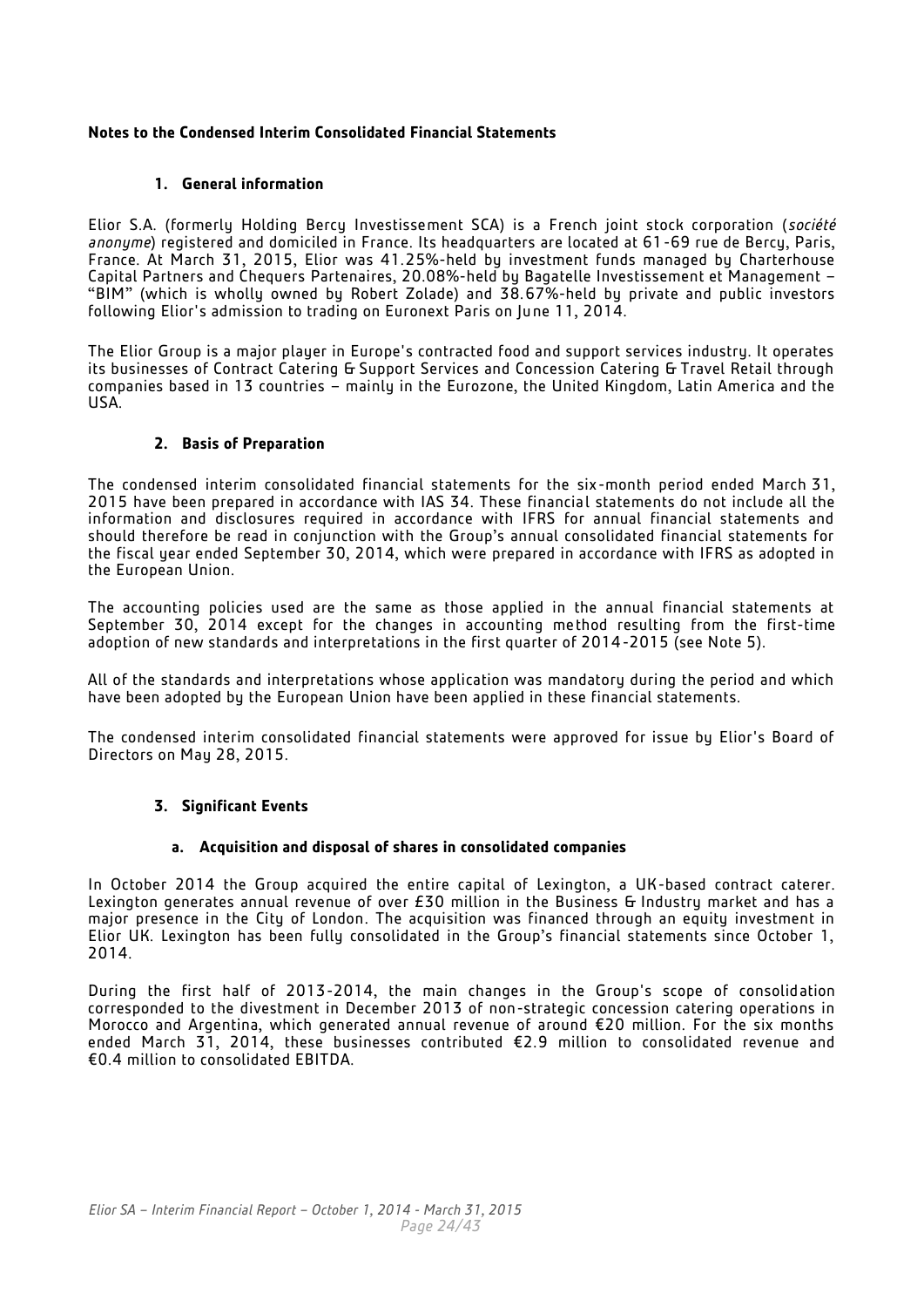#### **b. Renegotiation of the Group's syndicated bank loans (5th amendment)**

On December 10, 2014, the Group refinanced all of its credit facilities (term loans and revolving loans) under the Senior Facility Agreement pursuant to an amendment signed on December 3, 2014. This refinancing – which involved a total amount of €950 million – enabled the Group to (i) significantly lower the cost of its senior debt thanks to a reduction in the applicable interest margins, (ii) extend the maturity of this debt to 2019 and 2022 (for part of it), and (iii) obtain less strict financial and nonfinancial covenants. The €14 million in bank fees paid in connection with this amendment are being recognized in the income statement over the term of the new credit facilities.

#### **4. Accounting Policies**

<span id="page-24-0"></span>*The accounting policies adopted are the same as those used for the previous financial period except for (i) the accounting treatments described below and (ii) the change in accounting method arising from the Group's application of IFRIC 21 as described in Note 5 below.*

For interim periods, taxes on income (other than the CVAE tax levied in France on value added generated by the business but including the regional IRAP tax applicable in Italy) are accrued using the tax rate that would be applicable to expected total annual profit. In these financial statements, the CVAE tax – which is included in income tax – and employee profit-sharing have been accrued based on half of the expected fullyear charge.

No actuarial assessments of pension and other post-employment benefit obligations have been performed for these condensed interim consolidated financial statements. The related expense for the six-month periods ended March 31, 2014 and 2015 represents half of the expense calculated for the full years ended September 30, 2014 and 2015, respectively.

#### **5. New Standards, Amendments and Interpretations**

<span id="page-24-1"></span>*New Standards, Amendments and Interpretations Adopted by the European Union and Applied by the Group as from October 1, 2014*

IFRIC 21, "Levies", which is effective for annual periods beginning on or after June 17, 2014. IFRIC 21 – which is an interpretation of IAS 37 – states that a liability to pay a levy (i.e. tax other than on income) should be recognized on the basis of when the "obligating event" occurs (with "obligating event" defined as the activity that triggers the payment of the levy) and removes the option of deferring recognition. This interpretation primarily affects Elior's interim financial statements because the obligating events in the countries for which the impact of IFRIC 21 has been deemed material mainly occur on January 1. Consequently, in the financial statements at March 31, 2015 the Group has restated through the income statement provisions for taxes other than on income representing an aggregate negative amount of  $E4.4$  million pretax and €3.1 million post-tax.

In accordance with IFRIC 21, the change in accounting method has been applied retrospectively and therefore the first-half 2013-2014 income statement has been restated accordingly, representing negative pre- and post-tax amounts of  $\epsilon$ 4.5 million and  $\epsilon$ 3.2 million respectively. The impact on opening equity, as restated at September 30, 2013 and 2014, was a positive €6.0 million before tax and €4.2 million after tax.

This change in accounting method had a positive effect on the income statement for the three months ended December 31, 2014, amounting to €2.9 million pre-tax and €2.0 million posttax.

The application of IFRIC 21 is expected to negatively impact the Group's financial statements for third-quarter 2014-2015 by a cumulative amount of around €2 million pre-tax (€1.5 million post-tax). A restatement of almost the same amount will be recorded for the comparable prior-year period. The total impact of IFRIC 21 for full-year 2014-2015 will be virtually nil.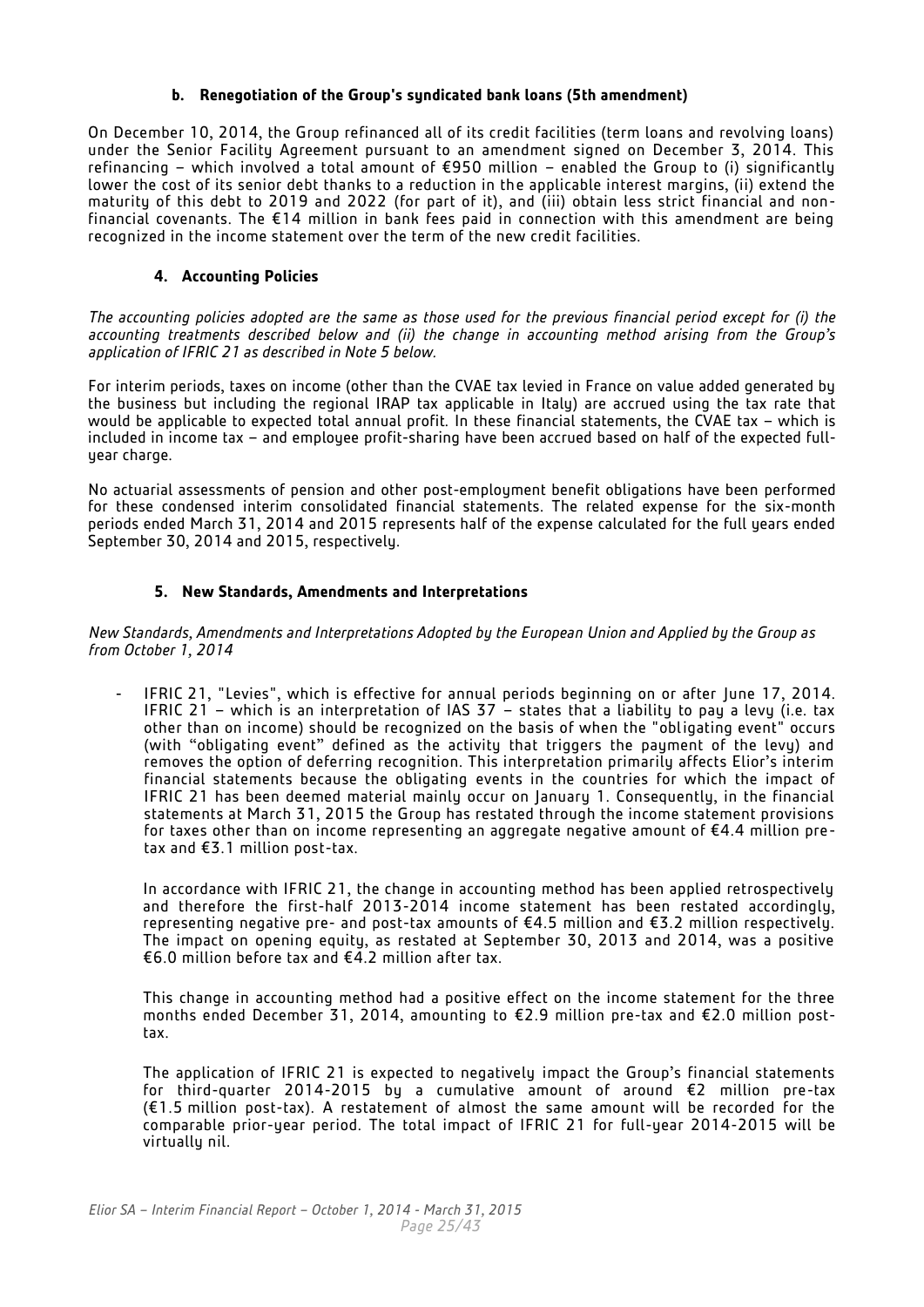*The following new and revised standards are applicable by the Group as from October 1, 2014 but did not impact the condensed interim consolidated financial statements at March 31, 2015:*

- IFRS 10, "Consolidated Financial Statements".
- IFRS 11, "Joint Arrangements".
- IFRS 12, "Disclosure of Interests in Other Entities" and amendments to IFRS 10, IFRS 11 and IFRS 12 "Transition Guidance", which were adopted by the European Union in December 2012.
- Revised version of IAS 27, "Separate Financial Statements".
- Revised version of IAS 28, "Investments in Associates and Joint Ventures".
- Amendments to IAS 32, "Offsetting Financial Assets and Financial Liabilities", effective since January 1, 2014.
- Amendments to IAS 36, "Recoverable Amount Disclosures for Non-Financial Assets", effective since January 1, 2014.
- Amendments to IAS 39, "Novation of Derivatives and Continuation of Hedge Accounting", effective since January 1, 2014.

*The other standards, amendments and interpretations that have been issued but are not yet effective are not expected to have a material impact on the consolidated financial statements and are listed below:* 

- Amendments to IFRS 7, "Disclosures – Offsetting Financial Assets and Financial Liabilities".

The Group did not early adopt any standards or amendments during the period under review.

## **6. Use of Estimates**

<span id="page-25-0"></span>The preparation of interim consolidated financial statements requires Management of both the Group and its subsidiaries to use certain estimates and assumptions that may have an impact on the reported values of assets, liabilities and contingent liabilities at the balance sheet date, and on items of income and expense for the period.

These estimates and assumptions – which are based on historical experience and other factors believed to be reasonable in the circumstances – are used to assess the carrying amount of assets and liabilities. Actual results may differ significantly from these estimates if different assumptions or circumstances apply.

In preparing these condensed interim consolidated financial statements, the significant judgments made by Management in applying the Group's accounting policies and the key sources of estimation uncertainty were the same as those that applied to the consolidated financial statements for the year ended September 30, 2014, with the exception of changes in estimates that are required in determining the provision for income taxes.

## **7. Exchange Rates**

<span id="page-25-1"></span>For the six-month periods ended March 31, 2015 and 2014, the balance sheets, income statements, and cash flow statements of certain subsidiaries whose functional currency differs from the presentation currency used in Elior's accounts have been translated (i) at the exchange rate prevailing at March 31, 2015 and 2014 respectively for the balance sheet, and (ii) at the average exchange rate for the period for the income statement and cash flow statement, except in the case of significant fluctuations in exchange rates. Currency translation differences have been recorded in equity.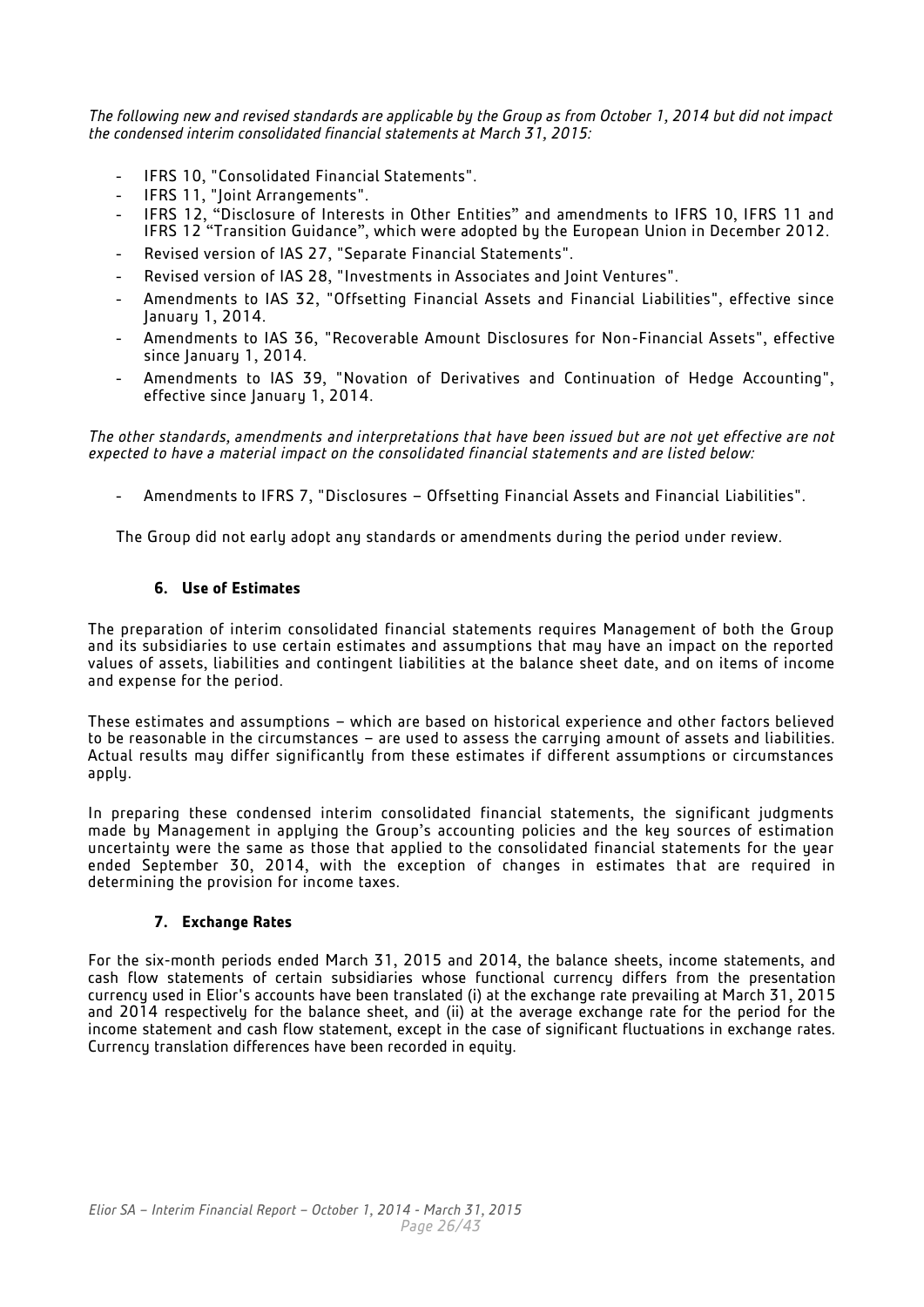The main exchange rates used in the consolidated financial statements for the six-month periods ended March 31, 2015 and 2014 were based on Paris stock exchange rates and were as follows:

|                       | March 31, 2015            |                     | March 31, 2014            |                        |
|-----------------------|---------------------------|---------------------|---------------------------|------------------------|
|                       | <b>Period-end</b><br>rate | <b>Average rate</b> | <b>Period-end</b><br>rate | <b>Average</b><br>rate |
| $ \varepsilon$ /US\$: | 1.0731                    | 1.1888              | 1.3771                    | 1.3659                 |
| - €/£:                | 0.7243                    | 0.7667              | 0.8268                    | 0.8346                 |
| $ \varepsilon$ /MXN:  | 16.38                     | 17.10               | 17.98                     | 17.93                  |
| $ \varepsilon$ /CLP:  | 670.15                    | 725.61              | 755.34                    | 729.36                 |

## **8. Seasonality of Operations**

<span id="page-26-0"></span>Revenue and recurring operating profit generated by the majority of the Group's operations are subject to seasonal fluctuations. During the summer, the Concession Catering & Travel Retail business line typically experiences a significant increase in revenue and, notably due to the effect of this increase in revenue on the absorption of fixed costs, a more than proportional rise in both the amount of recurring operating profit and recurring operating profit as a percentage of revenue. In contrast, during the same period the Contract Catering & Support Services business line experiences lower business volumes and therefore a more than proportional decrease in its recurring operating profit, both in absolute value terms and as a percentage of revenue, due to the fact that a large number of employees and students are on vacation in the summer.

At Group level, these seasonal fluctuations do not have any impact on reported half-yearly revenue due to offsetting effects between the Group's two business lines. Each half year accounts for approximately 50% of the Group's total annual revenue, excluding the effect of changes in consolidation scope.

In terms of recurring operating profit, seasonal fluctuations result in a higher figure being recorded during the second half of the year due to higher revenue and margins in the Concession Catering & Travel Retail business line. The proportion of recurring operating profit recorded during the first and second half of each fiscal year represents approximately 40% and 60% respectively.

In addition, changes in the number of working days and the dates on which bank or school holidays fall, as well as changes in the scope of consolidation, impact the period-on-period comparability of revenue and profitability for the Group's two business lines.

Net cash from operating activities is also subject to seasonal variations, which are mainly due to changes in working capital as:

- in the Concession Catering & Travel Retail business line, cash generated from changes in working capital requirement is directly linked to business volumes, which are lower in the first half of each fiscal year than in the second half; and
- in the Contract Catering & Support Services business line, the amount of trade receivables increases during the first half of each fiscal year as revenue invoiced to clients is at its peak during this period, and decreases during the second half when this segment's business volumes trough.

## **9. Segment Reporting**

<span id="page-26-1"></span>At March 31, 2015, the Group was structured into two main business lines: Contract Catering & Support Services, and Concession Catering & Travel Retail. The results and long-term assets of these business lines are broken down into operating segments that correspond to geographic regions and the segments used by management in making key operating decisions. These operating segments are as follows:

- For Contract Catering & Support Services: "France" and "International".
- For Concession Catering & Travel Retail: "France, Germany, Italy and Belgium" and "Spain, Portugal and the Americas".

Segment information also includes an operating segment called ''Headquarters, holding companies and purchasing entities''.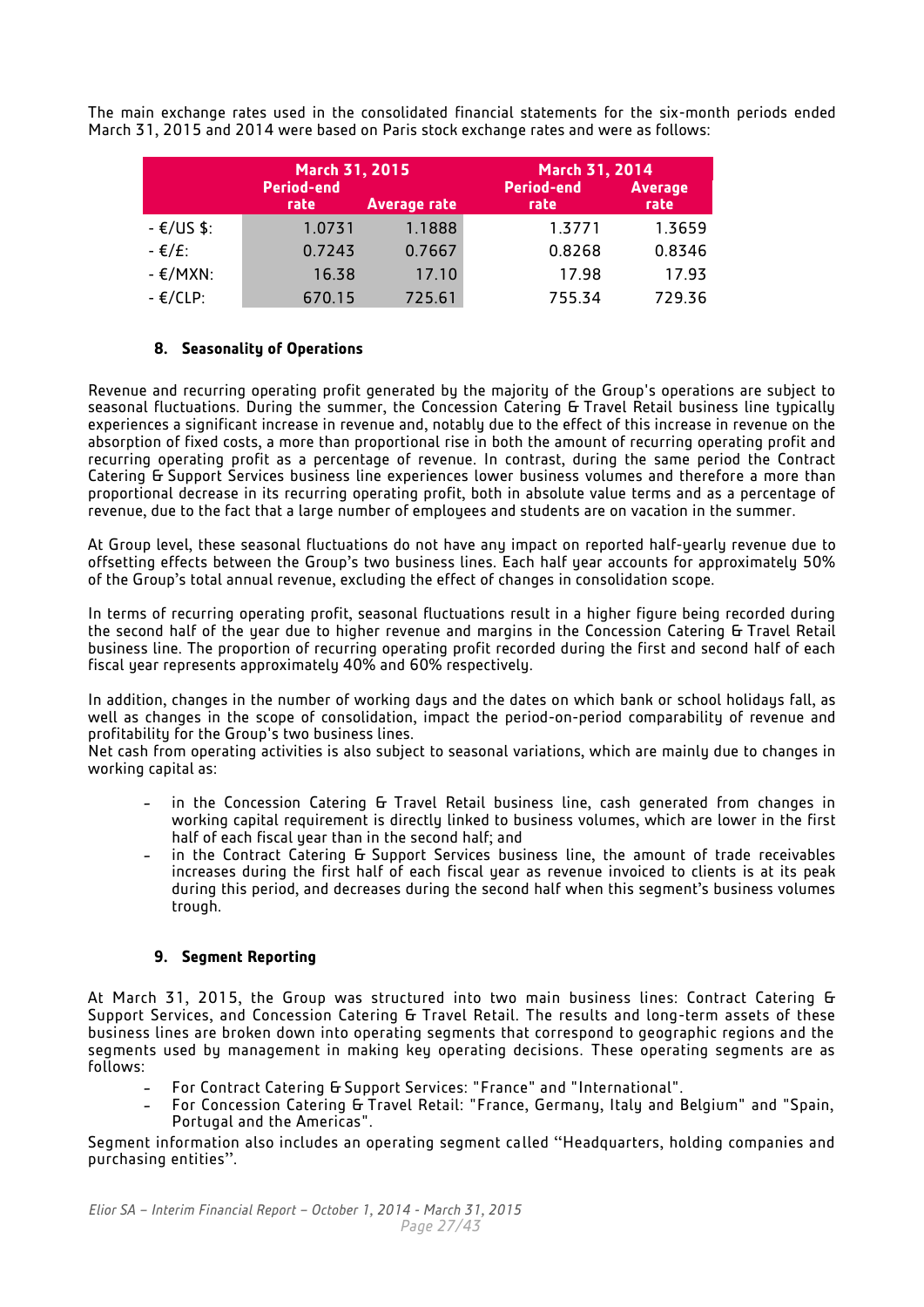## **a. Income statement information**

The tables below present detailed income statement information by operating segment as well as a breakdown of consolidated revenue by client market and geographic region for the six-month periods ended March 31, 2015 and 2014.

− Income statement information by operating segment

|                                                                                                                               | <b>Contract Catering &amp; Support</b><br><b>Services</b> |               |               |                                                    | <b>Concession Catering &amp;</b><br><b>Travel Retail</b> | Headquarters,<br>holding |                                            |                                    |
|-------------------------------------------------------------------------------------------------------------------------------|-----------------------------------------------------------|---------------|---------------|----------------------------------------------------|----------------------------------------------------------|--------------------------|--------------------------------------------|------------------------------------|
| <b>Six months ended March</b><br>31, 2015<br><b>Unaudited</b><br>(in $\epsilon$ millions)                                     | France                                                    | International | <b>Total</b>  | France,<br>Germanu.<br>Italy and<br><b>Belgium</b> | Spain,<br>Portugal<br>and the<br><b>Americas</b>         | <b>Total</b>             | companies<br>and<br>purchasing<br>entities | <b>Group</b><br>total              |
| Revenue                                                                                                                       | 1,124.1                                                   |               | 979.4 2,103.5 | 432.5                                              | 286.6                                                    | 719.2                    | 0.0                                        | 2,822.7                            |
| Recurring operating<br>profit/(loss) including<br>share of profit of<br>associates                                            | 86.4                                                      | 57.1          | 143.4         | (3.5)                                              | (8.3)                                                    | (11.8)                   | (4.9)                                      | 126.7                              |
| <b>Recurring operating</b>                                                                                                    | 7.7%                                                      | 5.8%          | 6.8%          | (0.8)%                                             |                                                          | $(2.9)\%$ $(1.6)\%$      | (0.2)%                                     | 4.5%                               |
| profit/(loss) as a $%$ of<br>revenue                                                                                          |                                                           |               |               |                                                    |                                                          |                          |                                            |                                    |
| Other income and<br>expenses, net                                                                                             | 0.1                                                       | (4.9)         | (4.8)         | 0.0                                                | (0.2)                                                    | (0.2)                    | (11.7)                                     | (16.7)                             |
| Operating profit/(loss)<br>Net financial expense<br>Income tax<br>Loss for the period<br>attributable to non-                 | 86.4                                                      | 52.2          | 138.6         | (3.5)                                              |                                                          | $(8.5)$ $(12.0)$         | (16.6)                                     | 110.0<br>(42.2)<br>(30.1)<br>(2.5) |
| controlling interests<br><b>Profit for the period</b><br>attributable to owners                                               |                                                           |               |               |                                                    |                                                          |                          |                                            | 40.2                               |
| of the parent<br>Depreciation,<br>amortization and<br>impairment of property,<br>plant and equipment and<br>intangible assets | (17.5)                                                    | (14.6)        | (32.1)        | (22.6)                                             |                                                          | $(19.1)$ $(41.7)$        | (1.0)                                      | (74.9)                             |
| Other expenses with no<br>cash impact                                                                                         | (1.7)                                                     | (2.5)         | (4.1)         | 0.4                                                | 0.7                                                      | 1.1                      | 0.2                                        | (2.8)                              |
| <b>EBITDA</b>                                                                                                                 | 105.5                                                     | 74.2          | 179.7         | 18.7                                               | 10.0                                                     | 28.7                     | (4.0)                                      | 204.4                              |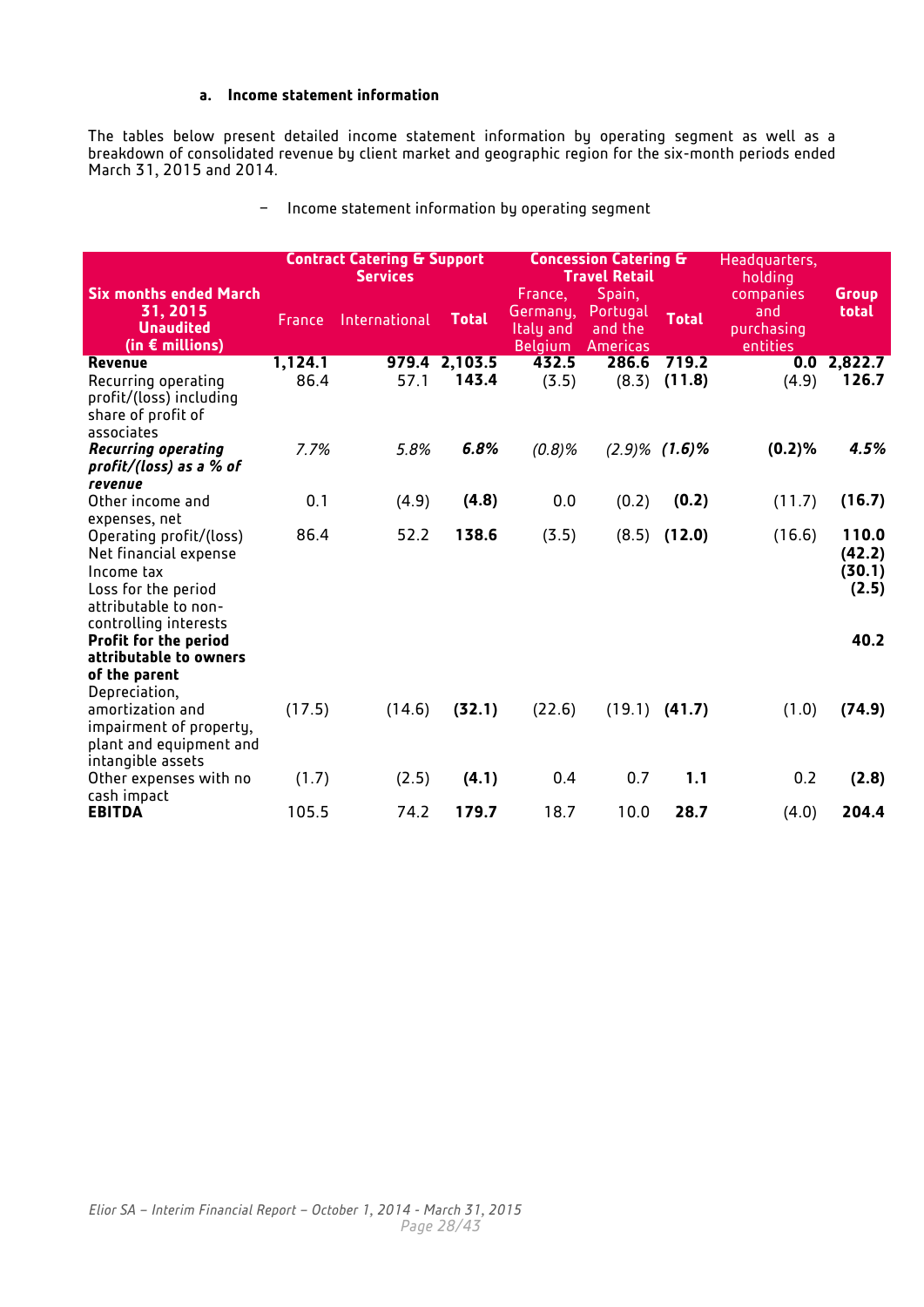|                                                                                                      |         | <b>Contract Catering &amp; Support</b><br><b>Services</b> |               | <b>Concession Catering &amp;</b><br><b>Travel Retail</b> | Headquarters,<br>holding                         |                     |                                            |                           |
|------------------------------------------------------------------------------------------------------|---------|-----------------------------------------------------------|---------------|----------------------------------------------------------|--------------------------------------------------|---------------------|--------------------------------------------|---------------------------|
| <b>Six months ended March</b><br>31, 2014<br><b>Unaudited</b><br>(in $\epsilon$ millions)            | France  | International                                             | <b>Total</b>  | France,<br>Germany,<br>Italy and<br><b>Belgium</b>       | Spain,<br>Portugal<br>and the<br><b>Americas</b> | <b>Total</b>        | companies<br>and<br>purchasing<br>entities | <b>Group</b><br>total     |
| Revenue                                                                                              | 1,113.1 |                                                           | 877.3 1,990.3 | 412.5                                                    | 269.0                                            | 681.5               |                                            | $0.0$ 2,671.9             |
| Recurring operating<br>profit/(loss) including<br>share of profit of<br>associates                   | 86.4    | 54.6                                                      | 141.0         | (3.4)                                                    | (6.3)                                            | (9.7)               | (4.9)                                      | 126.3                     |
| <b>Recurring operating</b>                                                                           |         |                                                           |               |                                                          |                                                  |                     |                                            |                           |
| profit/(loss) as a $%$ of<br>revenue                                                                 | 7.8%    | 6.2%                                                      | 7.1%          | (0.8)%                                                   |                                                  | $(2.4)\%$ $(1.4)\%$ | (0.2)%                                     | 4.7%                      |
| Other income and<br>expenses, net                                                                    | (0.2)   | (2.7)                                                     | (3.0)         | (0.7)                                                    | (2.5)                                            | (3.3)               | (3.2)                                      | (9.4)                     |
| Operating profit/(loss)<br>Net financial expense<br>Income tax                                       | 86.2    | 51.9                                                      | 138.0         | (4.1)                                                    | (8.8)                                            | (13.0)              | (8.1)                                      | 116.9<br>(76.9)<br>(22.5) |
| Loss for the period<br>attributable to non-<br>controlling interests<br><b>Profit for the period</b> |         |                                                           |               |                                                          |                                                  |                     |                                            | (3.3)                     |
| attributable to owners<br>of the parent<br>Depreciation,<br>amortization and                         |         |                                                           |               |                                                          |                                                  |                     |                                            | 20.8                      |
| impairment of property,<br>plant and equipment and<br>intangible assets                              | (16.6)  | (13.7)                                                    | (30.3)        | (19.8)                                                   |                                                  | $(16.5)$ (36.2)     | (0.8)                                      | (67.3)                    |
| Other expenses with no                                                                               | (1.8)   | (0.9)                                                     | (2.7)         | 0.5                                                      | (0.3)                                            | 0.2                 | 0.1                                        | (2.4)                     |
| cash impact<br><b>EBITDA</b>                                                                         | 104.7   | 69.2                                                      | 173.9         | 15.9                                                     | 10.4                                             | 26.3                | (4.2)                                      | 196.0                     |
|                                                                                                      |         |                                                           |               |                                                          |                                                  |                     |                                            |                           |

− Revenue by business line and client market

| (in $\epsilon$ millions)                           | Six months<br>ended March<br>31, 2015<br>Unaudited | % of<br>total<br>revenue | Six months<br>ended March<br>31, 2014<br>Unaudited | % of<br>total<br>revenue | Year-<br>on-year<br>change | $\%$<br>change |
|----------------------------------------------------|----------------------------------------------------|--------------------------|----------------------------------------------------|--------------------------|----------------------------|----------------|
| <b>Contract Catering &amp; Support Services</b>    |                                                    |                          |                                                    |                          |                            |                |
| <b>Business &amp; Industry</b>                     | 947.1                                              | 33.6%                    | 876.5                                              | 32.8%                    | 70.6                       | $+8.1%$        |
| Education                                          | 624.7                                              | 22.1%                    | 613.0                                              | 22.9%                    | 11.7                       | $+1.9%$        |
| Healthcare                                         | 531.7                                              | 18.8%                    | 500.9                                              | 18.7%                    | 30.8                       | $+6.1%$        |
| Sub-total: Contract Catering & Support             |                                                    |                          |                                                    |                          |                            |                |
| <b>Services</b>                                    | 2,103.5                                            | 74.5%                    | 1,990.3                                            | 74.5%                    | 113.2                      | $+5.7%$        |
| <b>Concession Catering &amp; Travel Retail</b>     |                                                    |                          |                                                    |                          |                            |                |
| Airports                                           | 291.2                                              | 10.3%                    | 268.4                                              | 10.0%                    | 22.8                       | $+8.5%$        |
| Motorways                                          | 248.4                                              | 8.8%                     | 232.0                                              | 8.7%                     | 16.4                       | $+7.1%$        |
| City Sites & Leisure                               | 179.6                                              | 6.4%                     | 181.1                                              | 6.8%                     | (1.5)                      | $-0.8%$        |
| <b>Sub-total: Concession Catering &amp; Travel</b> |                                                    |                          |                                                    |                          |                            |                |
| <b>Retail</b>                                      | 719.2                                              | 25.5%                    | 681.5                                              | 25.5%                    | 37.7                       | $+5.5%$        |
| <b>Total</b>                                       | 2,822.7                                            | 100.0%                   | 2,671.9                                            | 100.0%                   | 150.8                      | $+5.6%$        |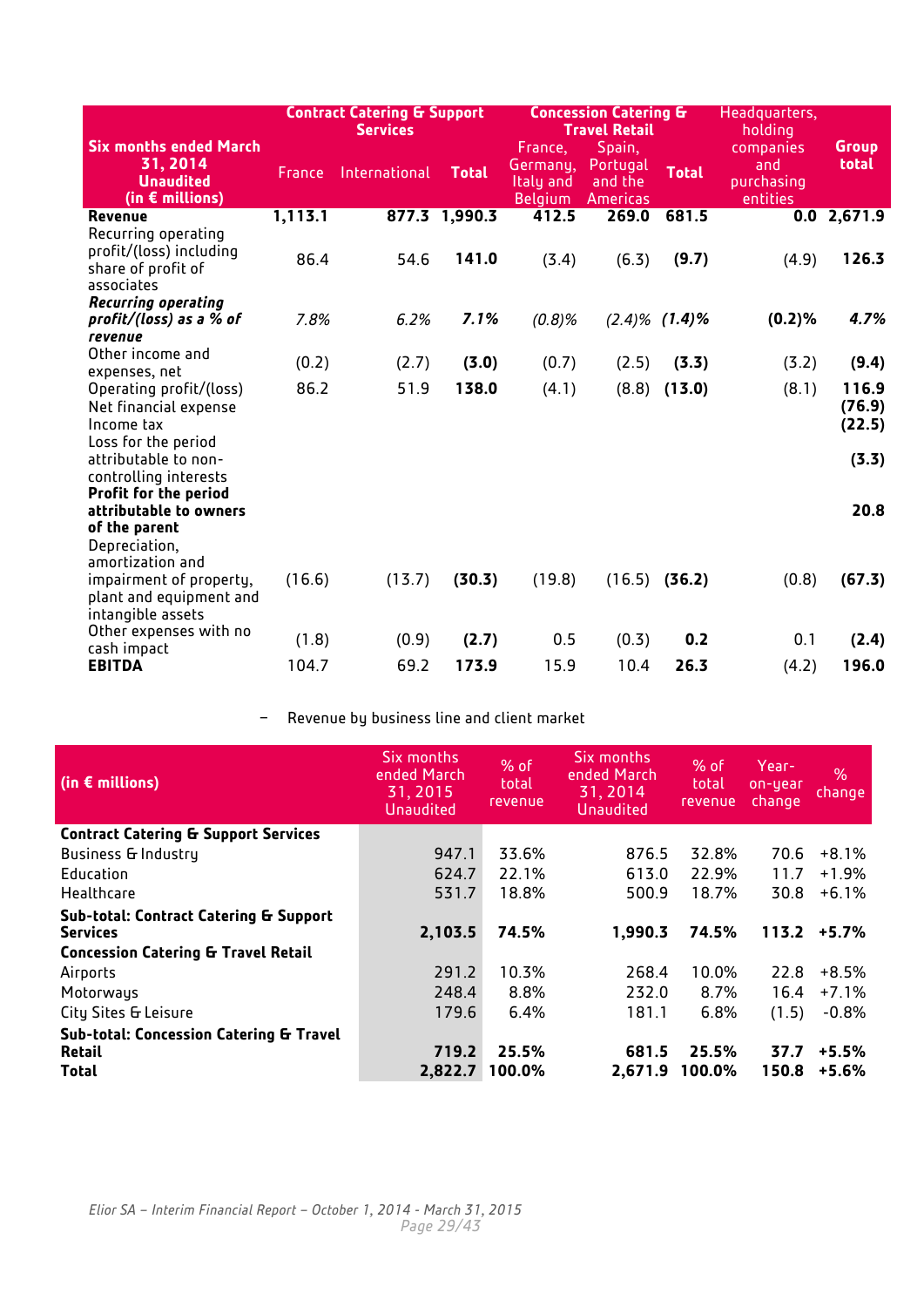## − Revenue by geographic region

| (in $\epsilon$ millions) | Six months<br>ended March<br>31, 2015<br><b>Unaudited</b> | % of<br>total<br>revenue | Six months<br>ended March<br>31, 2014<br><b>Unaudited</b> | % of<br>total<br>revenue | Year-<br>on-year<br>change | $\%$<br>change |
|--------------------------|-----------------------------------------------------------|--------------------------|-----------------------------------------------------------|--------------------------|----------------------------|----------------|
| France                   | 1,437.1                                                   | 50.9%                    | 1,425.2                                                   | 53.3%                    | 11.9                       | +0.8%          |
| Europe excluding France  | 1,039.6                                                   | 36.8%                    | 956.5                                                     | 35.8%                    | 83.1                       | +8.7%          |
| Other countries          | 346.0                                                     | 12.3%                    | 290.2                                                     | 10.9%                    | 55.8                       | $+19.2%$       |
| <b>Total</b>             | 2,822.7                                                   | 100.0%                   | 2,671.9                                                   | 100.0%                   | 150.8                      | +5.6%          |

The definition of client markets and the basis of measurement of segment profit or loss are unchanged from the annual financial statements for the year ended September 30, 2014.

| (in $\epsilon$ millions)                                      |                  | <b>Contract Catering &amp; Support</b><br><b>Concession Catering &amp;</b><br><b>Travel Retail</b><br><b>Services</b> |                  |                                                        |                                                |                 | <b>Headquarters</b>                        |                       |  | , holding |  |
|---------------------------------------------------------------|------------------|-----------------------------------------------------------------------------------------------------------------------|------------------|--------------------------------------------------------|------------------------------------------------|-----------------|--------------------------------------------|-----------------------|--|-----------|--|
| <b>Six months ended</b><br>March 31, 2015<br><b>Unaudited</b> | France           | Internationa                                                                                                          | <b>Total</b>     | France,<br>Germany<br>, Italy<br>and<br><b>Belgium</b> | Spain,<br>Portugal<br>and the<br>America<br>S. |                 | companies<br>and<br>purchasing<br>entities | <b>Group</b><br>total |  |           |  |
| Revenue<br>Non-current                                        | 1,124.<br>1,189. | 979.4                                                                                                                 | 2,103.<br>2,023. | 432.5                                                  | 286.6                                          | 719.2<br>1,147. | 0.0                                        | 2,822.<br>3,193.      |  |           |  |
| assets                                                        |                  | 834.2                                                                                                                 |                  | 705.1                                                  | 442.5                                          | 6               | 22.4                                       |                       |  |           |  |

## **b. Segment non-current assets**

| (in $\epsilon$ millions)                                      | <b>Contract Catering &amp; Support</b><br><b>Services</b> |              |                  | <b>Concession Catering &amp;</b><br><b>Travel Retail</b> |                                      | <b>Headquarters</b><br>Spain,<br>France, |                                            |                       |
|---------------------------------------------------------------|-----------------------------------------------------------|--------------|------------------|----------------------------------------------------------|--------------------------------------|------------------------------------------|--------------------------------------------|-----------------------|
| <b>Six months ended</b><br>March 31, 2014<br><b>Unaudited</b> | <b>France</b>                                             | Internationa | <b>Total</b>     | Germany<br>, Italy<br>and<br><b>Belgium</b>              | Portugal<br>and the<br>America<br>s. | <b>Total</b>                             | companies<br>and<br>purchasing<br>entities | <b>Group</b><br>total |
| Revenue<br>Non-current                                        | 1,113.<br>1,186.                                          | 877.3        | 1,990.<br>1,961. | 412.5                                                    | 269.0                                | 681.5<br>1,101.                          | 0.0                                        | 2,671.<br>3,083.      |
| assets                                                        |                                                           | 775.4        |                  | 695.6                                                    | 406.0                                |                                          | 20.1                                       |                       |

## **10. Business Combinations**

<span id="page-29-0"></span>In October 2014 the Group acquired full control of Lexington, a UK-based contract caterer. Lexington generates annual revenue of around £30 million and operates primarily in the Business & Industry market in the City of London.

The acquisition was carried out by Elior UK and was financed out of Group cash.

Lexington has been fully consolidated since October 1, 2014. Goodwill recognized on the acquisition totaled €13.2 million, following the assignment of €11.1 million of the purchase price to the company's identifiable assets and liabilities (brand and customer relationships).

For the six months ended March 31, 2015, Lexington contributed €24.8 million to consolidated revenue and €1.5 million to consolidated EBITDA.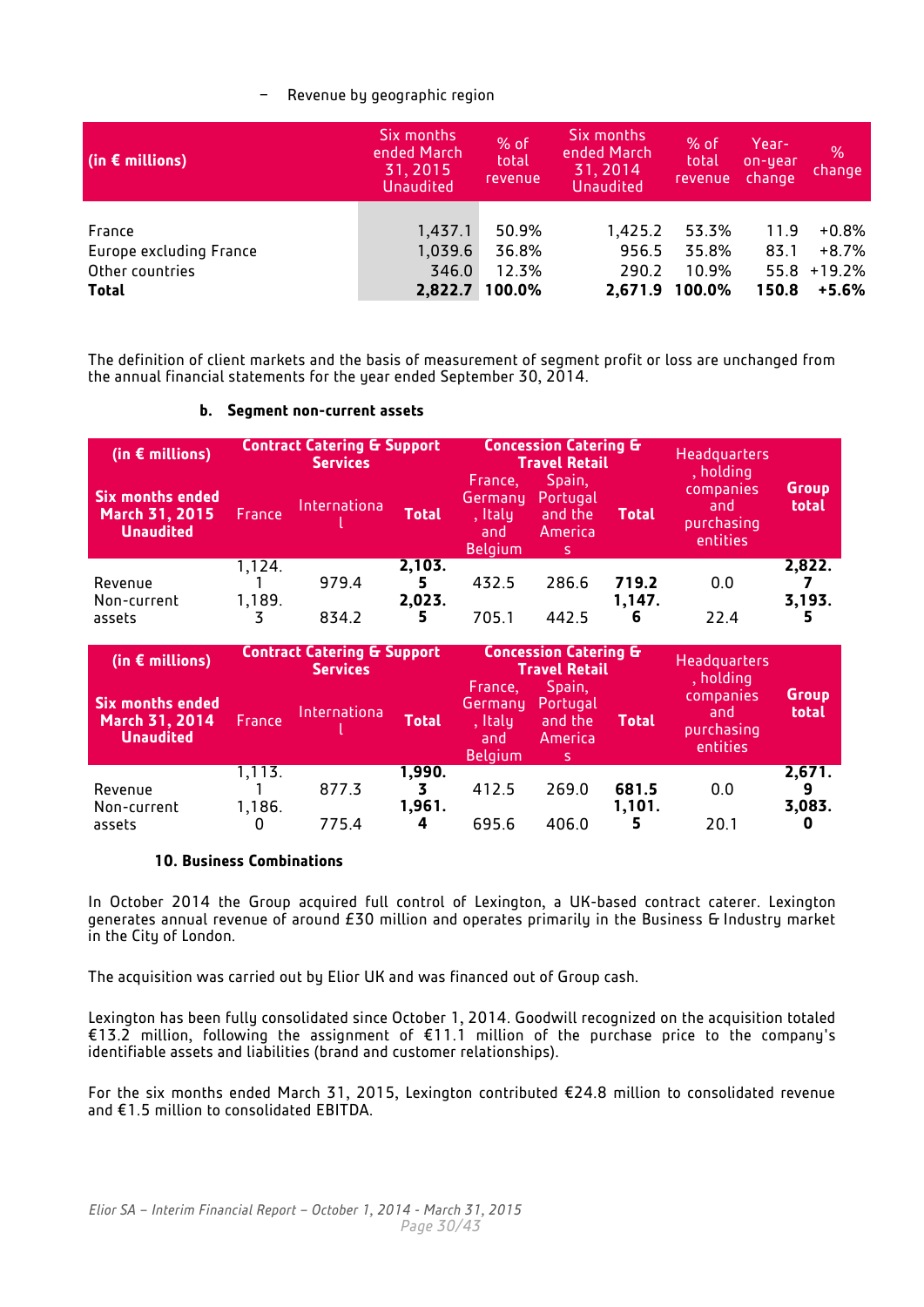#### <span id="page-30-0"></span>**11. Other Income and Expenses, Net**

This item represented a net expense of €16.7 million for the six months ended March 31, 2015, chiefly reflecting (i) an aggregate €4.1 million in amortization of intangible assets (brand and customer relationships) recognized on the first-time consolidation of THS in the United States and Lexington in the United Kingdom, as part of the purchase price allocation processes, (ii) the expensing of €8.6 million worth of debt issuance costs that were previously capitalized and unamortized, corresponding to the amounts repaid under the SFA following the refinancing of the Group's senior debt carried out in December 2014, and (iii) the recognition of a  $\epsilon$ 3.0 million provision for restructuring costs.

For the six months ended March 31, 2014, "Other income and expenses, net" represented a net expense of €9.4 million and primarily included (i) a €2.7 million amortization charge for the period on the intangible assets (customer relationships) recognized as part of the THS purchase price allocation process, (ii) the €2.5 million loss recognized on the divestment of the Group's concession catering operations in Argentina and Morocco, (iii) the discount fee paid on the sale in March 2014 of the 2013 CICE tax receivable, and (iv) costs and fees incurred in connection with the Company's IPO.

#### **12. Income Tax**

<span id="page-30-1"></span>Income tax expense, excluding the CVAE tax on value added generated by the business, is recognized based on Management's estimate of the weighted average annual income tax rate expected for the full fiscal year. The estimated average annual tax rate used for the year ending September 30, 2015 is 30%, unchanged from the estimated rate applied for the six months ended March 31, 2014.

The CVAE tax is accrued based on half of the expected annual CVAE charge. The estimated CVAE charge for the six months ended March 31, 2015 amounted to  $\epsilon$ 15.3 million ( $\epsilon$ 14.6 million for the corresponding prior-year period).

#### **13. Dividends**

<span id="page-30-2"></span>At the March 10, 2015 Annual General Meeting, the Company's shareholders approved an aggregate dividend of €32.9 million which was paid on April 10, 2015. This amount was recorded under "Other current liabilities" in the balance sheet at March 31, 2015.

No dividend for the year ended September 30, 2013 was either approved or paid by Elior (formerly HBI) during the six months ended March 31, 2014.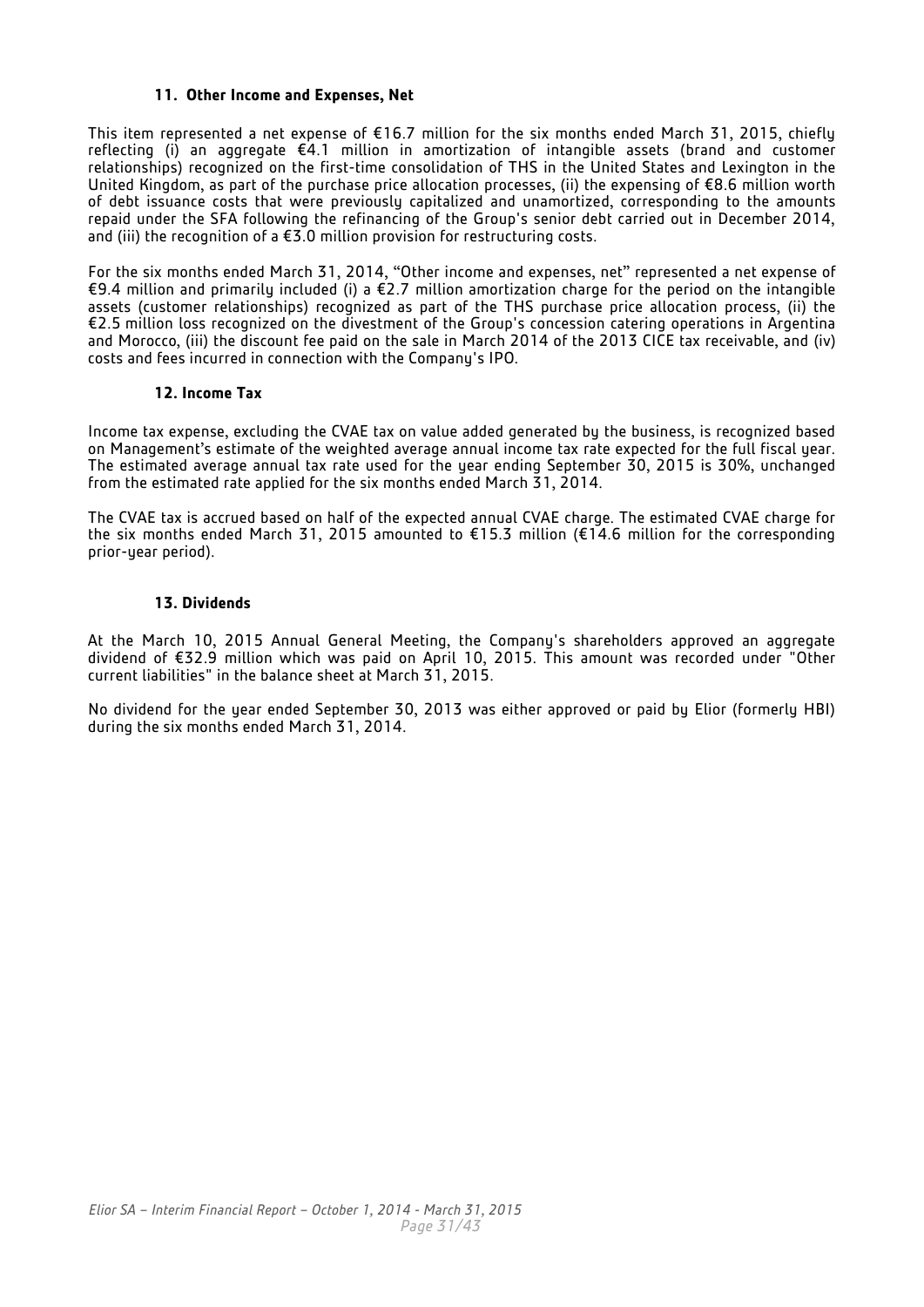## **14. Goodwill**

<span id="page-31-0"></span>

| (in $\epsilon$ millions)                             | At March.<br>31, 2015 | <b>At Sept. 30,</b><br>2014 | At March 31,<br>2014 | <b>At Sept. 30,</b><br>2013 |
|------------------------------------------------------|-----------------------|-----------------------------|----------------------|-----------------------------|
| Elior Entreprises                                    | 574.7                 | 574.7                       | 574.7                | 574.7                       |
| Other – France (Enseignement, Santé and<br>Services) | 499.5                 | 499.5                       | 499.5                | 499.5                       |
| Sub-total - France                                   | 1,074.2               | 1,074.2                     | 1,074.2              | 1,074.2                     |
| <b>International</b>                                 | 610.8                 | 596.3                       | 596.2                | 650.7                       |
| <b>Contract Catering &amp; Support Services</b>      | 1,685.0               | 1,670.5                     | 1,670.3              | 1,724.8                     |
| France                                               | 423.2                 | 423.2                       | 423.2                | 423.2                       |
| Belgium, Germany and Italy                           | 86.8                  | 86.8                        | 83.7                 | 83.7                        |
| Sub-total - France, Belgium, Germany and Italy       | 510.0                 | 510.0                       | 506.9                | 506.9                       |
| Spain, Portugal and the Americas                     | 179.5                 | 179.7                       | 180.0                | 179.9                       |
| <b>Concession Catering &amp; Travel Retail</b>       | 689.5                 | 689.7                       | 686.9                | 686.8                       |
| Group total                                          | 2,374.5               | 2,360.2                     | 2,357.2              | 2,411.6                     |

No goodwill impairment losses were recognized in either of the interim periods under review.

The increase in goodwill at March 31, 2015 compared with September 30, 2014 was mainly due to the €13.2 million in goodwill recognized on the October 1, 2014 acquisition of Lexington following the provisional allocation of €11.1 million of the purchase price to the company's identifiable intangible assets (brand and customer relationships).

The decrease in goodwill at March 31, 2014 compared with September 30, 2013 corresponded to changes in the value of the goodwill recognized on the acquisition of THS in the United States. These changes arose from the purchase price allocation process, during which €78.7 million provisionally recognized as goodwill was reallocated to identifiable intangible assets (customer relationships) based on a valuation performed by an independent valuer. The intangible assets are being amortized through the income statement over a period of 15 years. Excluding the deferred tax liability recognized, the net impact on goodwill of this reallocation amounted to €54.5 million.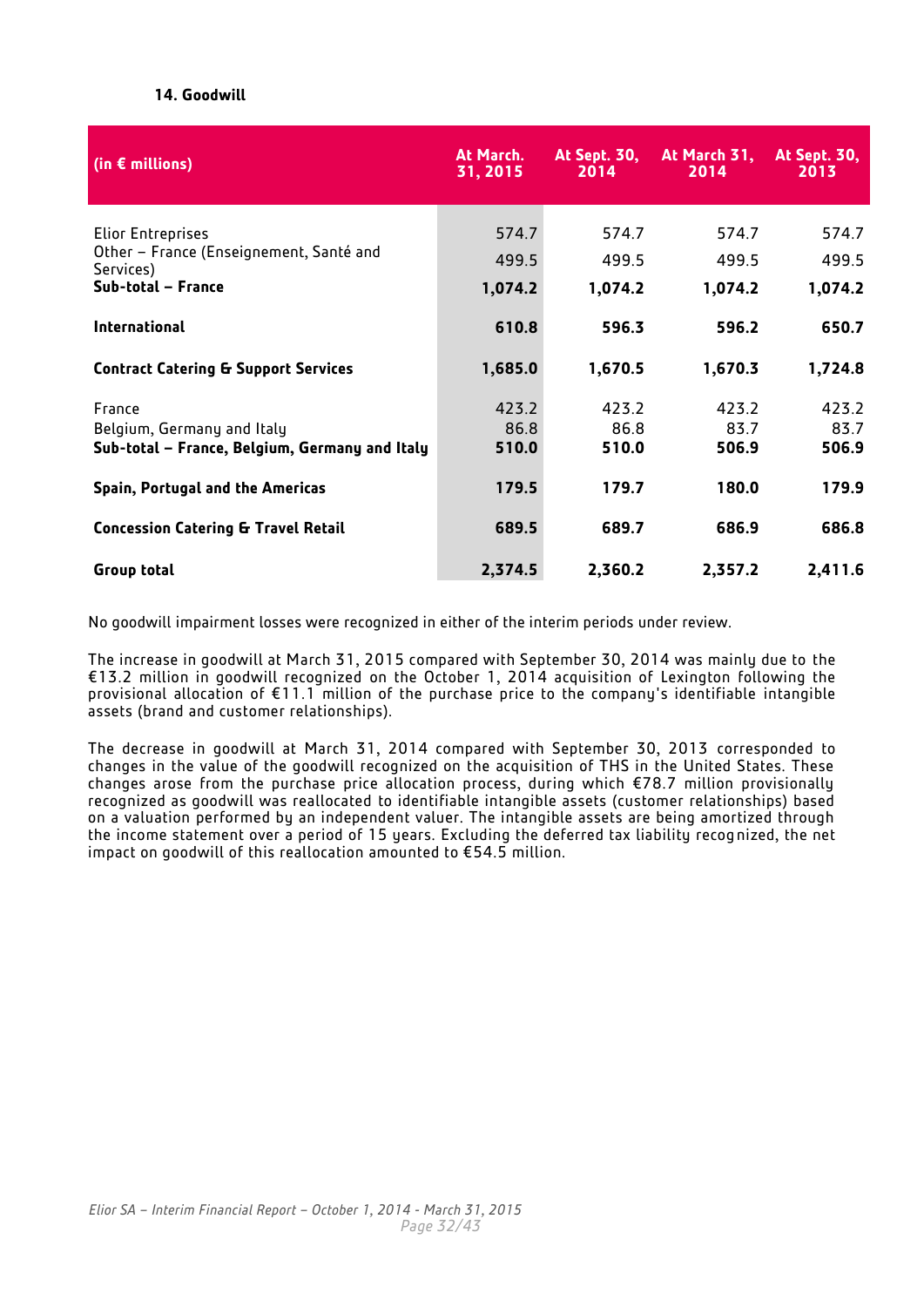## **15. Intangible Assets**

<span id="page-32-0"></span>

| (in $\epsilon$ millions)          | <b>At Sept. 30,</b><br>2014 |        | <b>Additions Disposals</b> | <b>Other</b><br>movements<br>(2) | <b>At March</b><br>31, 2015 |
|-----------------------------------|-----------------------------|--------|----------------------------|----------------------------------|-----------------------------|
| Concession rights                 | 163.6                       | 5.6    | 0.0                        | 12.8                             | 182.0                       |
| Assets operated under concession  |                             |        |                            |                                  |                             |
| arrangements (1)                  | 36.3                        | 0.0    | 0.0                        | 0.0                              | 36.3                        |
| Trademarks                        | 34.3                        | 0.1    | (0.0)                      | 4.7                              | 39.2                        |
| Software                          | 97.1                        | 3.2    | (0.6)                      | 6.6                              | 106.2                       |
| Prepayments for intangible assets | 13.8                        | 4.2    | (0.1)                      | (3.5)                            | 14.4                        |
| Other                             | 107.9                       | 6.9    | (0.0)                      | 23.4                             | 138.2                       |
| <b>Gross value</b>                | 453.0                       | 20.1   | (0.7)                      | 44.0                             | 516.4                       |
| Concession rights                 | (42.0)                      | (3.9)  | 0.0                        | (1.8)                            | (47.6)                      |
| Assets operated under concession  |                             |        |                            |                                  |                             |
| arrangements (1)                  | (36.9)                      | (0.0)  | 0.0                        | 0.0                              | (36.9)                      |
| Trademarks                        | (11.0)                      | (0.6)  | 0.0                        | (0.3)                            | (11.9)                      |
| Software                          | (76.0)                      | (4.6)  | 0.5                        | (0.5)                            | (80.6)                      |
| Other                             | (26.9)                      | (4.5)  | 0.0                        | (2.5)                            | (34.0)                      |
| <b>Total amortization</b>         | (192.8)                     | (13.6) | 0.5                        | (5.1)                            | (211.0)                     |
| Carrying amount                   | 260.2                       | 6.5    | (0.2)                      | 38.9                             | 305.4                       |

*(1) These assets reflect the restatement of the three-way finance leases entered into concerning central kitchen facilities in the Group's Education sector.* 

*(2) "Other movements" primarily correspond to (i) currency translation differences due to the change in the US\$- € exchange rate, and (ii) the acquisition of Lexington.*

| (in $\epsilon$ millions)                              | <b>At Sept. 30,</b><br>2013 |        | <b>Additions Disposals</b> | <b>Other</b><br>movements<br>(2) | <b>At March</b><br>31, 2014 |
|-------------------------------------------------------|-----------------------------|--------|----------------------------|----------------------------------|-----------------------------|
| Concession rights<br>Assets operated under concession | 102.0                       | 8.9    | (0.9)                      | 11.8                             | 121.8                       |
| arrangements (1)                                      | 36.3                        | 0.0    | 0.0                        | 0.0                              | 36.3                        |
| Trademarks                                            | 33.8                        | 0.1    | (0.0)                      | (0.1)                            | 33.8                        |
| Software                                              | 90.8                        | 2.1    | (0.3)                      | 1.1                              | 93.7                        |
| Prepayments for intangible assets                     | 26.2                        | 8.7    | 0.0                        | (15.5)                           | 19.3                        |
| Other                                                 | 19.8                        | 0.1    | (0.1)                      | 80.3                             | 100.1                       |
| <b>Gross value</b>                                    | 308.8                       | 20.0   | (1.2)                      | 77.6                             | 405.1                       |
| Concession rights                                     | (37.3)                      | (2.2)  | 0.3                        | 5.2                              | (34.1)                      |
| Assets operated under concession<br>arrangements (1)  | (36.2)                      | (0.4)  | 0.0                        | (0.0)                            | (36.6)                      |
| Trademarks                                            | (9.8)                       | (0.6)  | 0.0                        | 0.0                              | (10.3)                      |
|                                                       |                             |        |                            |                                  |                             |
| Software                                              | (69.3)                      | (4.2)  | 0.3                        | (0.0)                            | (73.3)                      |
| Other                                                 | (12.7)                      | (3.0)  | 0.1                        | (7.8)                            | (23.4)                      |
| <b>Total amortization</b>                             | (165.3)                     | (10.4) | 0.6                        | (2.5)                            | (177.6)                     |
| Carrying amount                                       | 143.4                       | 9.6    | (0.6)                      | 75.0                             | 227.4                       |

*(1) These assets reflect the restatement of the three-way finance leases entered into concerning central kitchen facilities in the Group's Education sector.* 

*(2) "Other movements" primarily reflect the final purchase price allocation for the THS acquisition in the USA as well as fair value adjustments to identifiable intangible assets (customer relationships).*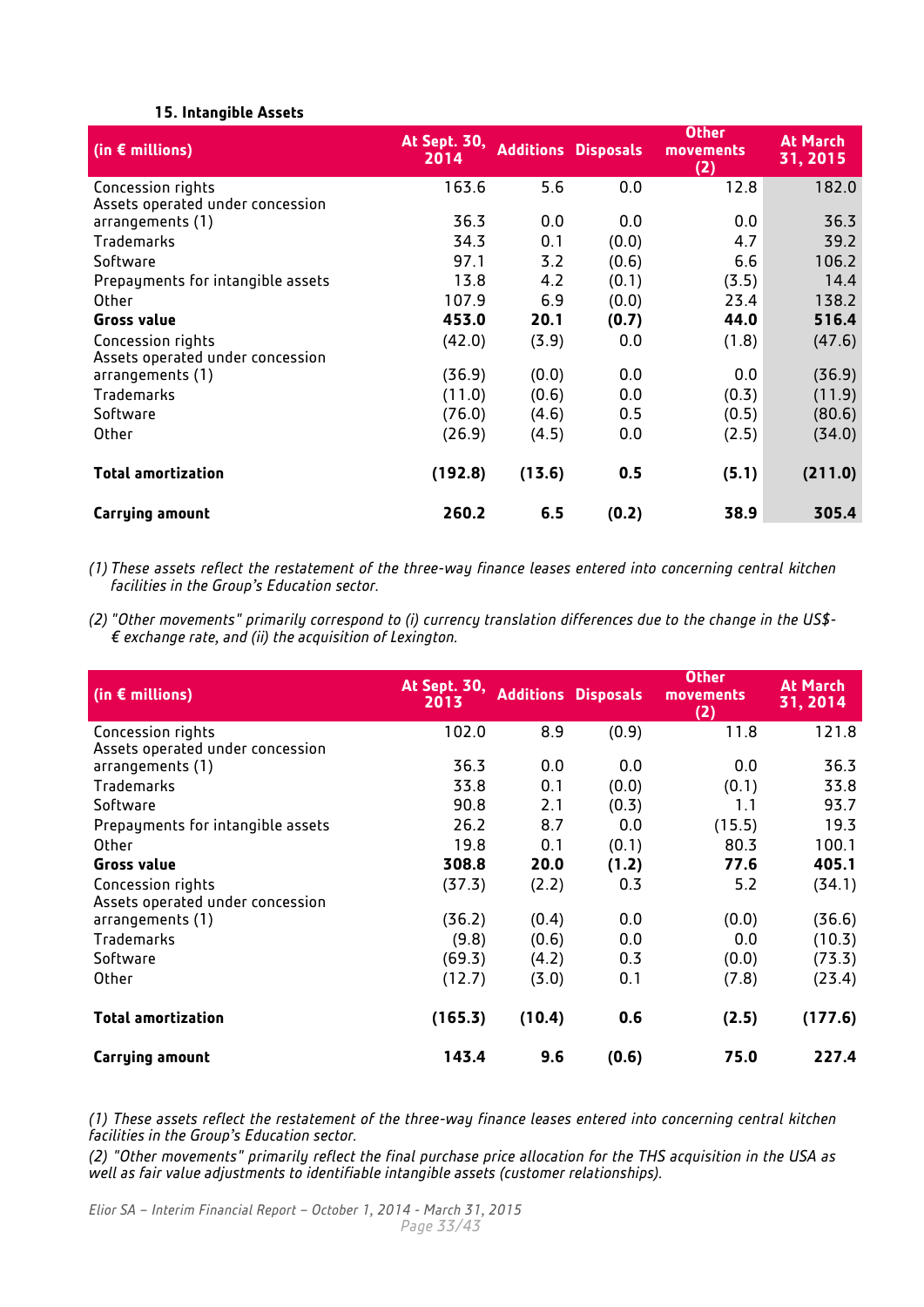## **16. . Property, Plant and Equipment**

<span id="page-33-0"></span>

| (in $\epsilon$ millions)                                           | <b>At Sept. 30,</b><br>2014 |        | <b>Additions Disposals</b> | <b>Other</b><br>movements | At March 31,<br>2015 |
|--------------------------------------------------------------------|-----------------------------|--------|----------------------------|---------------------------|----------------------|
| Land                                                               | 3.7                         | 0.0    | 0.0                        | 0.1                       | 3.8                  |
| <b>Buildings</b>                                                   | 161.7                       | 1.9    | (1.2)                      | 3.5                       | 165.9                |
| Technical installations<br>Other items of property, plant and      | 770.9                       | 35.2   | (18.1)                     | 8.3                       | 796.2                |
| equipment                                                          | 493.5                       | 21.7   | (16.2)                     | 15.8                      | 514.9                |
| Assets under construction<br>Prepayments to suppliers of property, | 14.7                        | 13.4   | (1.9)                      | (4.0)                     | 22.2                 |
| plant and equipment                                                | 2.3                         | 0.6    | (0.3)                      | (1.6)                     | 1.0                  |
| <b>Gross value</b>                                                 | 1,446.8                     | 72.8   | (37.7)                     | 22.1                      | 1,503.9              |
| <b>Buildings</b>                                                   | (93.7)                      | (5.2)  | 1.1                        | (0.2)                     | (98.0)               |
| Technical installations<br>Other items of property, plant and      | (530.9)                     | (36.5) | 18.2                       | (3.4)                     | (552.6)              |
| equipment                                                          | (323.8)                     | (26.6) | 17.1                       | (6.3)                     | (339.7)              |
| <b>Total depreciation</b>                                          | (948.5)                     | (68.3) | 36.4                       | (9.9)                     | (990.3)              |
| Carrying amount                                                    | 498.4                       | 4.4    | (1.3)                      | 12.1                      | 513.6                |

| (in $\epsilon$ millions)                                     | <b>At Sept. 30,</b><br>2013 |        | <b>Additions Disposals</b> | <b>Other</b><br>movements | At March 31,<br>2014 |
|--------------------------------------------------------------|-----------------------------|--------|----------------------------|---------------------------|----------------------|
| Land                                                         | 3.2                         | 0.0    | (0.1)                      | (0.0)                     | 3.1                  |
| <b>Buildings</b>                                             | 151.0                       | 4.0    | (0.2)                      | 0.1                       | 154.9                |
| Technical installations                                      | 765.1                       | 41.0   | (42.9)                     | (5.0)                     | 758.2                |
| Other items of property, plant and                           |                             |        |                            |                           |                      |
| equipment                                                    | 456.2                       | 17.3   | (10.4)                     | 3.6                       | 466.8                |
| Assets under construction                                    | 22.6                        | 12.8   | (0.4)                      | (8.6)                     | 26.3                 |
| Prepayments to suppliers of property,<br>plant and equipment | 2.5                         | 1.0    | (0.1)                      | (1.7)                     | 1.7                  |
| <b>Gross value</b>                                           | 1,400.6                     | 76.1   | (54.1)                     | (11.5)                    | 1,411.0              |
| <b>Buildings</b>                                             | (85.1)                      | (4.8)  | 0.3                        | 0.0                       | (89.6)               |
| Technical installations                                      | (528.4)                     | (34.8) | 41.8                       | 5.9                       | (515.4)              |
| Other items of property, plant and<br>equipment              | (297.6)                     | (22.8) | 11.0                       | 1.8                       | (307.6)              |
| <b>Total depreciation</b>                                    | (911.1)                     | (62.4) | 53.2                       | 7.7                       | (912.6)              |
| <b>Carrying amount</b>                                       | 489.5                       | 13.6   | (0.9)                      | (3.8)                     | 498.4                |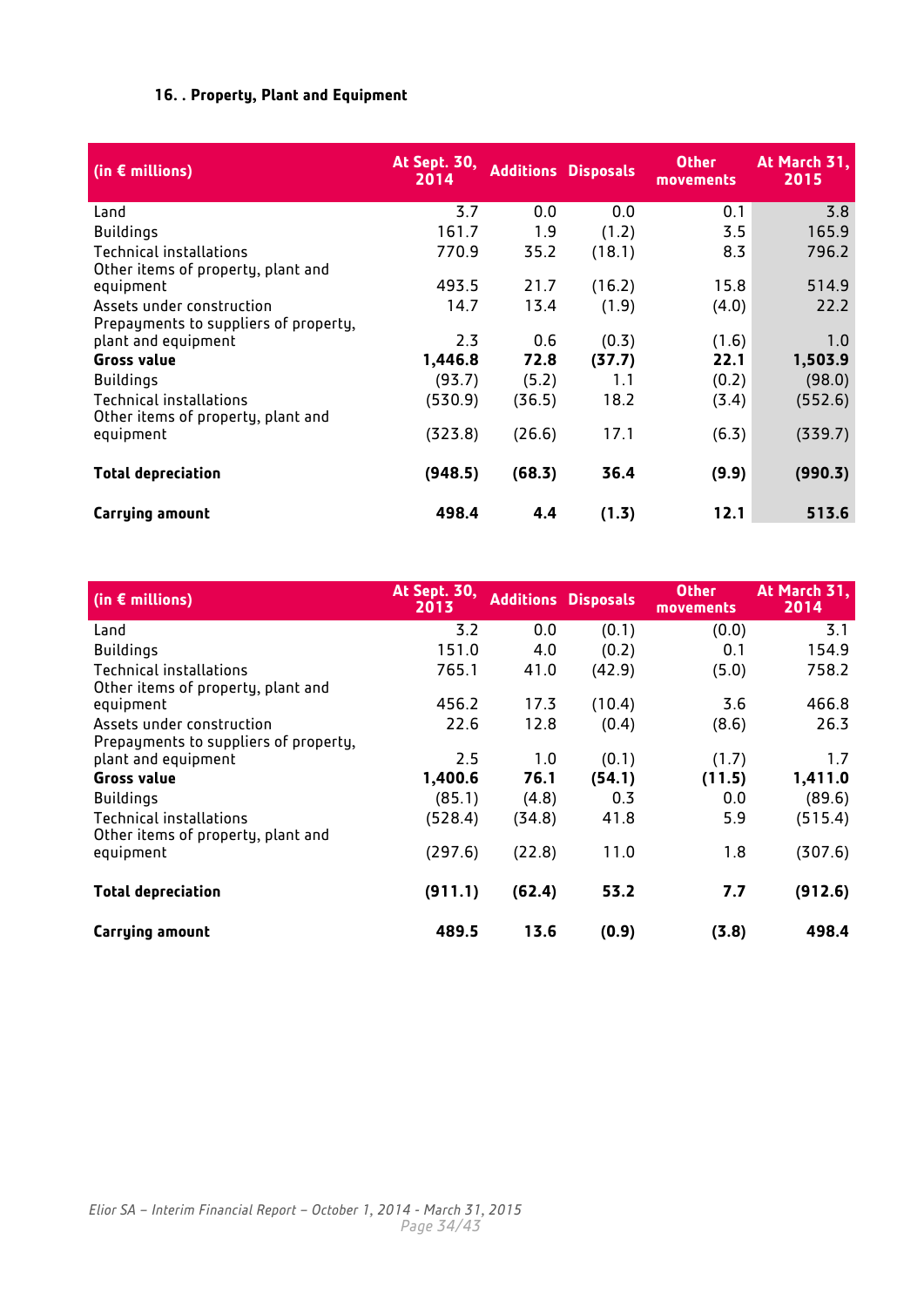## **17. Borrowings, Loans and Net Financial Expense**

<span id="page-34-0"></span>The Group's debt can be analyzed as follows:

|                                                                                                  |                      | At March 31,<br>2015 | At Sept. 30,<br>2014 |
|--------------------------------------------------------------------------------------------------|----------------------|----------------------|----------------------|
| (in $\epsilon$ millions)                                                                         | Original<br>currency | Amortized cost (1)   | Amortized cost       |
| Bank overdrafts                                                                                  | €                    | 18.8                 | 17.8                 |
| Other short-term debt (including short-term portion of                                           |                      |                      |                      |
| obligations under finance leases)                                                                | $\epsilon$ / \$      | 93.6                 | 72.1                 |
| Sub-total - short-term debt                                                                      |                      | 112.5                | 90.0                 |
| Syndicated loans (including THS loan)                                                            | $\epsilon$ / \$      | 1,065.5              | 1,059.4              |
| Other medium- and long-term borrowings                                                           |                      | 224.6                | 224.3                |
| Factoring and securitized trade receivables<br>Other long-term debt (including obligations under | €                    | 230.7                | 173.8                |
| finance leases)                                                                                  | €                    | 95.6                 | 41.0                 |
| Sub-total - long-term debt                                                                       |                      | 1,616.4              | 1,498.5              |
| <b>Total debt</b>                                                                                |                      | 1,728.8              | 1,588.5              |

Following the fifth amendment to the SFA that came into effect on December 10, 2014, at March 31, 2015 the Group's debt under the SFA comprised:

- For Elior SA (formerly HBI):a senior bank loan totaling €200 million at March 31, 2015, of which €168 million is repayable in December 2019 and €32 million in December 2022. Interest is based on the Euribor plus standard margins of 1.9% and 2.75% for the €168 million and €32 million portions respectively. Elior SA also has a €300 million revolving credit facility (which can also be used by Elior Participations) that expires in December 2019 and carries a variable interest rate based on the Euribor plus a standard margin of 1.50%. If this revolving credit facility is not used, a commitment fee is payable which is calculated as a portion of the margin applied. At March 31, 2015 none of this facility had been drawn down by Elior SA.
- For Elior Participations SCA (formerly Elior SCA): a senior bank loan totaling €750 million at March 31, 2015, of which €632 million is repayable in December 2019 and €118 million in December 2022. Interest is based on the Euribor plus standard margins of 1.9% and 2.75% for the €632 million and €118 million portions respectively.

|                                                                                                  |                      | At March 31,<br>2014 | <b>At Sept. 30,</b><br>2013 |
|--------------------------------------------------------------------------------------------------|----------------------|----------------------|-----------------------------|
| (in $\epsilon$ millions)                                                                         | Original<br>currency | Amortized cost (1)   | Amortized cost              |
| Bank overdrafts<br>Other short-term debt (including short-term portion of                        | $\epsilon$ /\$       | 21.2                 | 30.6                        |
| obligations under finance leases)<br>Sub-total - short-term debt                                 | €                    | 94.6<br>115.8        | 105.5<br>136.1              |
| Syndicated loans (including THS loan)<br>Other medium- and long-term borrowings                  | $\epsilon$ / \$<br>€ | 1,661.5<br>344.7     | 1,666.7<br>344.2            |
| Factoring and securitized trade receivables<br>Other long-term debt (including obligations under | $\epsilon$           | 298.5                | 180.3                       |
| finance leases)<br>Sub-total - long-term debt                                                    | €                    | 61.2<br>2,366.0      | 49.6<br>2,240.8             |
| <b>Total debt</b>                                                                                |                      | 2,481.7              | 2,376.9                     |

*(1) The amortized cost of bank borrowings is calculated taking into account the bank fees payable on the Group's debt refinancing operations (Amend & Extend process for the SFA and the Elior Finance & Co notes issue), which represented a net amount of €22.9 million at March 31, 2015 and €27.5 million at March 31, 2014.*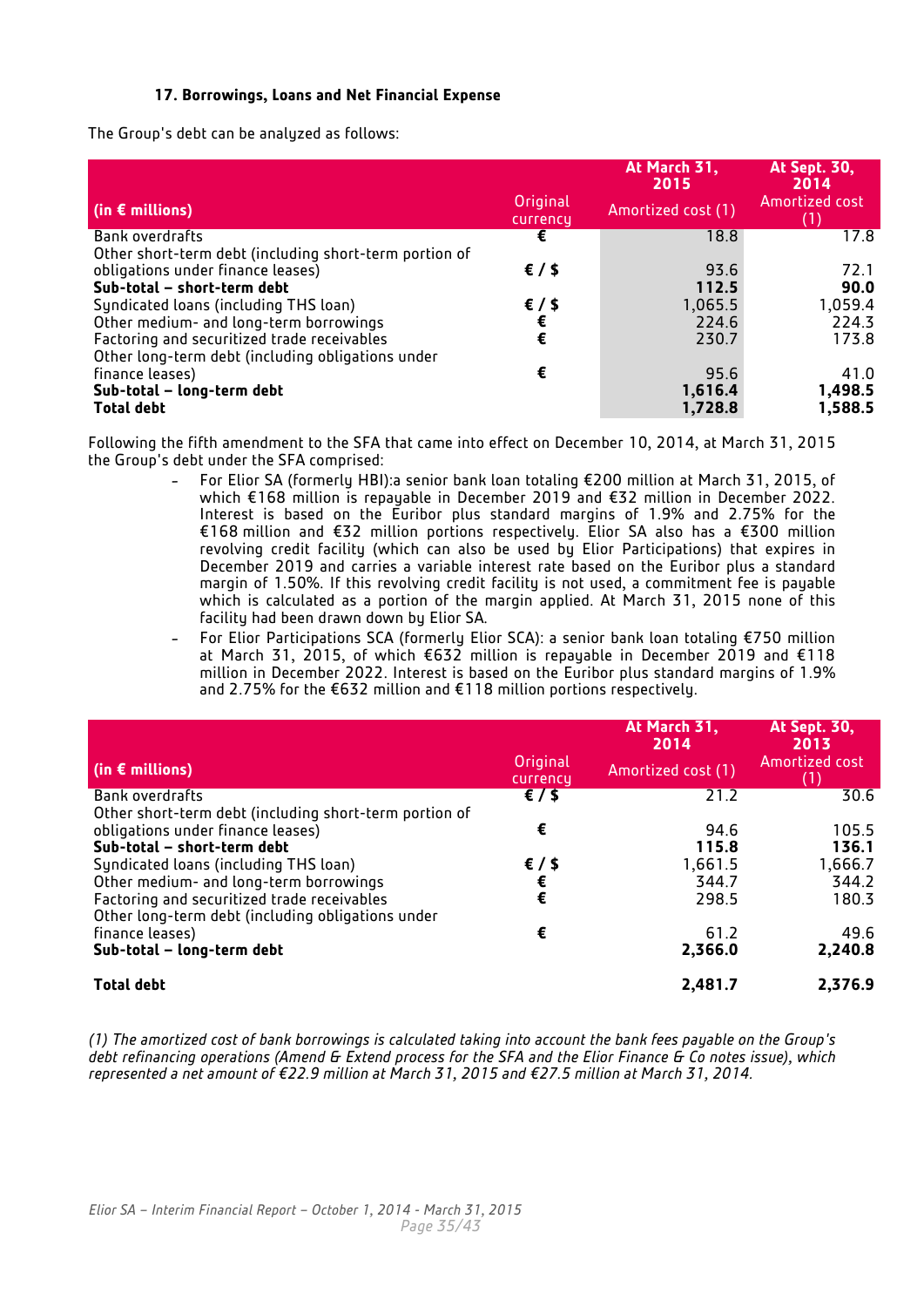The Group's net financial expense came to €42.2 million for the six months ended March 31, 2015, versus €76.9 million for the six months ended March 31, 2014, breaking down as follows:

| $\left  \right $ (in $\epsilon$ millions)                                                                                                    | <b>Six months ended</b><br>March 31, 2015 | <b>Six months ended</b><br>March 31, 2014 |
|----------------------------------------------------------------------------------------------------------------------------------------------|-------------------------------------------|-------------------------------------------|
| Interest expense on debt                                                                                                                     | (40.1)                                    | (75.2)                                    |
| Interest income on short-term investments                                                                                                    | 1.2                                       |                                           |
| Other financial income and expenses (1)                                                                                                      | (2.4)                                     | (1.6)                                     |
| Interest cost on post-employment benefit obligations (2)                                                                                     | (0.9)                                     | (1.2)                                     |
| <b>Net financial expense</b>                                                                                                                 | (42.2)                                    | (76.9)                                    |
| (1) Including:<br>- Fair value adjustments on interest rate hedging instruments<br>- Disposal gains/(losses) and movements in provisions for | (0.1)                                     | (1.0)                                     |
| impairment of shares in non-consolidated companies<br>- Amortization of debt issuance costs<br>- Net foreign exchange gain/(loss)            | (0.0)<br>(2.3)<br>(0.0)                   | 0.8<br>(2.2)<br>0.8                       |

*(2) This item relates to the discounting of pension and other post-employment benefit obligations.*

The year-on-year decrease in net financial expense was primarily due to (i) the reduction in overall consolidated borrowings following the repayment of a portion of the Group's debt following Elior's IPO, and (ii) the lower interest margins obtained as a result of the amendments to the Senior Facility Agreement.

The Group's debt can be analyzed as follows by maturity:

|                                                                     | At March 31, 2015 |                 | At Sept. 30, 2014 |                 |
|---------------------------------------------------------------------|-------------------|-----------------|-------------------|-----------------|
| (in $\epsilon$ millions)                                            | Current           | Non-<br>current | Current           | Non-<br>current |
| <b>Bank borrowings</b>                                              |                   |                 |                   |                 |
| Medium-term borrowings - Elior SA (formerly HBI SCA)                |                   | 200.0           |                   | 200.1           |
| Medium-term borrowings – Elior Participations SA and THS            |                   | 883.9           |                   | 872.2           |
| Other medium- and long-term bank borrowings                         |                   | 82.7            |                   | 28.2            |
| Sub-total - bank borrowings                                         | 0.0               | 1,166.6         | 0.0               | 1,100.5         |
| Other debt<br>Elior Finance & Co SCA - May 2020 6.5% Senior Secured |                   |                 |                   |                 |
| <b>Notes</b>                                                        |                   | 227.5           |                   | 227.5           |
| Finance leases                                                      | 4.1               | 12.4            | 4.0               | 12.3            |
| Other (1)                                                           | 80.0              | 232.8           | 54.5              | 176.3           |
| Bank overdrafts (2)                                                 | 18.8              |                 | 17.8              |                 |
| Current accounts (2)                                                | 0.2               |                 | 0.0               |                 |
| Accrued interest on borrowings (2)                                  | 9.3               |                 | 13.6              |                 |
| Sub-total - other debt                                              | 112.5             | 472.7           | 90.0              | 416.1           |
| <b>Total debt</b>                                                   | 112.5             | 1,639.3         | 90.0              | 1,516.6         |

*(1) Including liabilities under the receivables securitization program.* 

*(2) Amounts deducted from cash and cash equivalents in the cash flow statement.*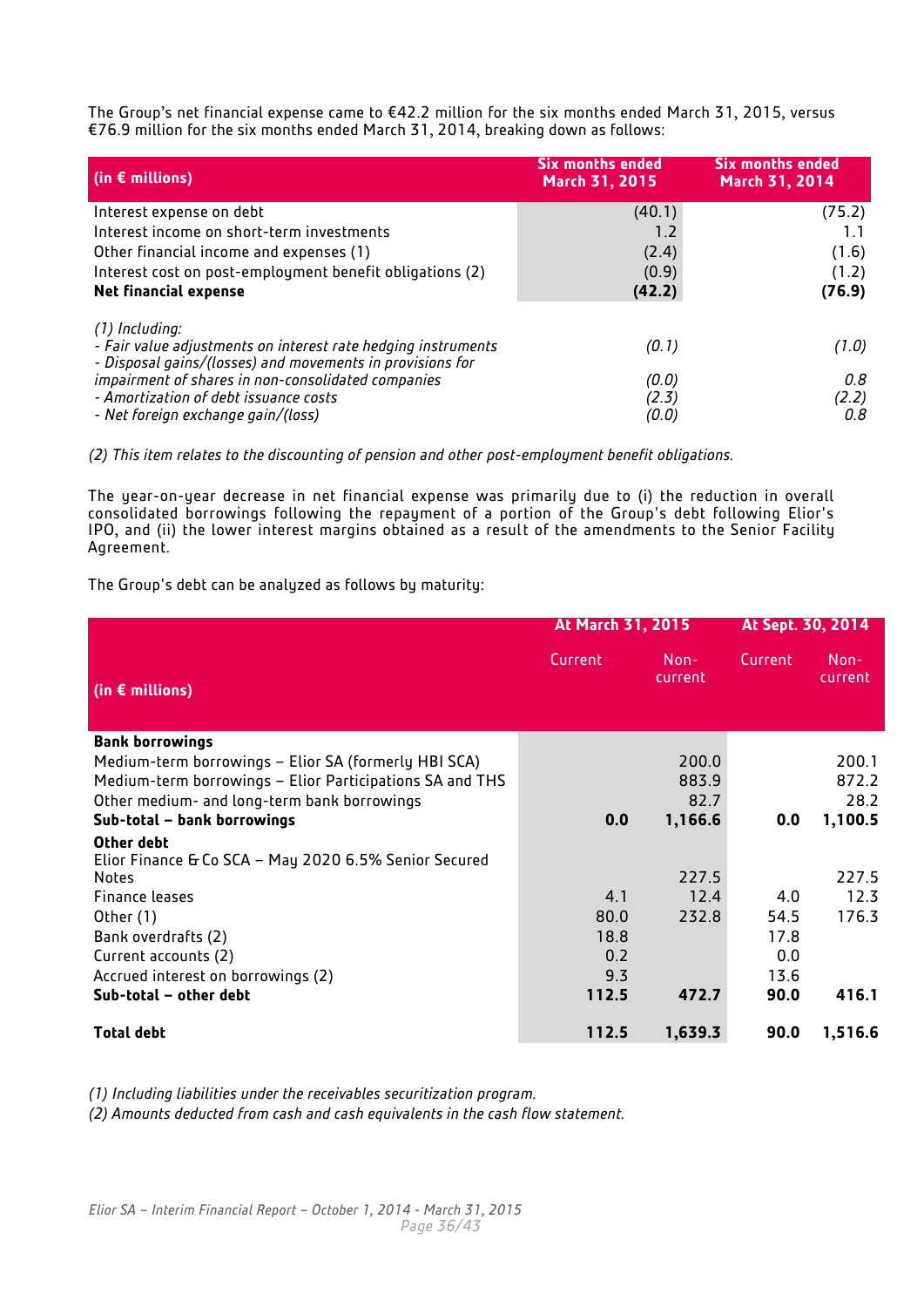|                                                                     | At March 31, 2014 |                   | At Sept. 30, 2013 |                 |
|---------------------------------------------------------------------|-------------------|-------------------|-------------------|-----------------|
| (in $\epsilon$ millions)                                            | Current           | $Non-$<br>current | Current           | Non-<br>current |
| <b>Bank borrowings</b>                                              |                   |                   |                   |                 |
| Medium-term borrowings - Elior SA (formerly HBI SCA)                |                   | 405.1             |                   | 405.1           |
| Medium-term borrowings - Elior Participations SA and THS            |                   | 1,276.9           |                   | 1,278.9         |
| Other medium- and long-term bank borrowings                         |                   | 48.2              |                   | 37.0            |
| Sub-total - bank borrowings                                         | 0.0               | 1,730.2           | 0.0               | 1,721.0         |
| Other debt<br>Elior Finance & Co SCA - May 2020 6.5% Senior Secured |                   |                   |                   |                 |
| Notes                                                               |                   | 350.0             |                   | 350.0           |
| Finance leases                                                      | 4.5               | 12.4              | 4.6               | 11.6            |
| Other (1)                                                           | 69.3              | 300.9             | 51.5              | 181.3           |
| Bank overdrafts (2)                                                 | 21.2              |                   | 30.6              |                 |
| Current accounts (2)                                                | 0.7               |                   | 1.1               |                 |
| Accrued interest on borrowings (2)                                  | 20.1              |                   | 48.3              |                 |
| Sub-total - other debt                                              | 115.8             | 663.3             | 136.1             | 542.9           |
| <b>Total debt</b>                                                   | 115.8             | 2,393.5           | 136.1             | 2,263.9         |

*(1) Including liabilities under the receivables securitization program.* 

*(2) Amounts deducted from cash and cash equivalents in the cash flow statement.*

The medium- and long-term bank borrowing contracts entered into by Elior SA and Elior Participations SA include financial covenants that could trigger compulsory early repayment in the event of non-compliance. The covenants are based on Elior's consolidated financial ratios and compliance checks are carried out at each half-yearly and annual closing. None of the covenants had been breached at either March 31, 2015 or 2014.

## **18. Short- and Long-Term Provisions**

<span id="page-36-0"></span>

| (in $\epsilon$ millions)                | At March 31,<br>2015 | <b>At Sept. 30,</b><br>2014 |
|-----------------------------------------|----------------------|-----------------------------|
| Commercial risks                        | 2.8                  | 2.6                         |
| Tax risks and employee-related disputes | 28.4                 | 29.0                        |
| Reorganization costs                    | 6.8                  | 18.1                        |
| Employee benefits                       | 10.1                 | 9.5                         |
| Other                                   | 20.5                 | 25.4                        |
| <b>Short-term provisions</b>            | 68.5                 | 84.8                        |
| Employee benefits                       | 106.3                | 106.2                       |
| Non-renewal of concession contracts     | 8.6                  | 7.9                         |
| Other                                   | 6.1                  | 2.6                         |
| Long-term provisions                    | 121.1                | 116.6                       |
| <b>Total</b>                            | 189.6                | 201.4                       |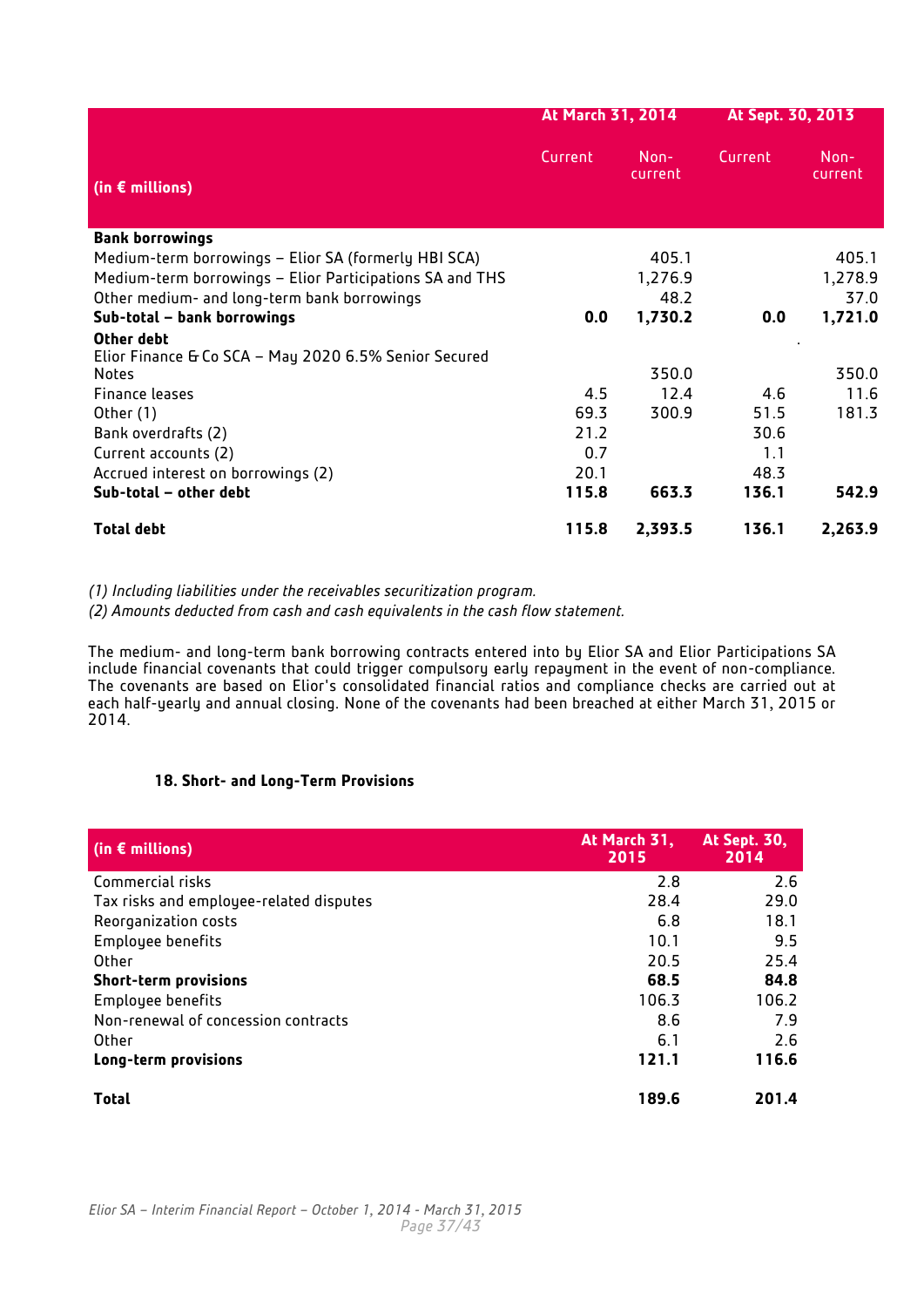| (in $\epsilon$ millions)                | At March 31,<br>2014 | <b>At Sept. 30,</b><br>2013 |
|-----------------------------------------|----------------------|-----------------------------|
| Commercial risks                        | 8.6                  | 8.6                         |
| Tax risks and employee-related disputes | 40.5                 | 41.1                        |
| Reorganization costs                    | 13.7                 | 21.1                        |
| Employee benefits                       | 8.9                  | 8.7                         |
| Other                                   | 19.8                 | 21.8                        |
| <b>Short-term provisions</b>            | 91.4                 | 101.3                       |
| Employee benefits                       | 97.9                 | 97.6                        |
| Non-renewal of concession contracts     | 8.1                  | 8.4                         |
| Other                                   | 4.3                  | 5.1                         |
| Long-term provisions                    | 110.2                | 111.1                       |
| <b>Total</b>                            | 201.7                | 212.4                       |

## <span id="page-37-0"></span>**19. Related Party Transactions**

On November 7, 2014, SOFIBIM – which is controlled by Robert Zolade and is a corporate director of Elior represented by Gilles Cojan – entered into a one-year consulting and services agreement with Elior to provide the Company with advisory and support services concerning external growth and/or partnerships in return for an annual fee of €160,000. SOFIBIM invoiced Elior €80,000 under this agreement for the six months ended March 31, 2015.

No other expenses or financial benefits were recorded during the first half of 2014-2015 in relation to Elior's executive officers.

## <span id="page-37-1"></span>**20. Events after the Reporting Date**

## **a Planned acquisition of the residual 38.45% minority interest in Áreas**

On April 30, 2015, Elior announced that it had signed a memorandum of understanding with Corporación Empresarial Emesa ("Emesa") to acquire the 38.45% minority interest held by Emesa in Elior's Spanish subsidiary, Áreas. This agreement provides for Elior's stake in Áreas to be increased to 100% and for Emesa to become a significant shareholder of Elior.

The acquisition price will be settled by way of a €46 million cash payment and the allocation to Emesa of 9 million Elior shares (including a maximum of 2 million existing shares). On completion of the transaction, all of the existing agreements between Áreas' shareholders will be terminated. As a result of this agreement, the €160 million concerning Áreas that was recognized under liabilities relating to share acquisitions in the consolidated balance sheet at December 31, 2014 was increased to €190 million at March 31, 2015.

## **b Dividend payment by Elior on April 10, 2015**

The dividend for the fiscal year ended September 30, 2014 – which corresponded to €32.9 million (€0.20 per share) and was approved by the Company's shareholders at the March 10, 2015 Annual General Meeting – was paid on April 10, 2015. This amount was recorded under "Other current liabilities" in the balance sheet at March 31, 2015.

#### **c Sale on May 7, 2015 of 16.4 million Elior shares by investment funds managed by Charterhouse Capital Partners and Chequers Partenaires**

On May 7, 2015, investment funds managed by Charterhouse Capital Partners and Chequers Partenaires announced that they had sold 16.4 million Elior shares (representing around 10% of the Company's capital) through an expedited private placement. Together, these funds held 41.25% of Elior's capital at end-March 2015.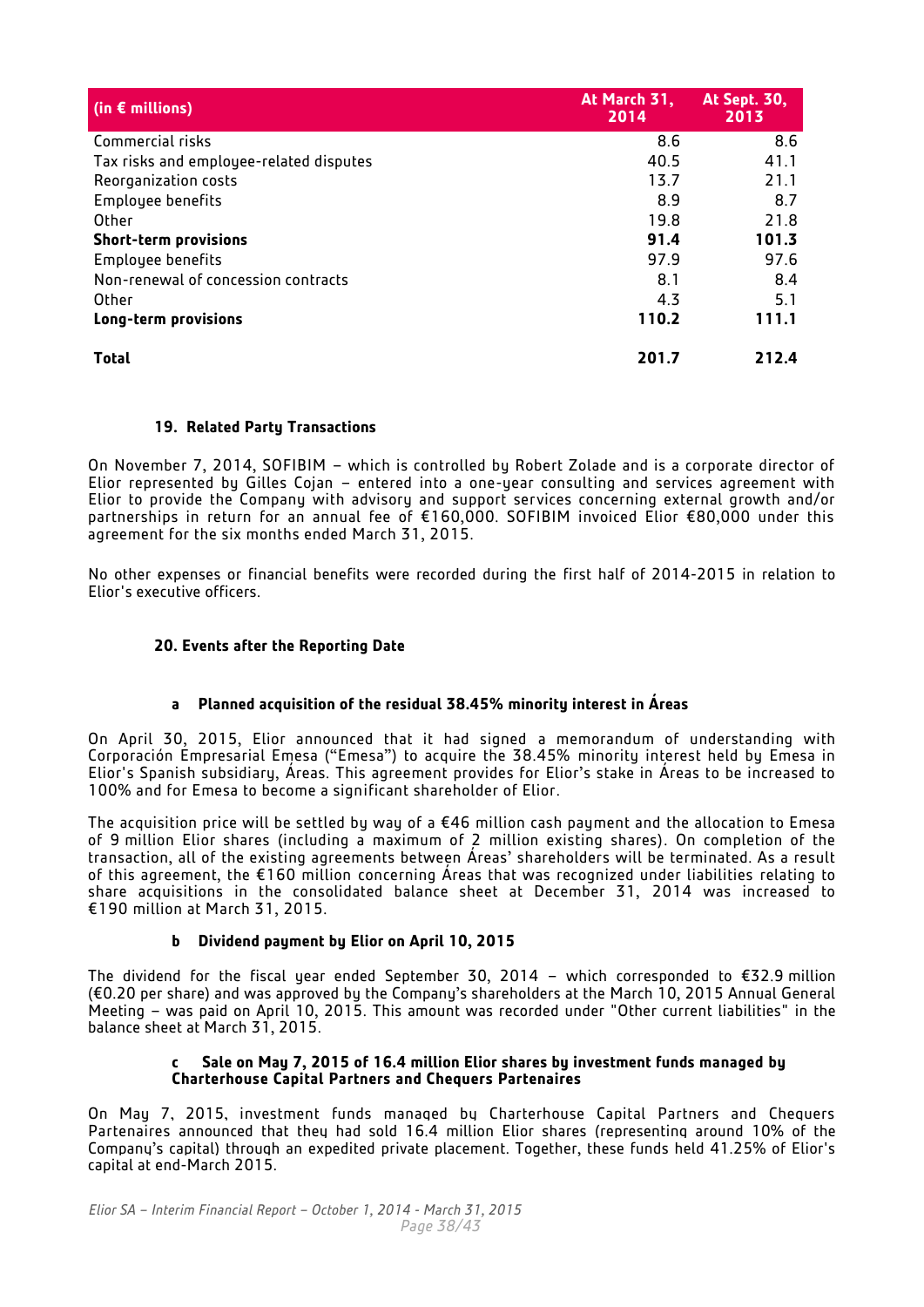#### **d Repayment and refinancing on May 22, 2015 of the THS acquisition debt**

With a view to refinancing the THS acquisition debt, on May 22, 2015 the Group signed a sixth amendment to the SFA, which provides for (i) Elior S.A. to issue bonds representing a principal amount of around USD 100 million as part of a private placement to be taken up by an investor, (ii) a new Facility I loan to be set up under the SFA, representing a principal amount of USD 50 million, and (iii) a new Uncommitted Revolving Facility to be put in place under the SFA, representing a principal amount of USD 150 million.

Elior S.A.'s bond issue – representing a maximum principal amount of USD 100 million – will pay interest based on the six-month USD Libor plus a margin of 2.15% per annum at the time of issue, which may subsequently be increased to a maximum of 2.60% per annum. The bonds will have a  $7$ year maturity and will not be covered by any collateral or personal guarantees.

The new Facility I loan will have the same 5-year maturity as the previous facility. Interest payable on the loan will be based on the USD Libor plus a margin of 1.70% per annum at inception, which may subsequently vary depending on the leverage ratio and the amount drawn down under the loan, but may not exceed 1.95% per annum. This loan will be subject to all the other terms and conditions of the SFA.

The new Uncommitted Revolving Facility will also have the same 5-year maturity as the previous facility. If it is drawn down, the interest payable will be based on the USD Libor plus a margin of 1.30% per annum at the time the facility is set up, which may subsequently vary depending on the leverage ratio and the amount drawn down, but may not exceed 1.95% per annum. This facility will be subject to all the other terms and conditions of the SFA.

These new financing arrangements will notably permit the repayment of the debt taken out by THS in 2013 (with no recourse against Elior) when it was acquired by Elior, which will be replaced by an intragroup loan. Once this debt has been repaid, the entities making up the THS group will be considered as Elior SA subsidiaries for the purposes of the SFA.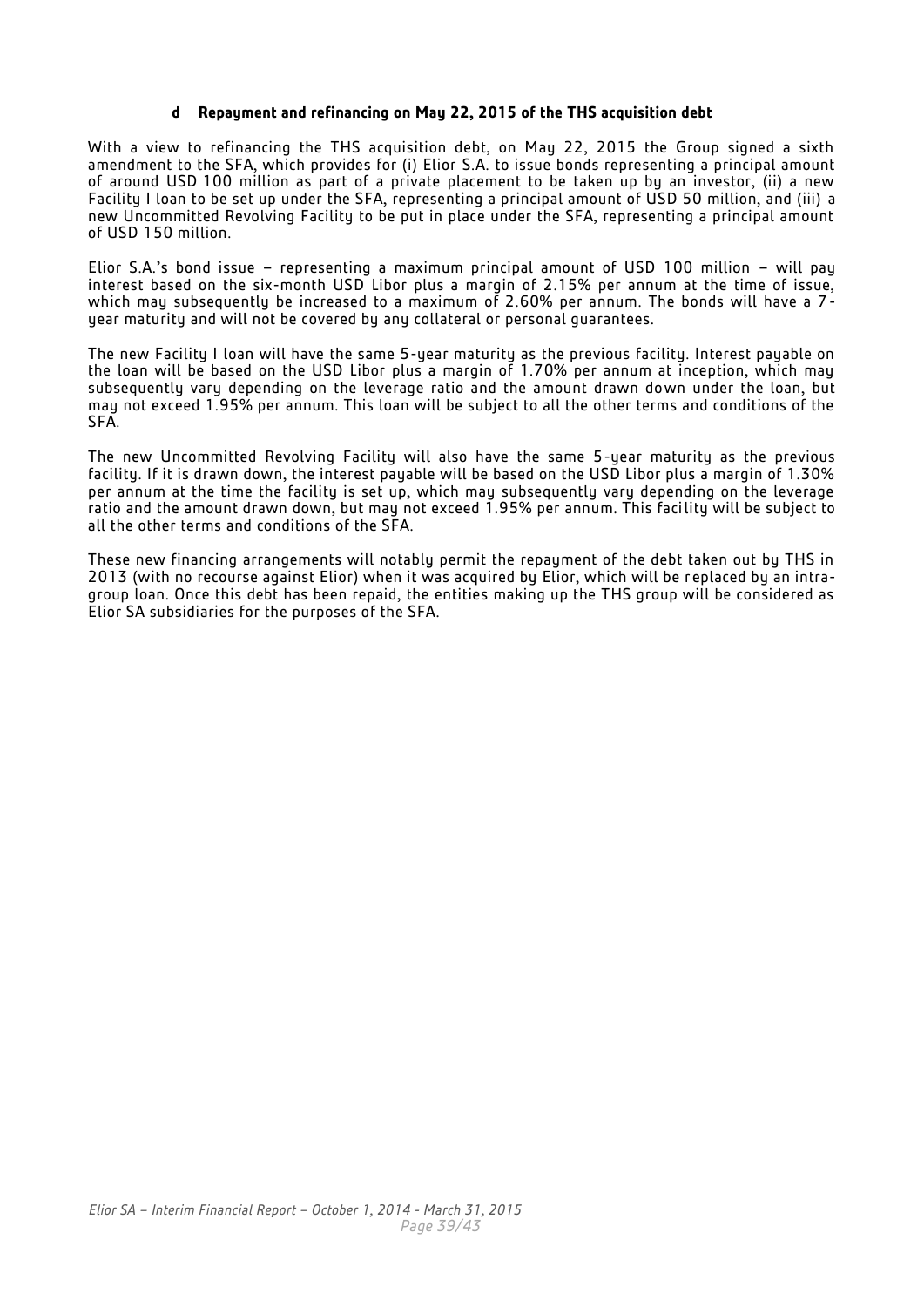## **RESPONSIBILITY FOR THE HALF YEAR FINANCIAL REPORT**

I certify, to the best of my knowledge, that the condensed Consolidated Financial Statements for the first half 2014-2015 have been prepared in accordance with the applicable set of accounting standards and gives a true and fair view of the assets, liabilities, financial position and profit or loss of the company and the undertakings included in the consolidation as a whole, and that the interim management report includes a fair review of the important events that have occurred during the first six months of the financial year end their impact on the half-year financial statements, major related parties transactions and the principal risks and uncertainties for the remaining six months of the financial year.

May 29, 2015

Chairman and Chief Executive Officer

Philippe Salle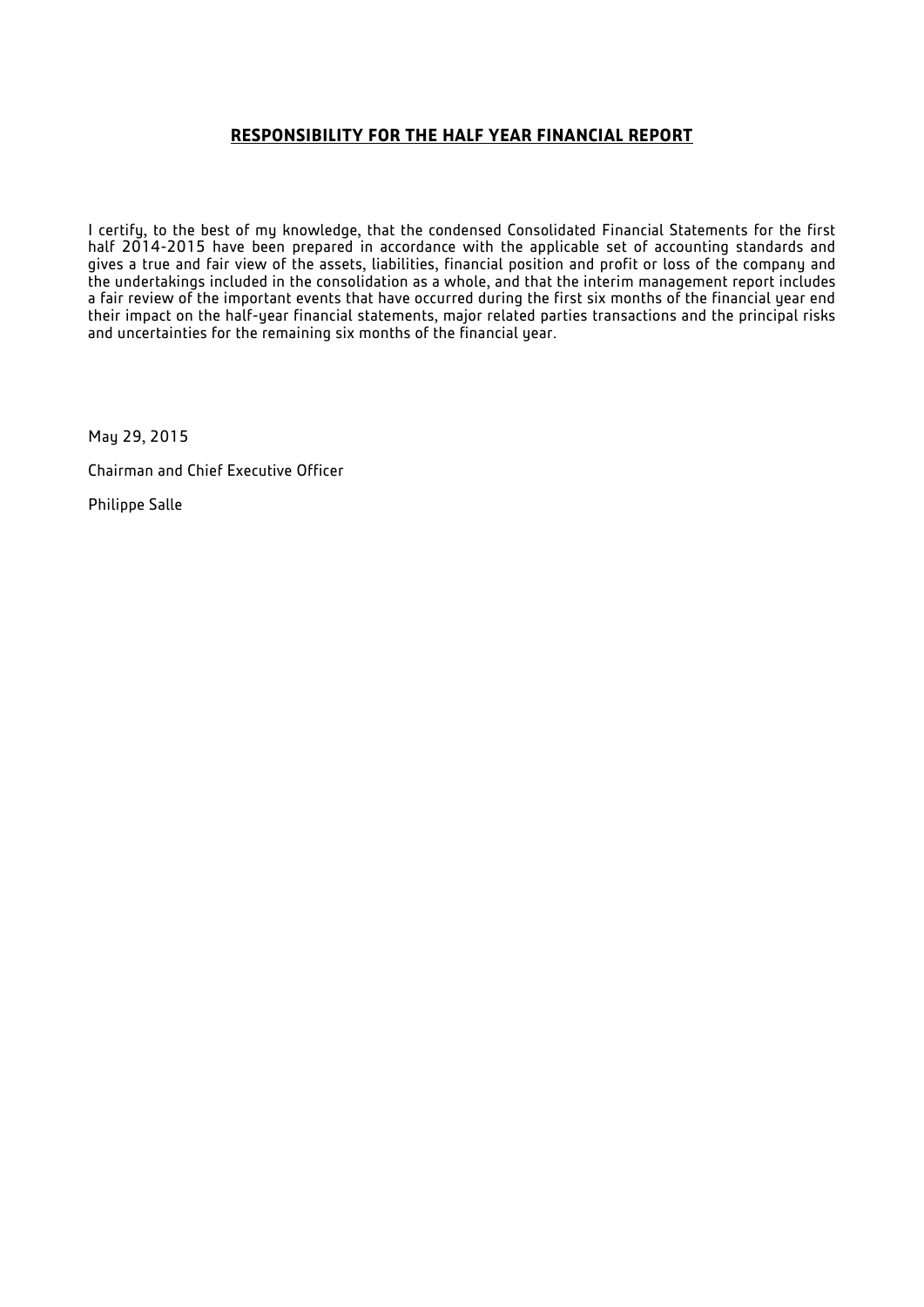Elior

Statutory Auditors' Review Report on the condensed interim consolidated financial statements For the six-month period ended March 31, 2015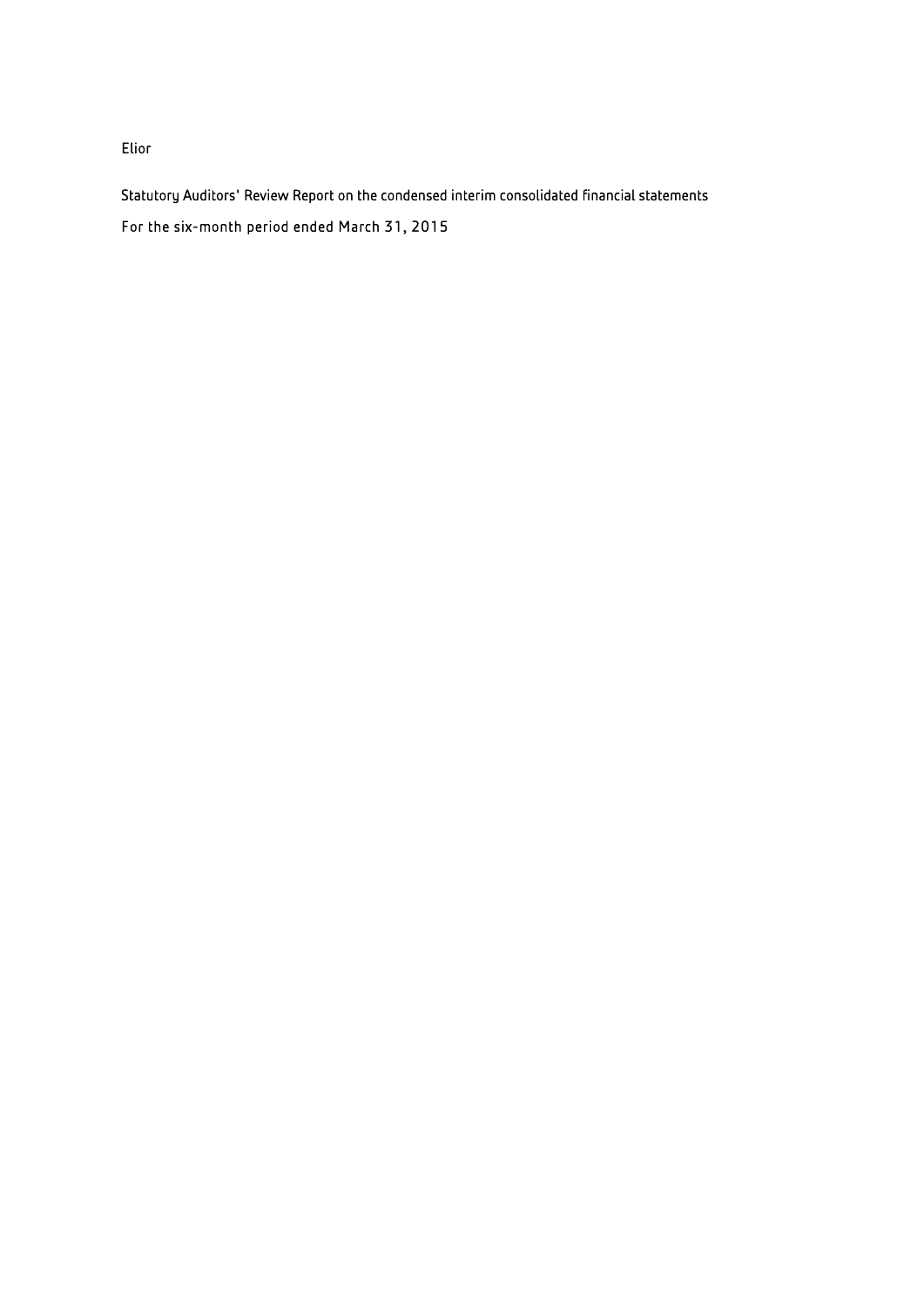PricewaterhouseCoopers Audit Manuel Australian Manuel Manuel KPMG Audit IS<br>Fig. rue de Villiers Manuel Australian Manuel Manuel Anneuble le Palatin

63, rue de Villiers<br>192208 Neuilly-Sur-Seine Cedex<br>192208 Neuilly-Sur-Seine Cedex 92208 Neuilly-Sur-Seine Cedex

92939 Paris La Défense Cedex

This is a free translation to English of the statutory auditors' report issued in French and is provided solely for the convenience of English-speaking readers. This report should be read in conjunction with, and construed in accordance with, French law and professional auditing standards applicable in France.

#### Ī Statutory Auditors' Review Report on the condensed interim consolidated financial statements

#### For the six-month period ended March 31, 2015

Elior 61/69 rue de Bercy 75012 Paris To the Shareholders,

Following our appointment as statutory auditors by your General Meeting and in accordance with article L.451- 1-2 III of the French monetary and financial Code ("Code monétaire et financier"), we hereby report to you on:

- -the review of the accompanuing condensed interim consolidated financial statements of Elior, for the sixmonth period ended 31 March 2015;
- the verification of information contained in the interim management report.

These condensed interim consolidated financial statements are the responsibility of the Board of Directors. Our role is to express a conclusion on these financial statements based on our review.

#### I. Conclusion on the financial statements

We conducted our review in accordance with professional standards applicable in France. A review of condensed interim financial information consists of making inquiries, primarily of persons responsible for financial and accounting matters and applying analytical and other review procedures. A review is substantially less in scope than an audit conducted in accordance with professional standards applicable in France and consequently does not enable us to obtain assurance that we would become aware of all significant matters that might be identified in an audit. Accordingly, we do not express an audit opinion.

Based on our review, nothing has come to our attention that causes us to believe that the accompanying condensed interim consolidated financial statements are not prepared in all material respects in accordance with IAS 34 - the standard of the IFRS as adopted by the European Union applicable to interim financial statements.

#### II. Specific verification

We have also verified information given in the interim management report on the condensed interim consolidated financial statements subject to our review.